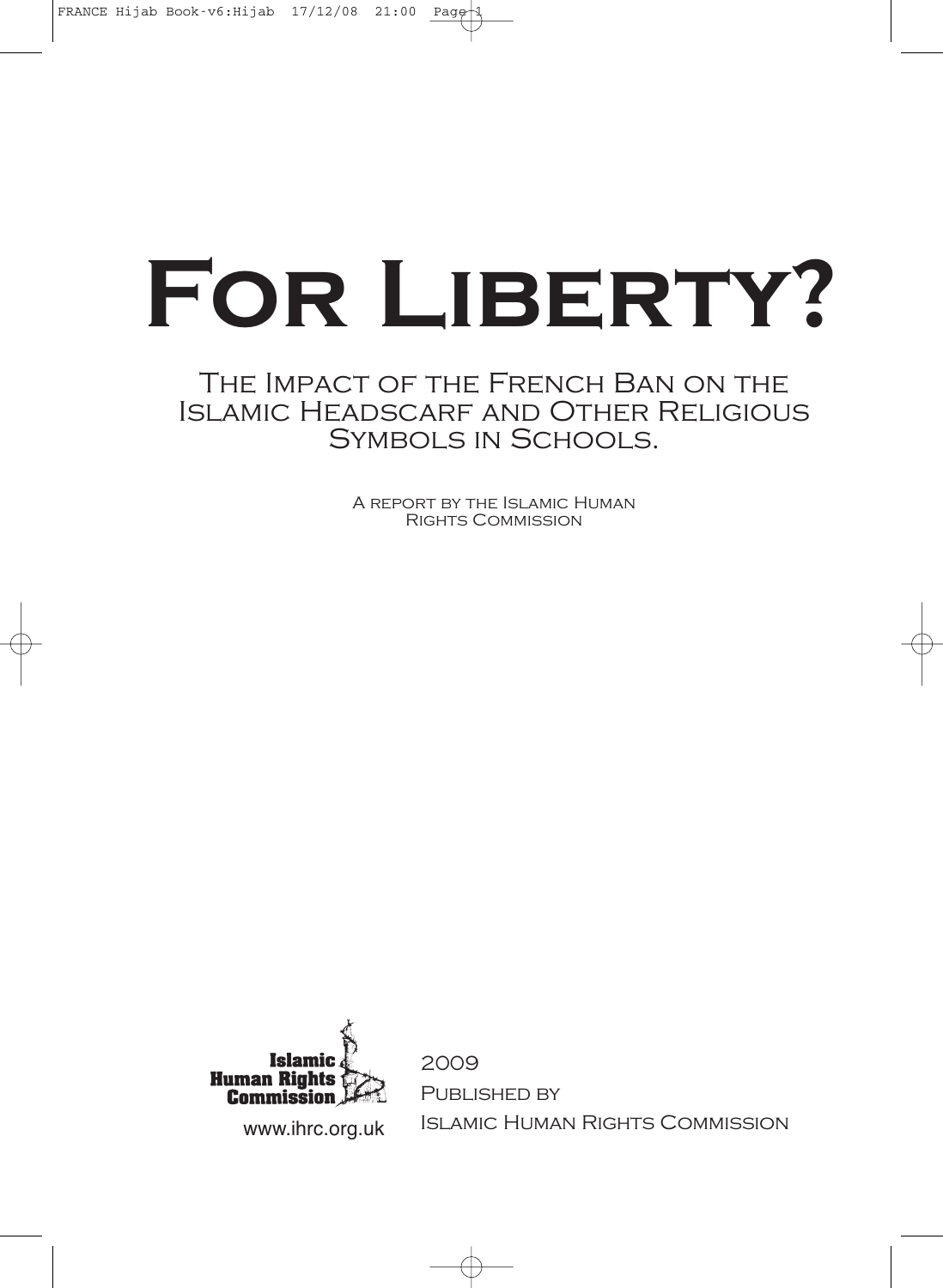First published in Great Britain in 2009 by Islamic Human Rights Commission PO Box 598, Wembley , HA9 7XH © 2009 Islamic Human Rights Commission Design & Typeset: Ibrahim Sadikovic Printed by Impeks Print Cover image courtesy of Sheila Smart / www.sheilasmartphotography.com.au

All rights reserved. No part of this book may be reprinted or reproduced or utilised in any form or by any means electronic, mechanical, or other means, now known or hereinafter invented, including photocopying and recording, or in any information storage or retrieval system, without permission in writing from the publishers.

ISBN 978-1-903718-33-9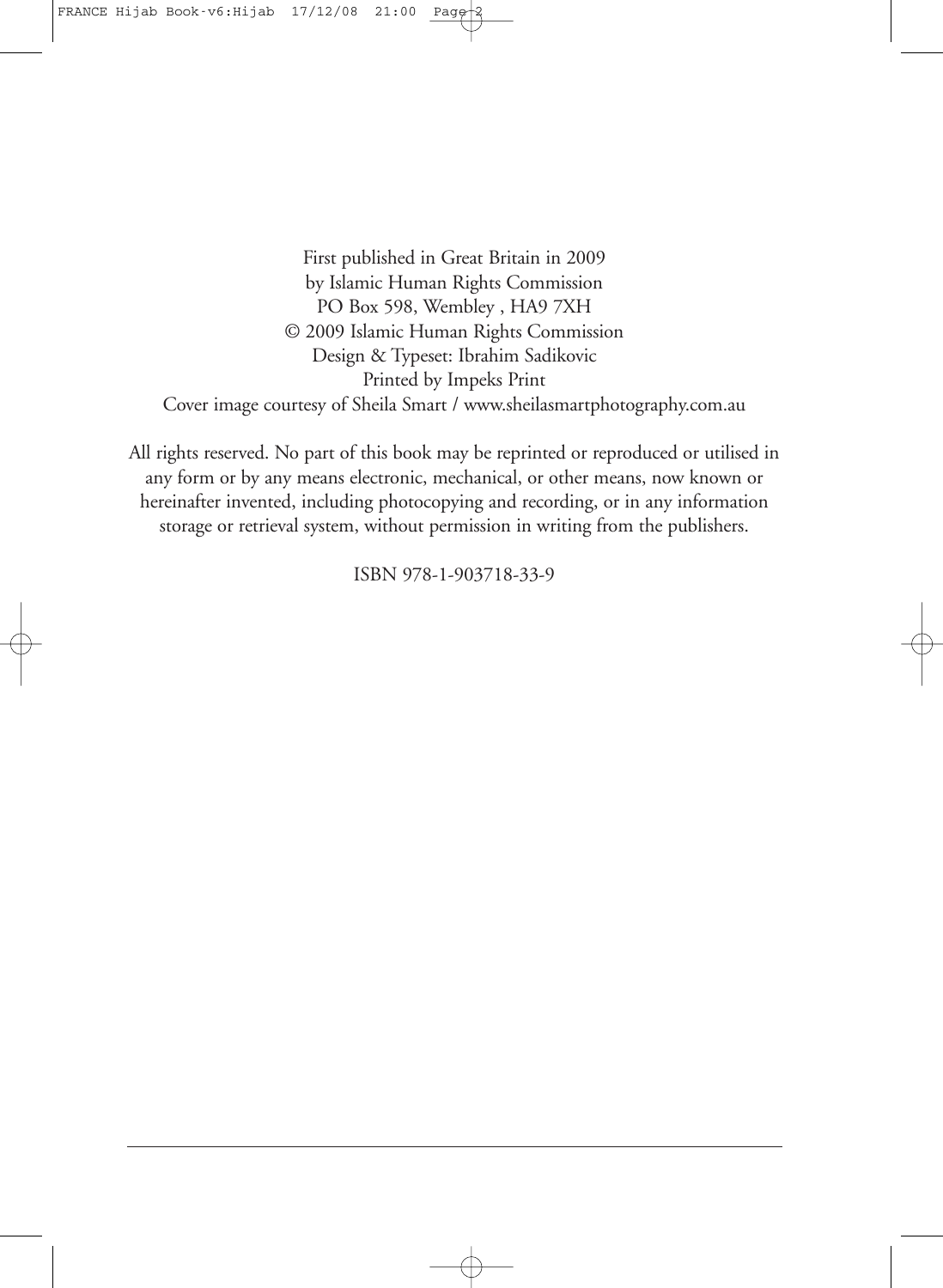# **Table of Contents**

| When Equality means Discrimination: The French National Institution            |  |
|--------------------------------------------------------------------------------|--|
|                                                                                |  |
|                                                                                |  |
|                                                                                |  |
|                                                                                |  |
|                                                                                |  |
| Human Rights and Fundamental Freedoms for Everyone?                            |  |
|                                                                                |  |
| Stereotyping and Prejudice: Muslim Women in the Political and Legal Psyche  11 |  |
|                                                                                |  |
|                                                                                |  |
|                                                                                |  |
| <b>CHRONICLES of EXCLUSIONS</b>                                                |  |
|                                                                                |  |
| Employment, Health, Law and Marriage: Not for MuslimWomen  58                  |  |
|                                                                                |  |
|                                                                                |  |
|                                                                                |  |
|                                                                                |  |
|                                                                                |  |
|                                                                                |  |
|                                                                                |  |
|                                                                                |  |
|                                                                                |  |
|                                                                                |  |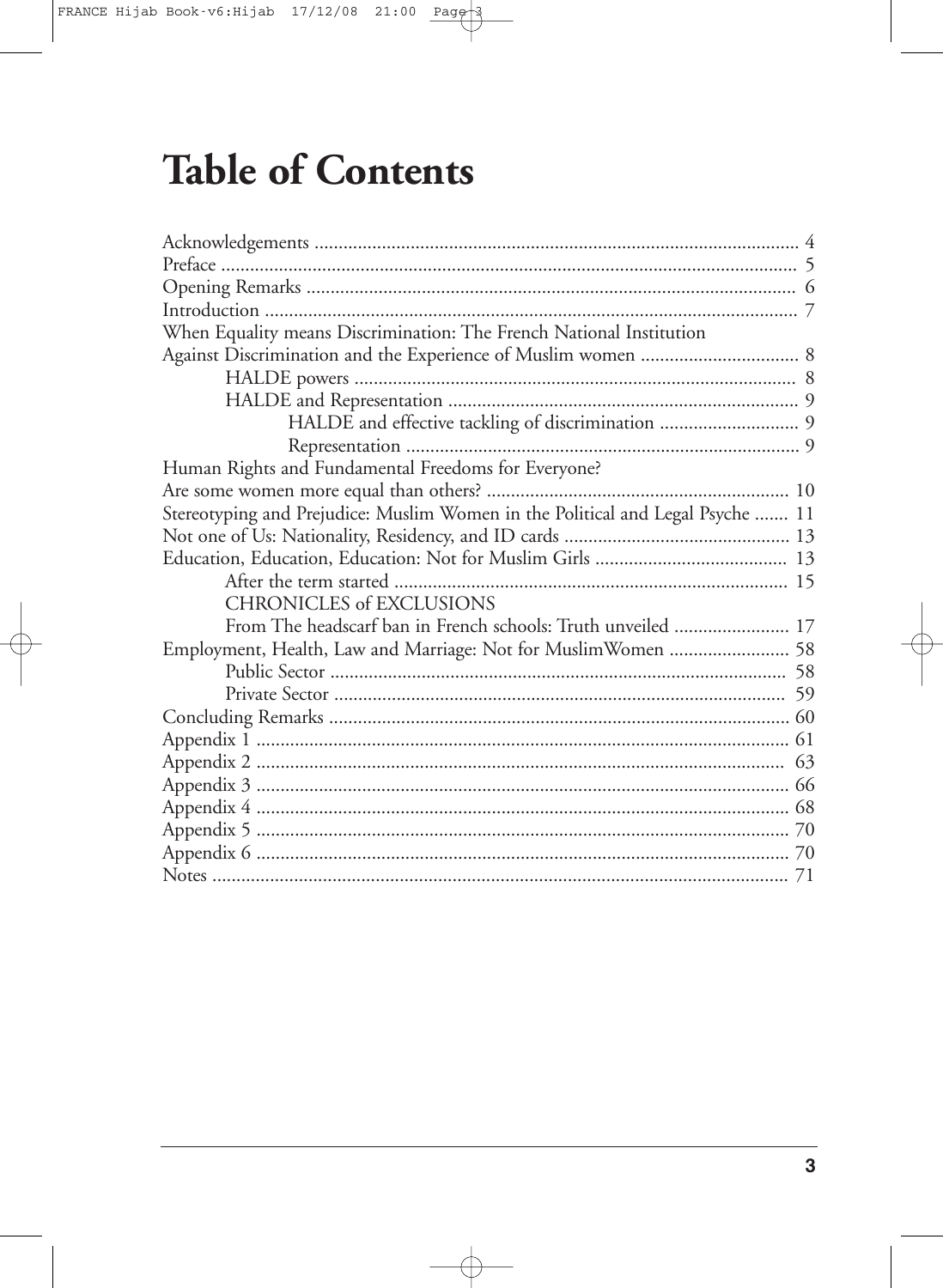# **Acknowledgements**

IHRC would like to thank Dr. Abdalla, Collectif contre l'islamophobie en France (CCIF) and Comité 15 Mars et Libertés (March 15 Freedom Committee), Valerie Amiraux, Changez A. Khan, Seyfeddin Kara, Karin Lindahl, Fahad Ansari, Uzma Karim, George Robertson, Dominic McGoldrick, Naima Bouteldja, IWRAW, Samira Quraishy, Mwilwa Kapansa, Fatima Benli and Sarah Sadek for their help in putting together this report.

Particular thanks to the Comité 15 Mars et Libertés (March 15 Freedom Committee) for permission to use significant extracts from their book *The headscarf ban in French schools:Truth unveiled* (2005) 2 . We highly recommend that it shoud be read as it contains much more details on the legal and normative issues at stake, as well as case studies, than that expressed herein.

This report is dedicated to the thousands of unknown girls affected, with a sincere prayer that their ordeal may soon be over, and France can begin to turn a corner towards being a tolerant and inclusive society.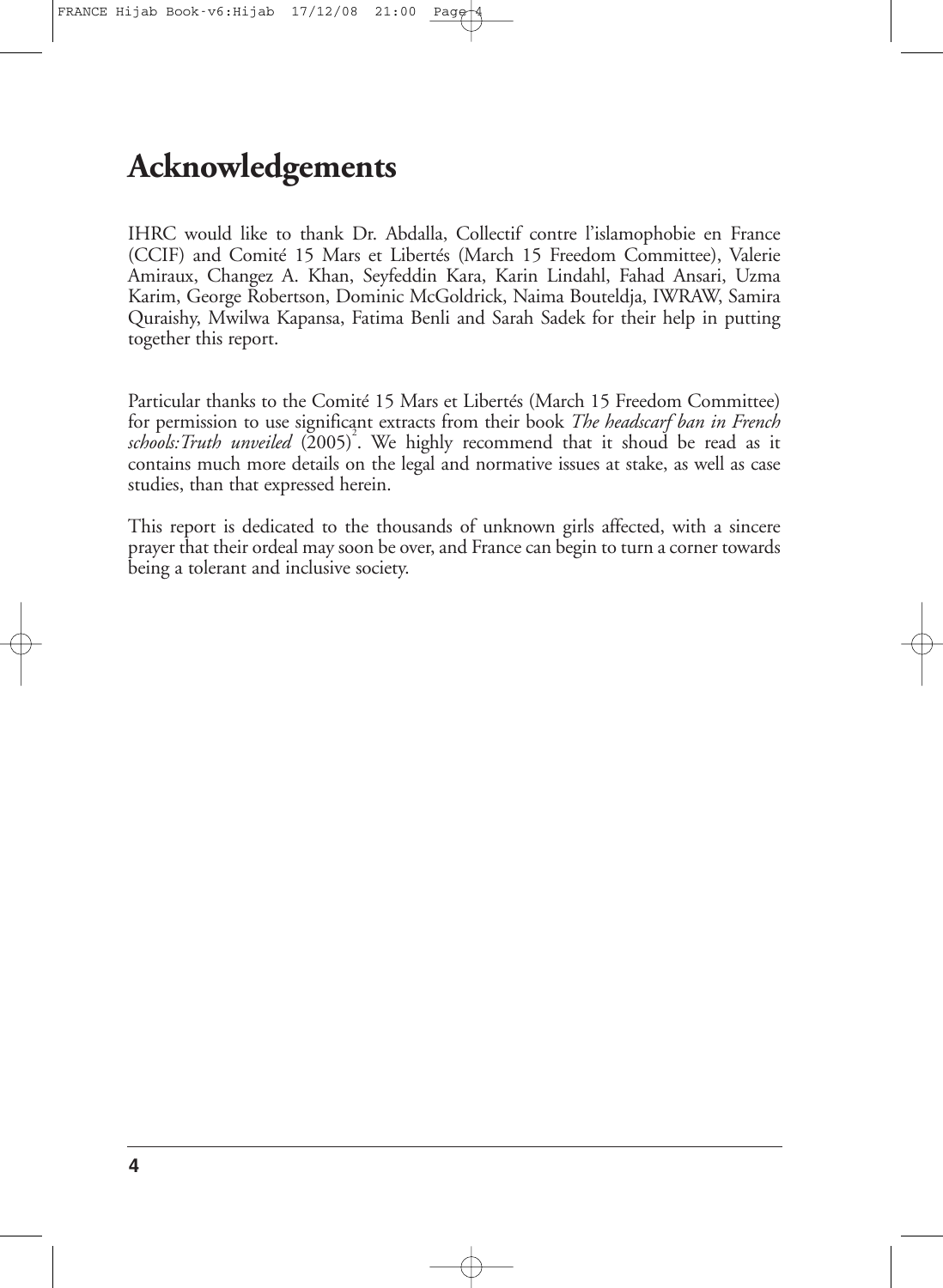# **Preface**

This report started life as a submission to the CEDAW  $^{\rm !}$ committee in January 2008 on concerns regarding the violation of CEDAW by the banning of hijab and other religious symbols in schools and its social impact on Muslim women across France.

Limited by time and space, and parts of the CEDAW remit, many aspects of the research and fieldwork undertaken in preparation for the report could not be presented. This report is an attempt to provide an accessible introduction to the effects of the ban on girls and women in France to a wider audience. The recommendations made to the CEDAW committee are appended for ease of reference in this report, and the text closely follows the presentation in the original submission.

Added also are many extracts and case studies from the March 15<sup>th</sup> Liberation Committee's excellent book on the ban, *The headscarf ban in French schools:Truth unveiled* (2005).

It is our hope that this report will provide some insight for those interested in the events chronicled herein, as to their effect, and their as yet unresearched potential effects – all negative – on the well-being, opportunities and future of an untold number of women in France. In doing so we hope you will join us in the struggle against the ban. In a fatspaced media age, where only the most brutal of wars reported by embedded journalists retains ongoing media attention, the ban in France is just one of many, many human rights abuses that festers in countries that claim to honour higher codes of behaviour vis a vis their citizens. It is time that concerned citizens of the world, state in unison, that enough is enough.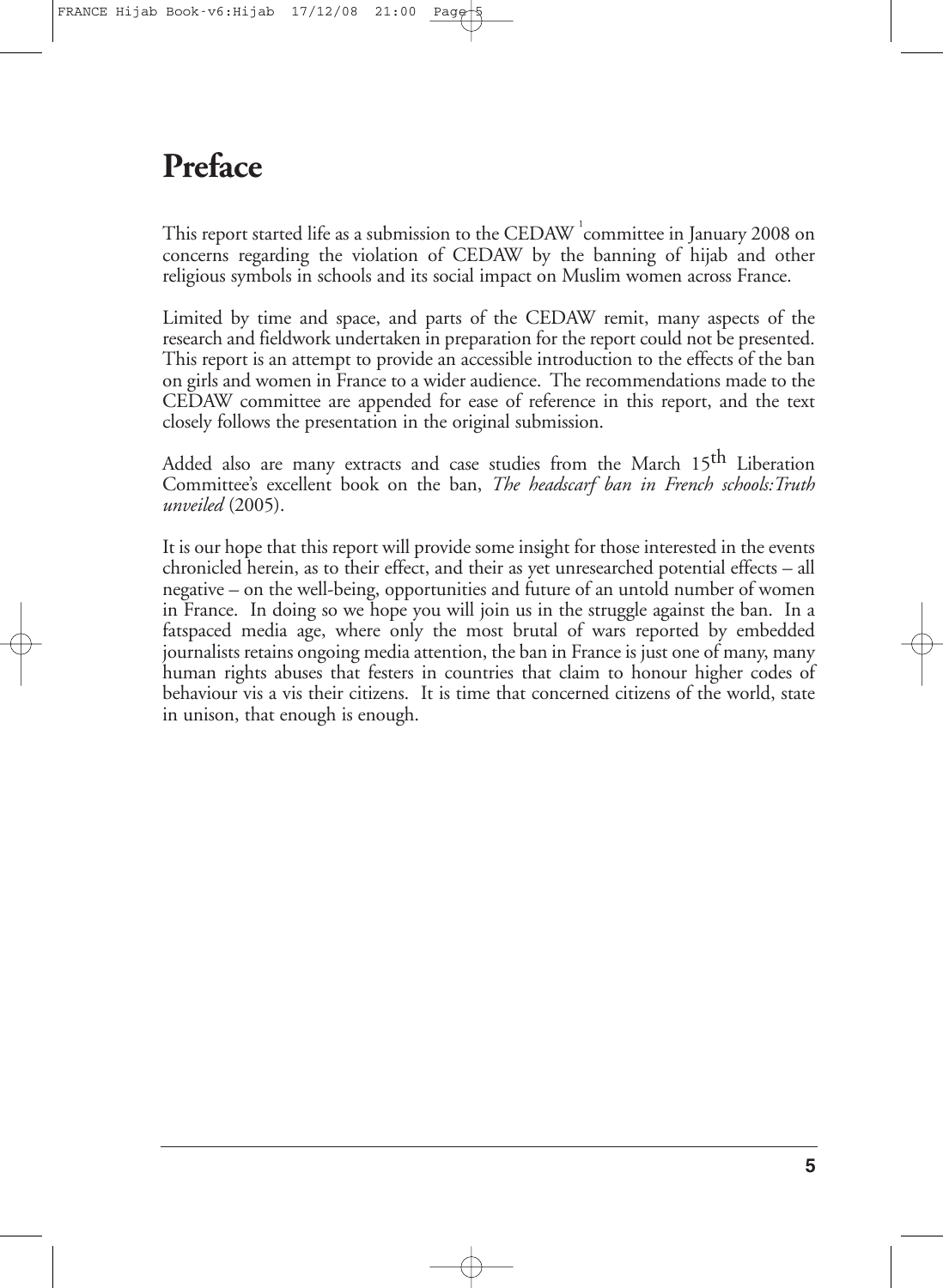# **Opening Remarks**

*Vincent: In France, the problem with the discourse on integration is that it is upheld in the name of tolerance and human rights…*

*Nacira: It's not a discourse on human rights; it's a discourse on women's rights. This affair has become gendered in a very troubling manner of recent years. It is essential to understand that universalism has become gendered.* 3

This report by IHRC overviews NGO and activists concerns regarding the violation of CEDAW by the banning of the Islamic Headscarf and other religious symbols in schools, as well as laws and policies that have resulted in the exclusion of Muslim women and women of colour from education and employment, and prevented their full and equal participation in French society.

IHRC takes issue with the French government's claim in its sixth report that the 15 March 2004 Act was implemented in pursuance to its commitment to promoting the equality of women and eliminating discrimination against them. Not only are the effects of this law (and other similar laws and policies) demonstrably and catastrophically opposite to this claim, the French government's own discourse surrounding this ban and other such laws and policies has hitherto been grounded mainly in a debate about integration, assimilation, and a very recent and particular interpretation of laïcité.

IHRC at this point simply notes and reiterates the concerns of many commentators, academics, NGOs and activists that this debate is grounded in prejudice and racism.

A background of the issue is presented in Appendix 2, from the March 15 Liberation Committee.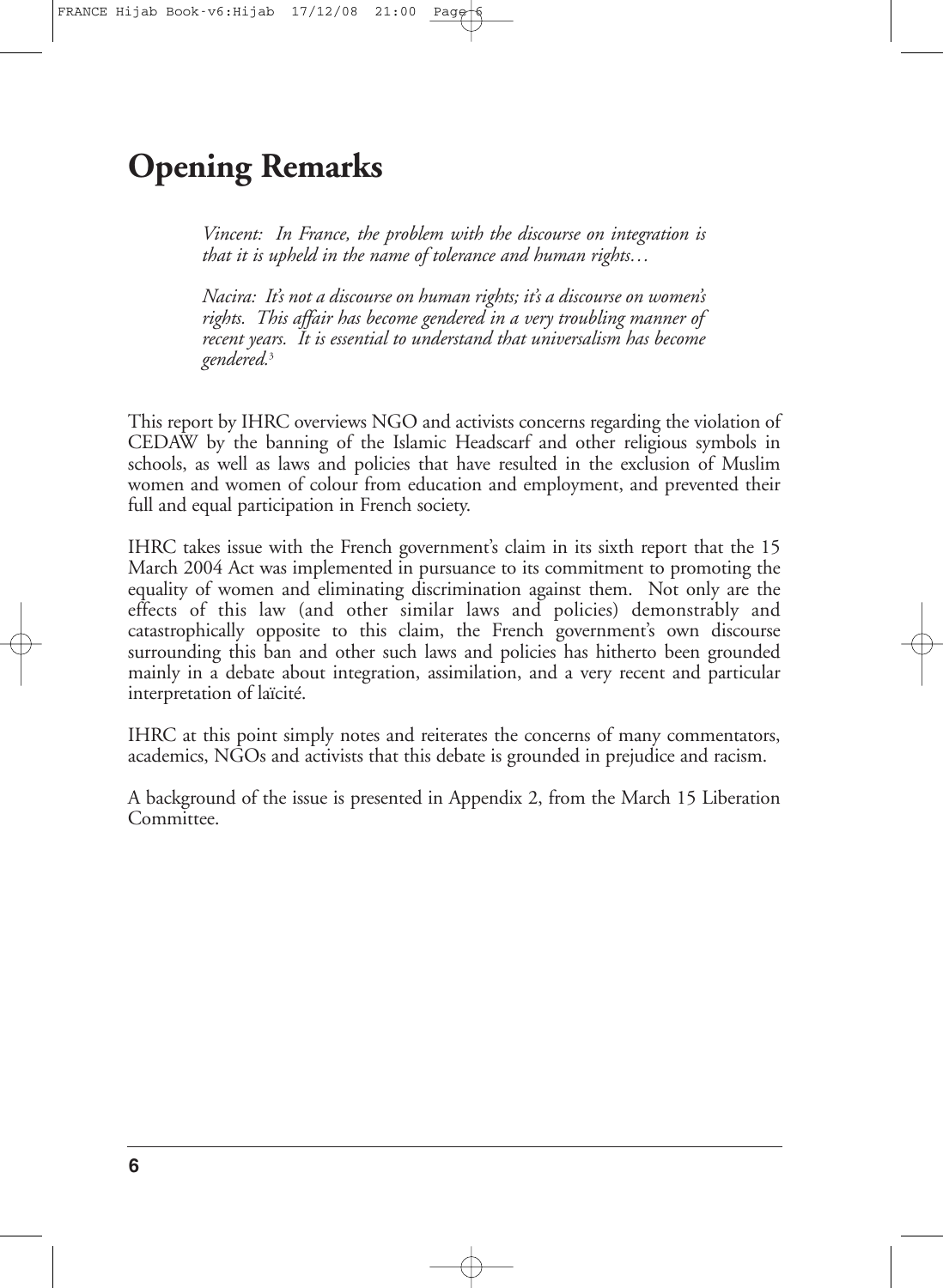# **Introduction**

Sitting across a table laid with the most impeccably Alstation of meals, I speak with Morah, a lawyer and civil rights activist. Amongst her many tales of horror, is one that I can also relate to. It is that of a young Moroccan girl, now 14, who had in the early days of the ban attended school everyday with a bonnet, not claiming it was a religious symbol, simply wishing to seek attendance to her school. All this was done unbeknownst to her parents. The girl, then 10 approaching 11, was prevented from attending classes by school authorities who proceeded to place her in a room alone for the entire day, including breaks, segregated from friends and denied an education. After three months she was expelled.

This appalling story was one of hundreds, and Norah in earnest sought to expose such tales to the wider public. Finally finding, last year, a journalist willing to listen and document such stories, she set about persuading the young girl to talk to the journalist. Once in the meeting, Norah asked the girl to recount what happened to her to the journalist. At this point, the girls quite simply broke down and cried. She continued to cry for sometime and could or would not articulate further those harrowing events.

We all had a zeal to get these stories heard, and to advocate for the end of these band which dryly deny on paper and in fact the rights of Muslim girls to an education and later employment, and which also deny that Muslim girls have any agency. In attempting to highlight the social and legal impacts of these bans, we forgot that for any victim of such abuses, trauma is not temporary. It remains. Further examination of cases 3 to 4 years after the bans implications, saw accounts surface that suggest some girls are suffering different forms of post traumatic stress disorder (PTSD), in some cases manifesting schizophrenia.

Advocacy for human rights for oppressed peoples usually conjures up images of those imprisoned and tortured. The marginalisation of these women through statute in France confines them in ever decreasing social spaces as this report seeks to highlight, beyond the limits that no education places on them. The effects of their humiliation and oftentimes expulsion and the psychological effects in particular are no less a form of torture than than the denial of books and writing material for political prisoners. There are no prisoner of conscience campaigns for these girls. It is this report's author's hope and prayer that the way this issue is conceptualised begins to reflect the feelings and experiences of those directly affected.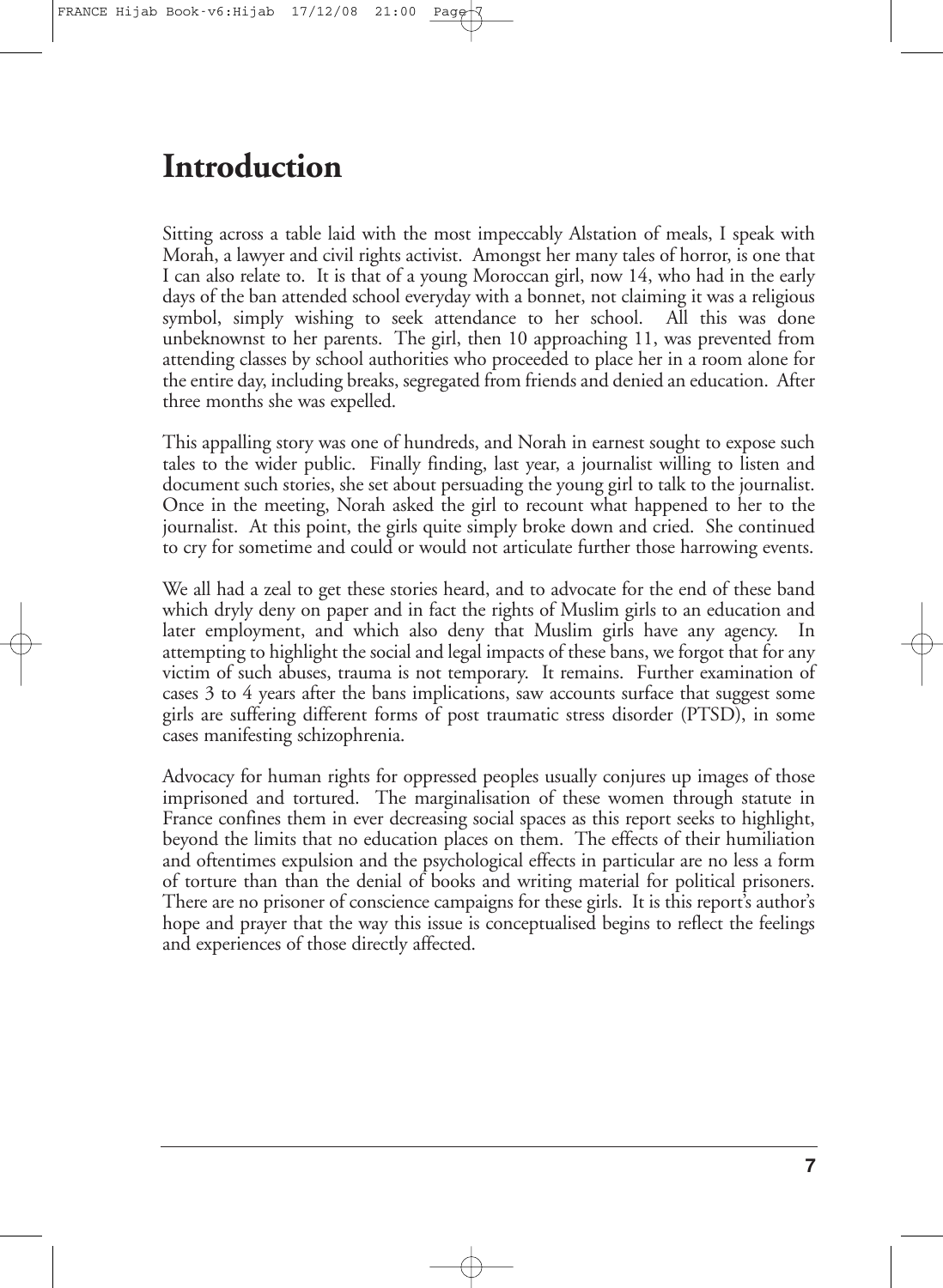# **When Equality means Discrimination: The French National Institution Against Discrimination and the Experience of Muslim women**

In their fieldwork, the researchers of his report could not find a respondent with a positive comment about HALDE (Haute Autorité de Lutte contre les Discriminations et pour l'Egalite), the French national institution set up to promote equality and combat discrimination. In its sixth report on its implementation of the Convention, the French government cites the creation HALDE as part of its 'strengthening of legislation to combat discrimination.'

This is questionable when looking at the prevailing legal culture with regard to discrimination cases in France. Of the 220,000 recorded discrimination cases in France in 2006, only 43 went to trial 4 . The possibilities of a successful challenge through the courts by a litigant affected by the March 2004 ban with regards to her exclusion from school, looks pessimistic.

HALDE's remit 'to address all direct or indirect forms of discrimination that are prohibited by law or under an international obligation', suggests that it could in theory challenge discriminatory measures that result from laws enacted in France e.g. the practical effects of the law of March 2004, banning ostentatious religious symbols in schools. However a closer inspection of its powers, efficacy and imperative suggests that no such challenge is likely through HALDE.

IHRC notes the complaints of several activists and NGOs regarding HALDE, the government's policy in its creation and the powers and revoked from it, as well as civil society concerns that it undermines both the statistical recording of discrimination, as well as any political impetus to address discrimination.

#### *HALDE powers*

In its report, the French government lists various powers of HALDE and states that 'HALDE's powers need to be further strengthened.' IHRC notes Abdelaziz Chaambi's concerns that:

"… in the beginning it [HALDE] was granted an effective power of sanction but this was quickly removed, proving that the political authorities don't want to fight against discrimination. The system accepts and even thrives on discrimination." 6

Chaambi also suggests that HALDE is yet another 'phony' anti-discrimination institution that follows the same example of High Council on Integration, and the now extinct Regional Commission for the Integration of Immigrant Populations (CRIPI) and the French Council of the Muslim Faith (CFCM).

Such organisations have been charged by civil society and activists for racial and gender justice as representing the management of ethnic minority communities in a neo-

**8**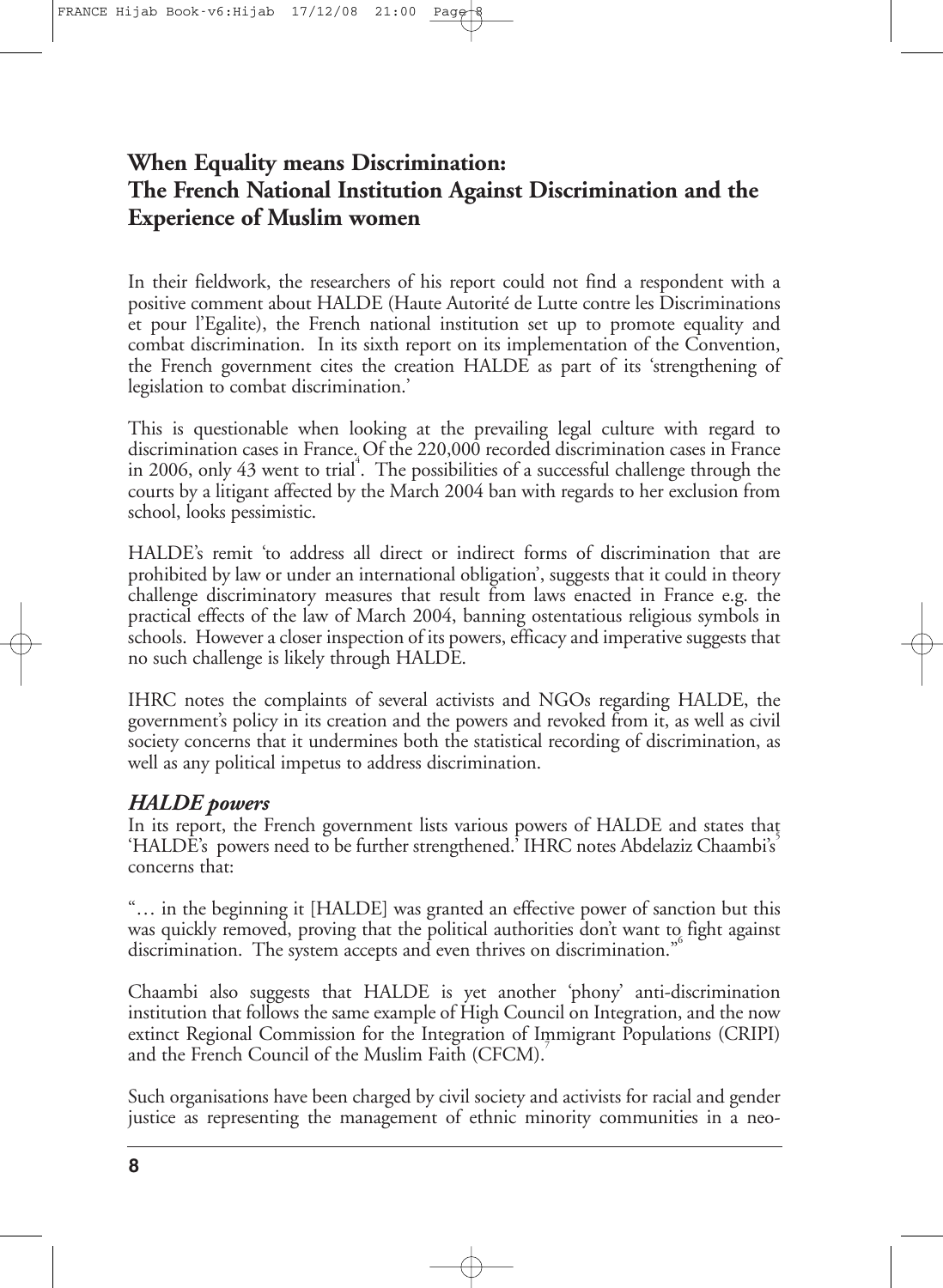FRANCE Hijab Book-v6:Hijab  $17/12/08$  21:00

colonialist way. Such organisations are created by the state but lack any powers of sanction.

## *HALDE and representation*

# *HALDE and effective tackling of discrimination*

According to Chaambi, HALDE's power of sanction was removed because the government fears the opening of a litigious culture where redress for discrimination is sought and found through the courts. If this charge is true, then the French government's suggestion that the creation of HALDE supports the tackling of discrimination through legislation is questionable.

IHRC notes the concerns of Nacira Guénif Souilamas<sup>8</sup> that:

"The ideologues and managers of the HALDE and, more generally, the policymakers working on anti-discrimination prefer, with only a few exceptions, to handle discrimination within a closed legal context, to ensure that it remains below the media radar. Cases must remain unknown and so a better option is to quietly negotiate compensation payments for the victims."<sup>9</sup>

Such an approach, IHRC fears, could skew recording of discrimination and public knowledge with the overemphasis placed on conciliation, as suggested in the French government's report in its description of HALDE's powers.

Souilamas also suggests that the prevailing culture within law firms is to support conciliation rather than litigation:

"Some law firms specialise in conciliation with the victims of discrimination in order to avoid politicisation of the issue. It's the preferred choice of business and, to a large extent, it is endorsed by the state."

#### *Representation*

IHRC fears that women of colour (if not, as the figures cited at the outset suggest, women per se), are not served by HALDE and that the government's efforts in this regard do not represent a serious attempt to tackle universal gender discrimination, or double discrimination against women of colour.

The creation of a new **neutral** body that has effective membership and representation, and that has effective powers of sanction, is an imperative. Such a body must have the power and also the will to litigate and to challenge institutionalised prejudices within the legal system.

IHRC notes NGO and activist concerns with the make up and selection procedures used by the government in the formation of HALDE. According to Chaambi, the republic's interaction with bodies created for minorities or to deal with discrimination evidence neo-colonial attitudes. Referring to the creation of HALDE, CRIPI and CFCM amongst others he states: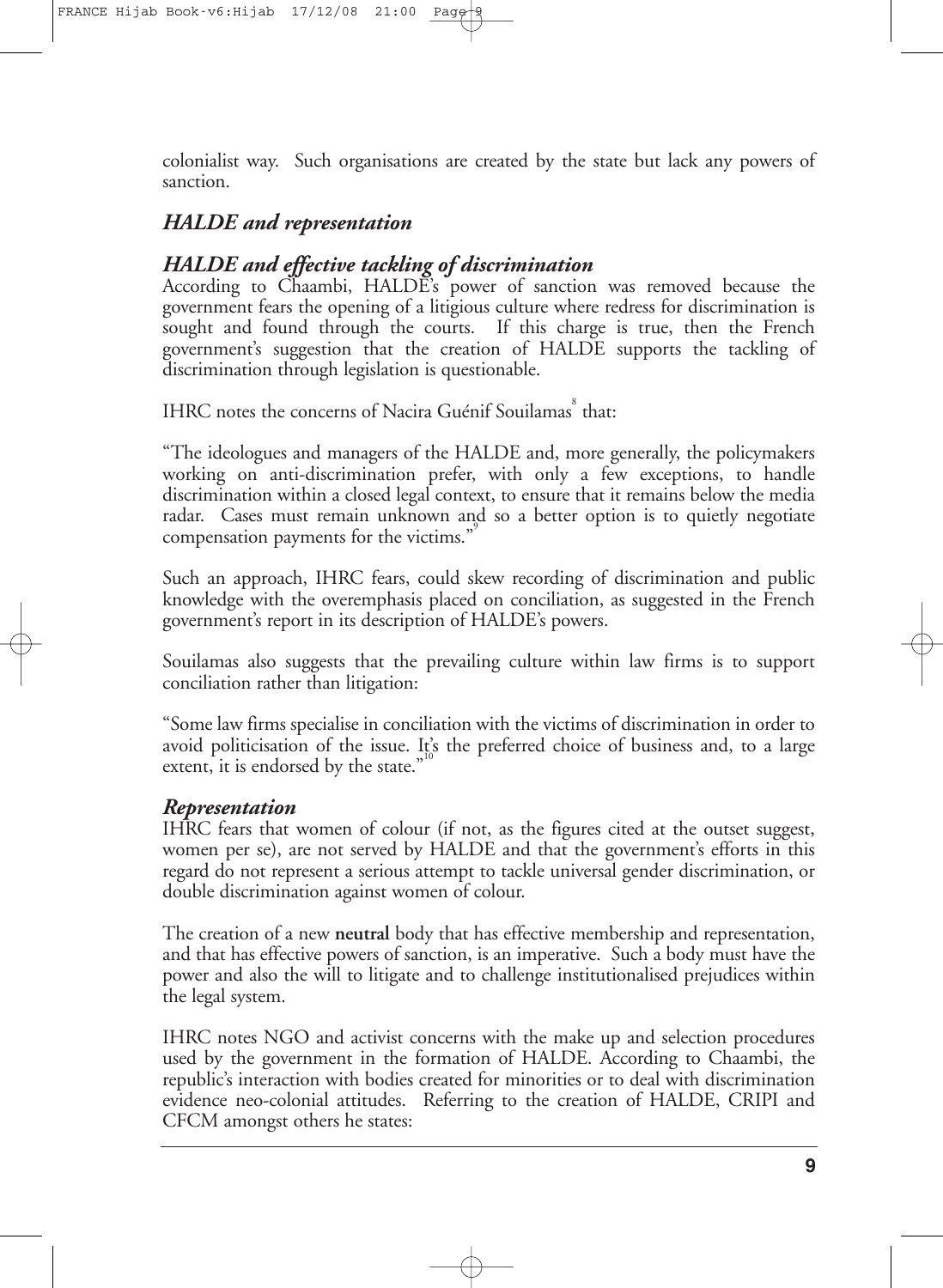"There is a continuity in the Republic's actions when it deals with our issues; its strategy is to nominate *bachagas*, 'representatives' chosen from our ranks… It's covered everything – both secular and the religious are managed in a neocolonial way. Token Arabs and token Muslims are appointed to speak on behalf of their peers…"

IHRC notes that representation of Muslim women during the Stasi Commission hearings was minimal, with only one woman who wore a headscarf being interviewed, 11 out of 150 invited participants.

IHRC is concerned that prejudice is preventing women who wear the Islamic headscarf as well as women of colour per se from fair representation within public and political bodies.

# **Human Rights and Fundamental Freedoms for Everyone? Are some women more equal than others?**

IHRC has analysed violations of international obligations with regard to various conventions and relevant passages of said reports are appended (see Appendix 3).

In summary the ban involves 'the intersection of a number of human rights such as privacy, identity, non-discrimination, equality, freedom of religion, freedom of 12 expression and minority rights.'

IHRC notes the concerns of women's activists that human rights as (a) concept(s) can undermine gender rights notably the promulgation of sexist stereotypes and pornography often defended under rights to free speech and expression etc.

IHRC further notes the oft-cited concerns of the elements of coercion and peer pressure sometimes involved in women adopting the Islamic headscarf. IHRC shares the concerns of activists and NGOs in France and elsewhere that the ban in schools in France has been portrayed by its supporters as supporting human rights and or gender rights. This however is not confined to the issue if the headscarf, but is arguably the case with the entire 'integration' discourse in France, of which the headscarf ban is part. According to Vincent Geisser<sup>13</sup>:

"In France, the problem with the discourse on integration is that it is upheld in the name of tolerance and human rights… On the basis of stereotypes rather than facts we are told that this neighbour bullies his wife or that community oppresses women – it's done in the name of the republic and of human rights. So, while a comparison with the anti-Semitism of the 1930s is valid, the difference is that the integration discourse has become more sophisticated. This is something that we need to be aware of: we are not facing a purely sectarian discourse but one which is the bearer of an ideal and which is promoted in the name of human rights."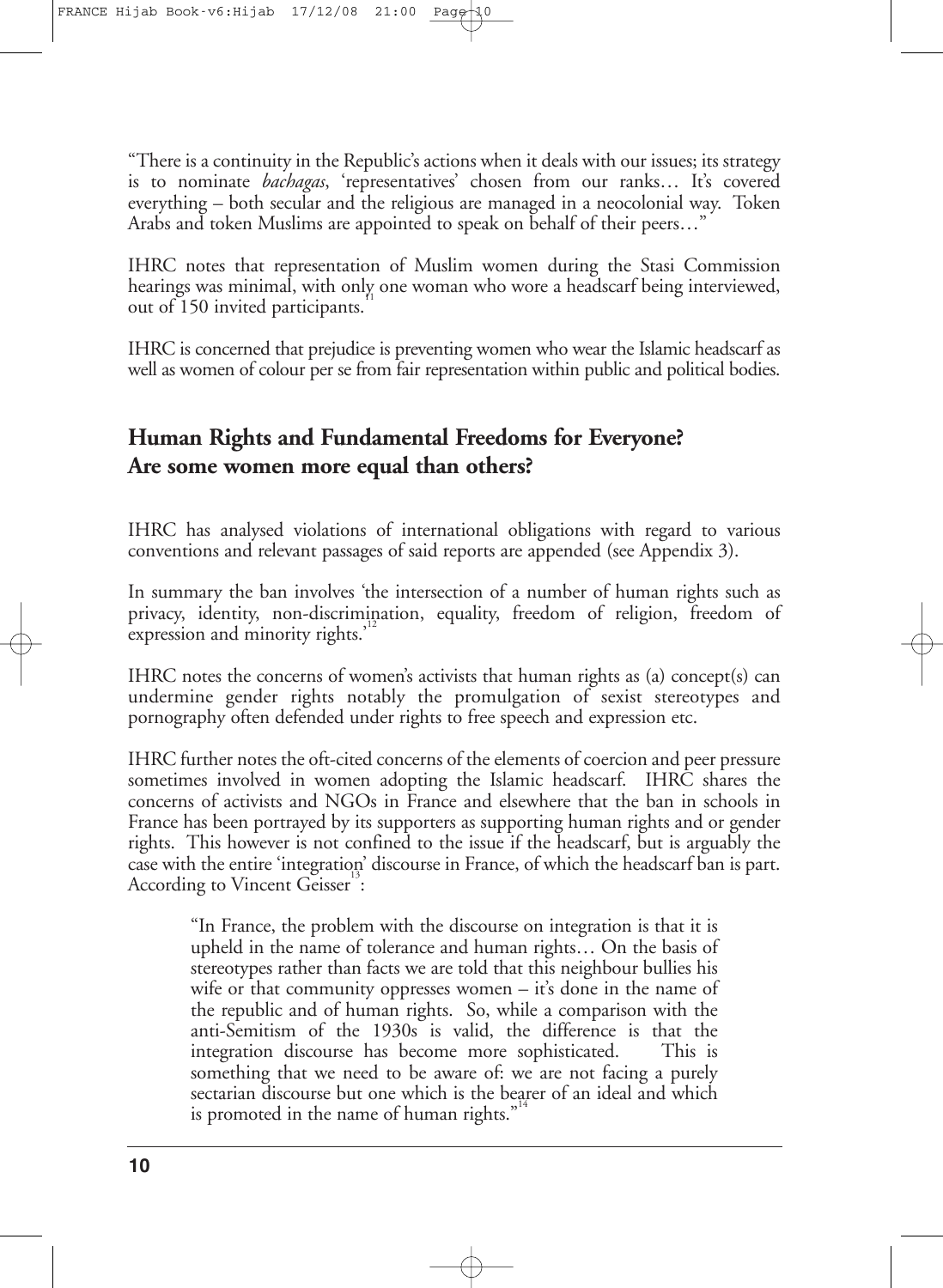However, the promotion of human rights was not explicitly cited in France's report as being a reason behind the ban in schools.

Further, IHRC notes that the prevailing study of the headscarf among young women in France by Gaspard and Khosrokhavar, found that they perceive the headscarf to be an 'autonomous expression of their identity and not as a form of domination. 15

This concurs with IHRC's findings regarding the headscarf, and its adoption amongst Muslim women in the United Kingdom<sup>16</sup>. Women further and variously stated that they wore hijab about of pure religious devotion, from feminist principles of the rejection of the objectification and sexual exploitation of women, to subvert the male gaze and to display modesty and humility.

Regardless of whether IHRC, the Committee or the enactors of the March 2004 law agree with such views, it remains of deep concern that the March 14 law effectively **enforces** a universal model of female emancipation. This not only has practical effect in excluding women who wear the headscarf but denies these women agency. This effectively perpetrates gender inequality against women of colour and/or Islamic faith and perpetuates stereotypes that marginalise women further.

# **Stereotyping and Prejudice: Muslim Women in the Political and Legal Psyche**

The French government in its sixth report to the CEDAW committee states it has taken various measures towards the elimination of stereotypes. In addition to the creation of HALDE, discussed above, the extension by decree of the legal prohibition of public manifestations of homophobic, sexist, and handiphobic attitudes, to non-public manifestations is cited.

However public statements by politicians, media representatives and other high ranking public figures regarding inter alia the headscarf issue, have been marked not simply by anti-Muslim or anti-immigrant racism, but promulgate stereotypes of Muslim and immigrant women as submissive, dominated, victims of violence who are unable to act on their own accord, stay at home women with no will, ability or vocation to work or education etc. Simultaneously, the headscarf and the women who wear it have also been caught up in a security discourse that associates them with violent action against the majority. Further the ongoing enforcement of laïcité has cast Muslim women who wear the headscarf as 'something aggressive'<sup>17</sup>

The stereotyping of women as 'beautiful' and as objects of beauty is a long held stereotypical message and whilst there is no specific reference to this concept one assumes that part of the self-regulation urged by the French government onto advertisers (p.24) would reflect that concern. When the issue of Muslim women is concerned however, public figures have used such terminology and stereotyping at the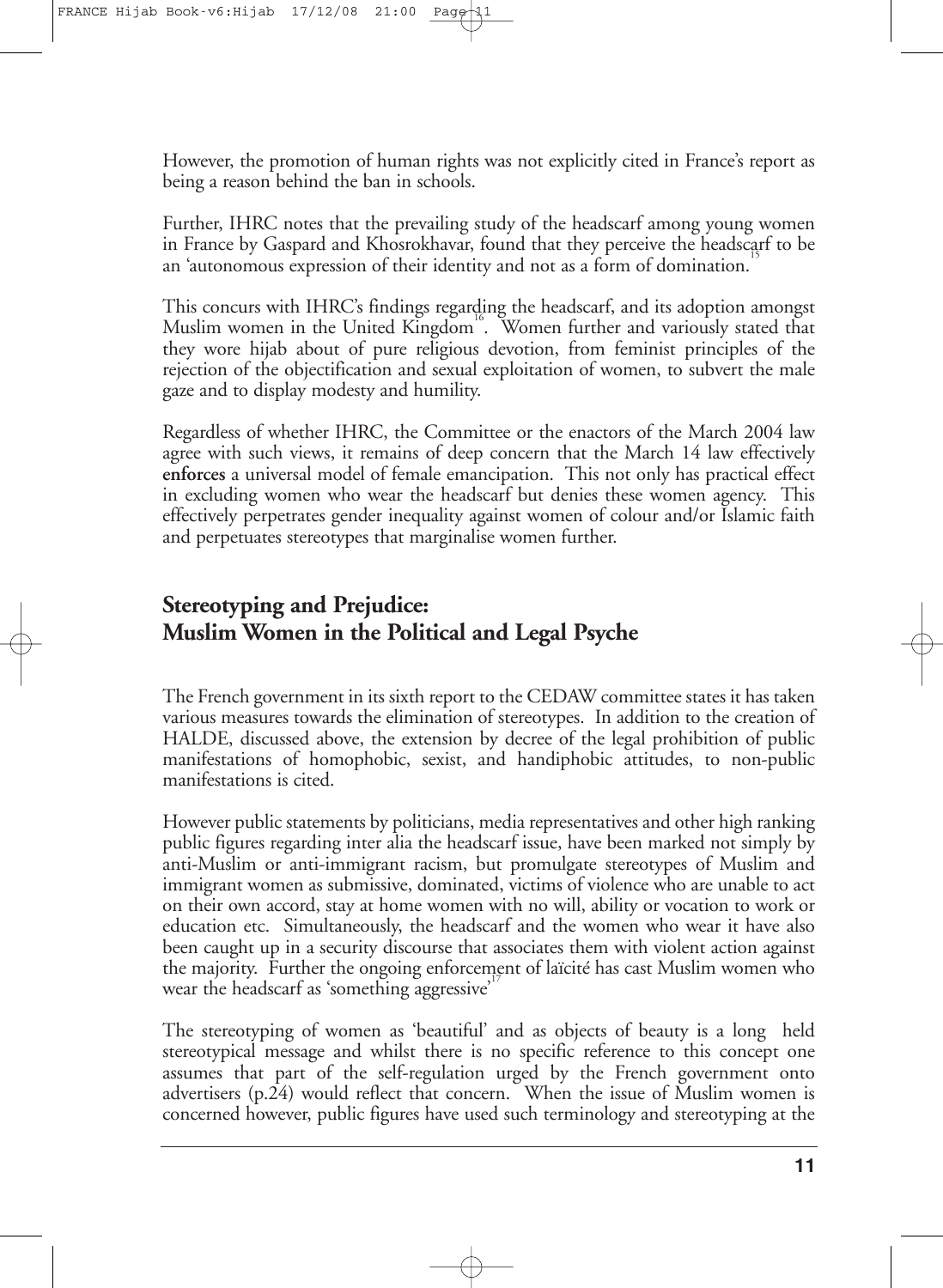highest levels. Indeed most comments on the interview of Chaddhort Djavann (one of only two Muslim women interviewed by the Stasi Commission which recommended the headscarf etc. ban in schools) simply mentioned that she was 'beautiful'.<sup>18</sup>

A further case of note is that of a Muslim woman working in an underwear shop. A court held that she could be dismissed because, in her employer's opinion she was dressing too modestly and therefore was not encouraging shoppers to buy. IHRC is deeply concerned that such a ruling encourages stereotyping of women per se, as well as creating stereotypes about Muslim women and women of colour.

The operation of structural prejudices in whichever national context prevent those marginalised from accessing mainstream discourse, unless it is on the terms of the majority community i.e. it conforms to the majority's understanding of that minority  $^{\text{!`}}$ (see Kramarae's (1981) 'Muted Group Theory'<sup>20</sup>).

On the issue of the headscarf in France, notable public figures including actresses Emmanuelle Beart, Isabelle Adjani and the designer Sonia Rykiel have made public statements that speak to the majority perception of the headscarf regarding women's status that supposes a superiority on the part of those making the comments. Such comments only serve to undermine progress for universal women's rights by disempowering minority women from tackling either their own particular patriarchies (as they see them) or to contribute to cross cultural struggles against sexism.

The pessimism of Geissner<sup>22</sup> and Amiraux<sup>23</sup> that the prevailing context in which Muslims in France are discussed are so negative as to simply feed the  $\frac{1}{24}$ stereotypical representations of how Muslims think, eat, love, and look' pertains here.

Amiraux's concern is that some of the prevailing stereotypes emanate from the public recognition of works from Muslims that typify majority stereotypes about Muslim (particularly Muslim women's experiences).<sup>24</sup> Whilst IHRC (nor Amiraux) do not challenge the authenticity of the personal experiences described in such works, the celebration of such work to the exclusion of counter or simply different narratives, exemplifies the muting of other Muslim women.

The promulgation of such stereotypes must be acknowledged and addressed in the same way as sexism against majority community women. This requires a sea change in political and media cultures, as well as an understanding within legal circles (including practical training of lawyers and judges) as to the normative issues involved. This is clearly an enormous task, but the level of prejudice currently exhibited at the highest levels of French society is of extreme concern.

It is alarming that 'traditional' concerns regarding tensions between human rights concepts and gender justice, where the rights of individuals trump those of groups (e.g. the right of a woman to be a pornographer against the right of women to be free from 26 sexual exploitation ) is in this context inverted. Instead, as Amiraux suggests: 'In the public debates on Islam that center on secular issues, the expert becomes marginal and the individual, having directly experienced difficult situations, becomes the referee.'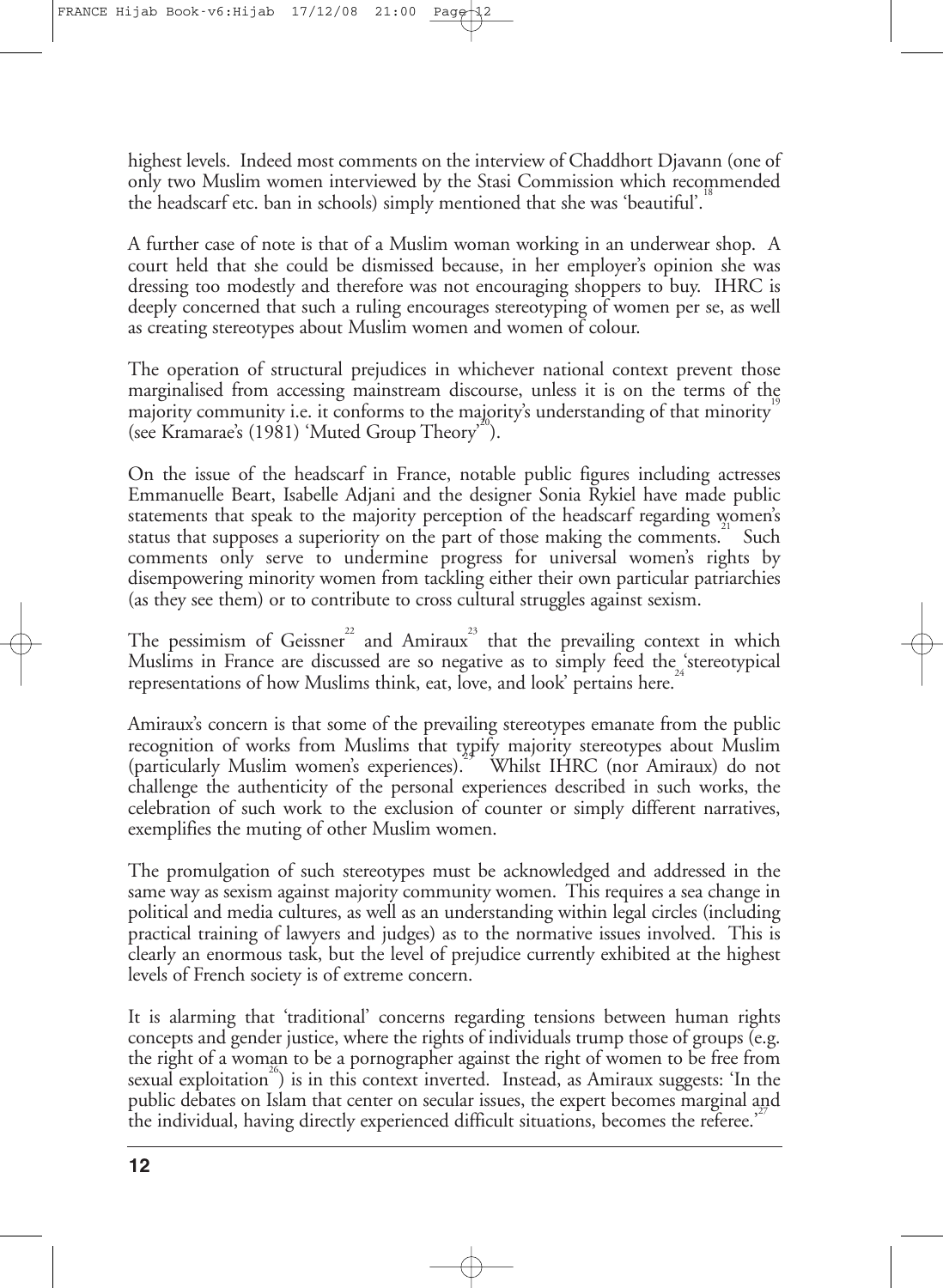## **Not one of Us: Nationality, Residency, and ID cards**

IHRC has encountered various reports that some women who wear the Islamic headscarf are prevented from becoming French nationals despite meeting residence and other criteria. Within those reports it is clear that under operation are very subjective and non-standard criteria in regard to the awarding of citizenship. Chaambi states:

"The concept of assimilation means 'similarities with the French in terms of mores and language' – but it is still quite vague. In applying the law, therefore, the administration has a lot of room for manoeuvre. Thus, in instances such as wearing of the hijab, you get relatively diverse sometimes even arbitrary decisions, varying from one regional authority to another. Is the hijab an assimilation deficiency or not? Currently under the law and the jurisprudence of the Council of State, it does not constitute an assimilation deficiency.[n1] But we know that, in certain regions since the early 1990s, nationality has been refused on the grounds of the applicant's wearing a hijab. As with the case of the hijab in state schools, a ruling by the Council of State can be reversed if there is opposition to hijab-wearing women becoming naturalised.[n2]"

In November 2005, the case of Chetouani El Khamsa came to light, when she received a letter from a regional government official that stated her application for 10 year residency had been turned down because she wore a hijab that was associated with 'fundamentalist Islam'. El Khamsa was employed, and had, four children all born in France. Her husband has 10 year residency granted to him.

IHRC also notes the trend in recent years that has seen Muslim women forced to unveil for the purposes of receiving an identity card. In a 1997, BBC documentary it was claimed that one woman who refused to remove her scarf for her ID card had the words, 'fervent Muslim' added to her details on her card.

## **Education, Education, Education: Not for Muslim Girls**

The French government states in its sixth report that:

"Practices have recently been observed that clearly contravene observance of the basic rights of women and girls, such as partial or skipped schooling, confinement to the family home, moral, and sometimes even physical, pressure, and denial of equality between the sexes."

The report goes on the justify the 15 March 2004 Act as tackling the above though: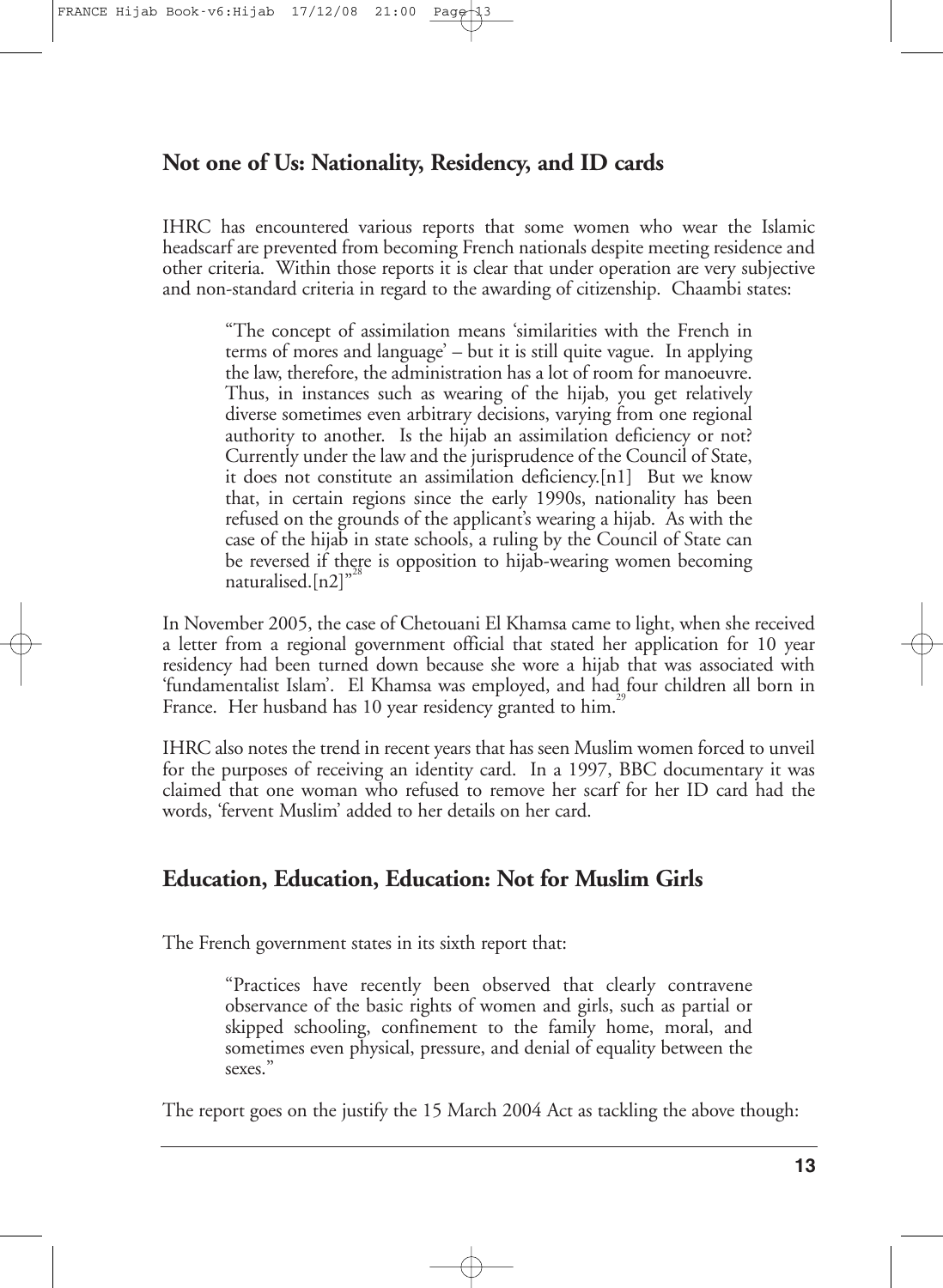"…banning in elementary, middle, and high schools "the wearing of signs or dress through which pupils ostensibly indicate that religion they profess."'

No empirical data provided as to (a) the prevalence of such practices, and (b) how such a ban would impact on such practices, within the French government's report. On the contrary, in its practical effect, according to the grassroots NGO, the March 15 Freedom Committee (writing in 2005), a total of 806 young women and girls are estimated to have been affected by the law (see Appendix 4 for a breakdown of cases).

There are disputes over figures which in itself causes concerns as to how the effects of this ban are understood and monitored. The 15 March Freedom Committee's statistics are acknowledged to be estimates. However they reflect the fact that some of an unknown amount have not been recorded. For thesame period the French government produced figures (See Appendix 5) that there were 639 cases in the same period of which 626 involved Islamic veils.

Literature reviewed from the Ministry of Education, the Ministry of Social Relations and Solidarity, whilst dealing with the subject of the Islamic headscarf and secularism, did not claim that the wearing of the Islamic headscarf or any other symbol contributed to truancy. On the contrary forced exclusion from education for women and girls who wear the scarf results from the 15 March 2004 Act.

The claims in its report to the CEDAW committee by the French government are disingenuous. Elsewhere the government hailed the ban as a success because it had 30 "stemmed the Islamic fundamentalist tide and brought calm to the nation's lycées." Further, the the ban on religious symbols that primarily targeted the Islamic headscarf was bound up principally in a 'debate' regarding secularism and the French state rather than simply or overwhelmingly in terms of gender issues. For the French government to speak of the ban as a measure under the Convention, is not an accurate reflection of how this law came into being or indeed how its implementation has worked.

The March 15 Freedom Committee in its report, *The headscarf ban in French schools: Truth unveiled* has documented and authenticated many case studies of girls and young women's experiences as a result of the ban.

They describe the start of the new school year and its effects on girls at school after the implementation of the law thus: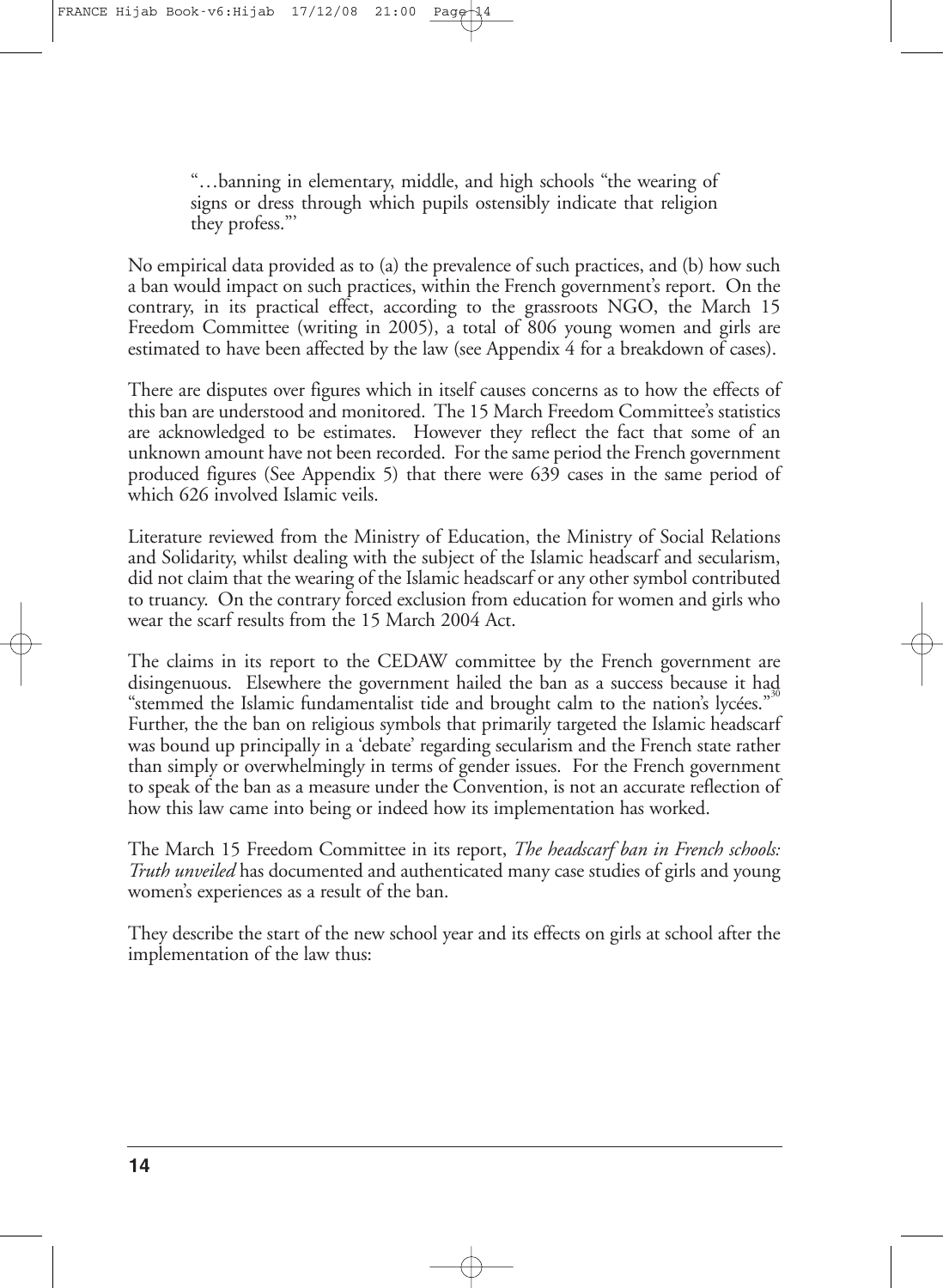## **After the term started**

When students did not comply rapidly, their families were summoned and told how serious their behaviour was. The students were set apart, alone in a room or sometimes in a mere corridor; they were not allowed any contact with their fellow-students, they could not have their breaks at the same times nor even use the same toilets. All the girls said they felt like plague victims in quarantine.

A "pedagogical follow-up" ought theoretically to have been organised, but teachers insisted they would in no way accept to give "private lessons" to those students who refused to comply. All that most of them got was a few exercises, brought to them by a secretary, and mainly tests on lessons they had not been allowed to attend… This enabled teachers to give them bad marks while most of those students had previously been among the best in their class. Vexatious measures appeared here and there: one student told us that after being left alone in an office for a very long time, she was joined by an adult who did not greet her and did not introduce herself, but who asked dryly: *"What subject do you hate the most?"* The girl, who was an excellent student, gasped: *"But Madam, I like all subjects!"*

*"Then what subject do you like the least?" "I don't know… perhaps geography?"* Without adding another word, the adult left the room and after some time, she came back with a geography book and said: *"There you are! And now, work!"* Faced with such a faithgrinding machine, the vast majority of Muslim girls keen on wearing a headscarf gave up covering their heads altogether.Thus, they opted for studying and accepted to forget about their beliefs for a while. Many of them rang us to tell about their feelings of torture, humiliation and shame. Some tried to rebel by ceasing to respect their teachers, others spoke of covering their heads again to get expelled, of giving up their studies, of committing suicide…

Some others, few in number but resolute, decided they would not have such a choice imposed on them. They described going through a very dark period, with such consequences as nervousness, loss of appetite, sadness, withdrawal. Many fell ill, some then went back to their schools to again face inquisitorial interviews and then the long and weighty periods of loneliness when they were left with hardly anything to do. In the end they accepted to face disciplinary hearings, the sooner the better to put an end to the situation!

But school authorities let matters drag on, for days, then weeks and months… Too many students were still liable to be counted as "victims of the March 15th 2004 law" and to sue their schools hoping for redress…

Headmasters preferred to negotiate conciliatory settlements. They argued to students and their parents that if they asked of their own accord to be allowed to leave school and register with the National Centre for Distance Learning (CNED), registration fees would be lessened or waived altogether. One student even received a new computer and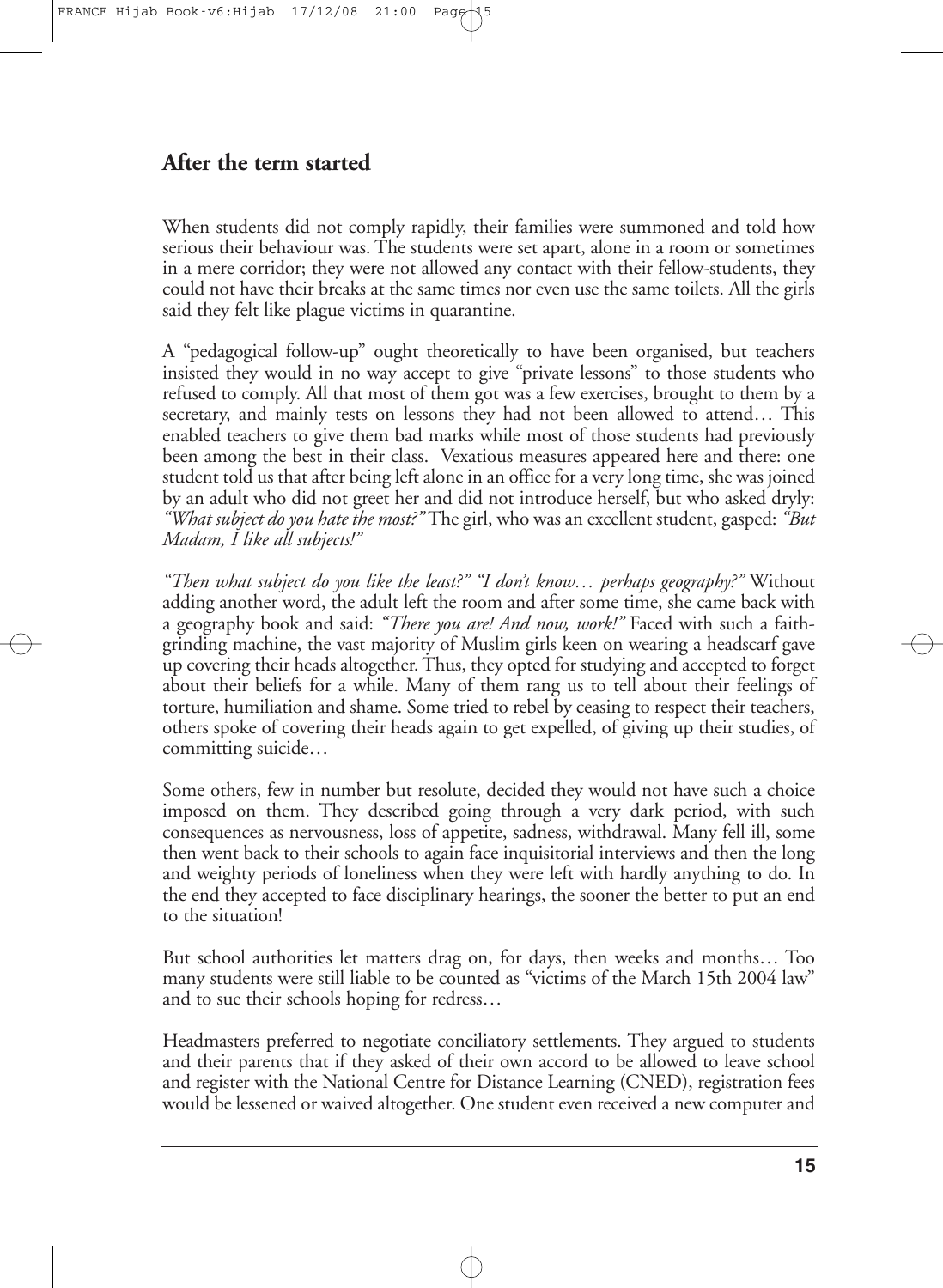a one-year internet subscription, in addition to free registration with the CNED! Faced with their daughters' suffering, many parents who were unaware of their rights accepted such proposals aiming to deprive them of their right to legal action.

A few schools accepted students wearing inconspicuous headscarves, but they were very few. Most of the students who faced difficulties as a result of the March 15th law were Muslim girls. But there were also a number of Sikh boys, four of whom were eventually expelled and deprived of their right to study.

After long weeks and months, the first disciplinary hearings at last took place. The very first was scheduled on October 20th, 2004 in Mulhouse, one month and seventeen days after the term had begun. This first disciplinary hearing came as a relief to everybody, although it did result in students being expelled.

The March 15th Freedom Committee provided defenders free of charge for those students who wished to be assisted. However, most been taken, no consideration was shown for the girls' efforts to wear inconspicuous signs, no attempt was made to adapt punishment to the alleged fault. All the girls subjected to disciplinary hearings were to be expelled from their schools. On these occasions, a very large number of headmasters displayed total ignorance of the rights of defence: they denied the student or her defender access to the brief, they added items at the last moment without telling anybody, they did not allow them to speak or cut them short, they did not let them speak last… Others showed better knowledge and respect for the law. The last disciplinary hearing after the start of the new school year was held in the Isère district on January 13th, 2005, i.e. 132 very long days, or four months and ten days, after schools had reopened. Local education authority appeal commissions were more attached to form, but they all confirmed the expulsion decisions.

The following chapter corresponds to parts of the chapter 'Chronicles of Exclusions' in *The headscarf ban in French schools:Truth unveiled.* They require no introduction or explanation, suffice to say that they are the testimonies of excluded girls and their defenders.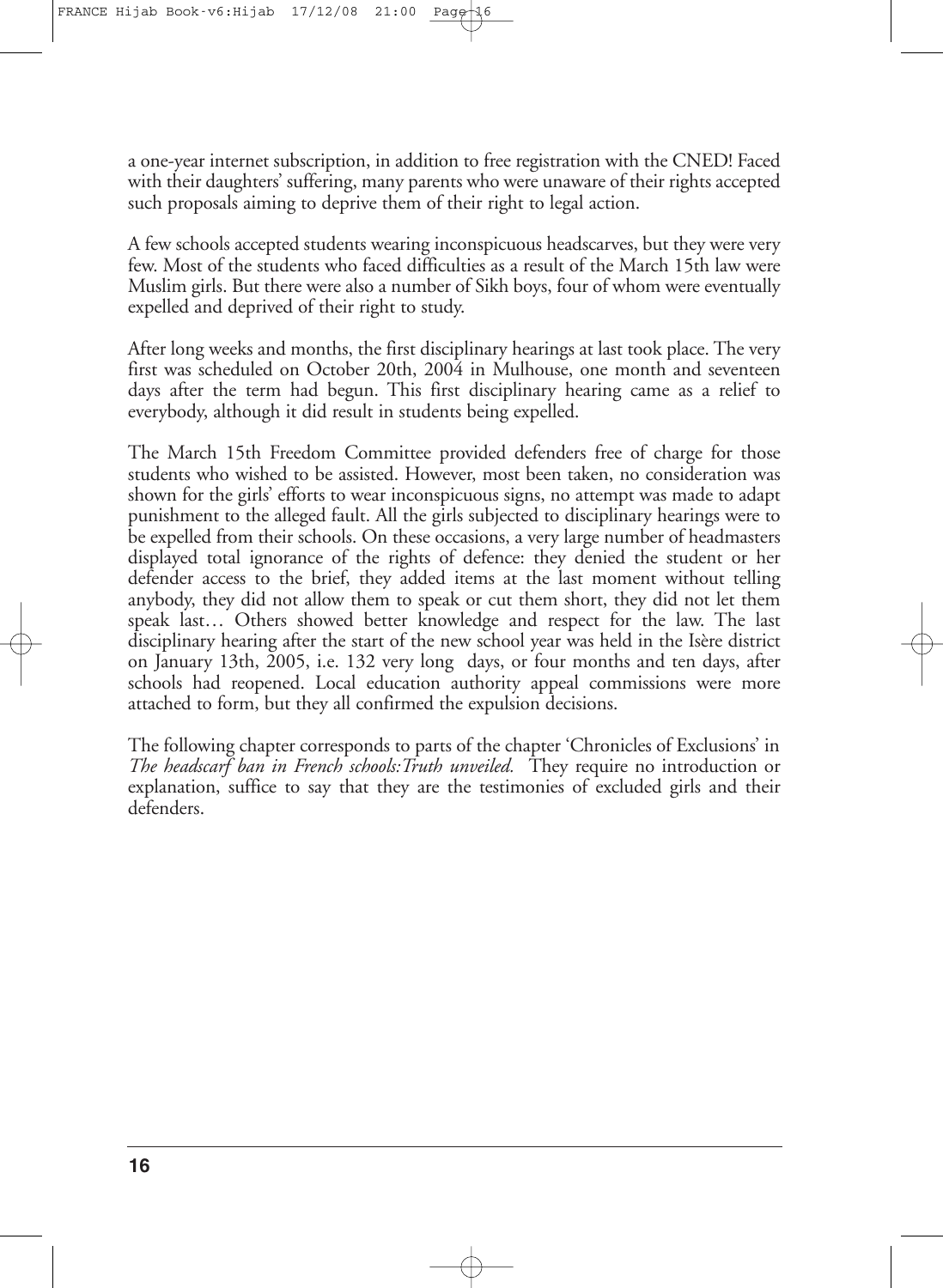## **CHRONICLES of EXCLUSIONS**

**From** *The headscarf ban in French schools:Truth unveiled*<sup>31</sup>

#### **• BILEL**

A man of forty, in a dark suit, enters quickly in the room where we were told to wait. Outside it is pitch dark and the noise of the pupils who had gone back home, still resonate in the corridors. With a cold and solemn stare, courageously directed at the floor: " We can enter, the committee is ready". I let the pupil follow shyly close on her father's heels and I walk behind them, slowly so as to keep every detail of the school, and not forget anything.

When we come into that overheated big meeting room, it took us a few seconds to get used to the dazzling lights.

About ten people, looking grave and urgent, were staring at us insistently. Our "*good evening*" remained unanswered. There are three chairs in front of them. It must be the dock. We were systematically ushered in to the disciplinary committee this way. It was always the same heavy atmosphere, which adds solemnity to the decorum and put us in condition. And yet I had warned the pupils and their parents that the disciplinary committee were very often places of extreme hostility. Extreme because of the hostility coming from two sides (*sic*): On the hostility of the institution being asked to sanction the facts is the added hostility from the protagonists themselves who know that for them it is the last moment during which they will be able to express their position.

The disciplinary committee always begins with the reading of the pupil's school record, a kind of summing-up for the prosecution.

When preparing the defence I had noticed that in the list of facts that were reproached, the violation of the 15th of March law had been added between bullying and drug traffic. This file which had been written by the headmaster himself, and which finally reveals nothing (apart from useless details such as she was wearing an Islamic veil which resembled a bandanna and a long black skirt) but the coming of the pupil to the school opening with a conspicuous religious sign. But none of the details explained in what way we could consider the headgear in question as being religious and to what extent it could be judged as conspicuous. The law specifies that the exclusion must be preceded by "a phase of discussion", in fact this dialogue of the deaf will only ends in a monologue of the dumb, imposing on the girl "whether you put it off, or you leave". And during all that time the girl is prevented from attending hers courses, some days she also will be prevented from entering from the same door as the other pupils, she will be prevented from having a break with her friends, and will have to use the teachers' toilets, etc.

The witnesses are called for: two teachers of the pupil's class. By the way, those two teachers had never seen the girl since they had prevented her from attending their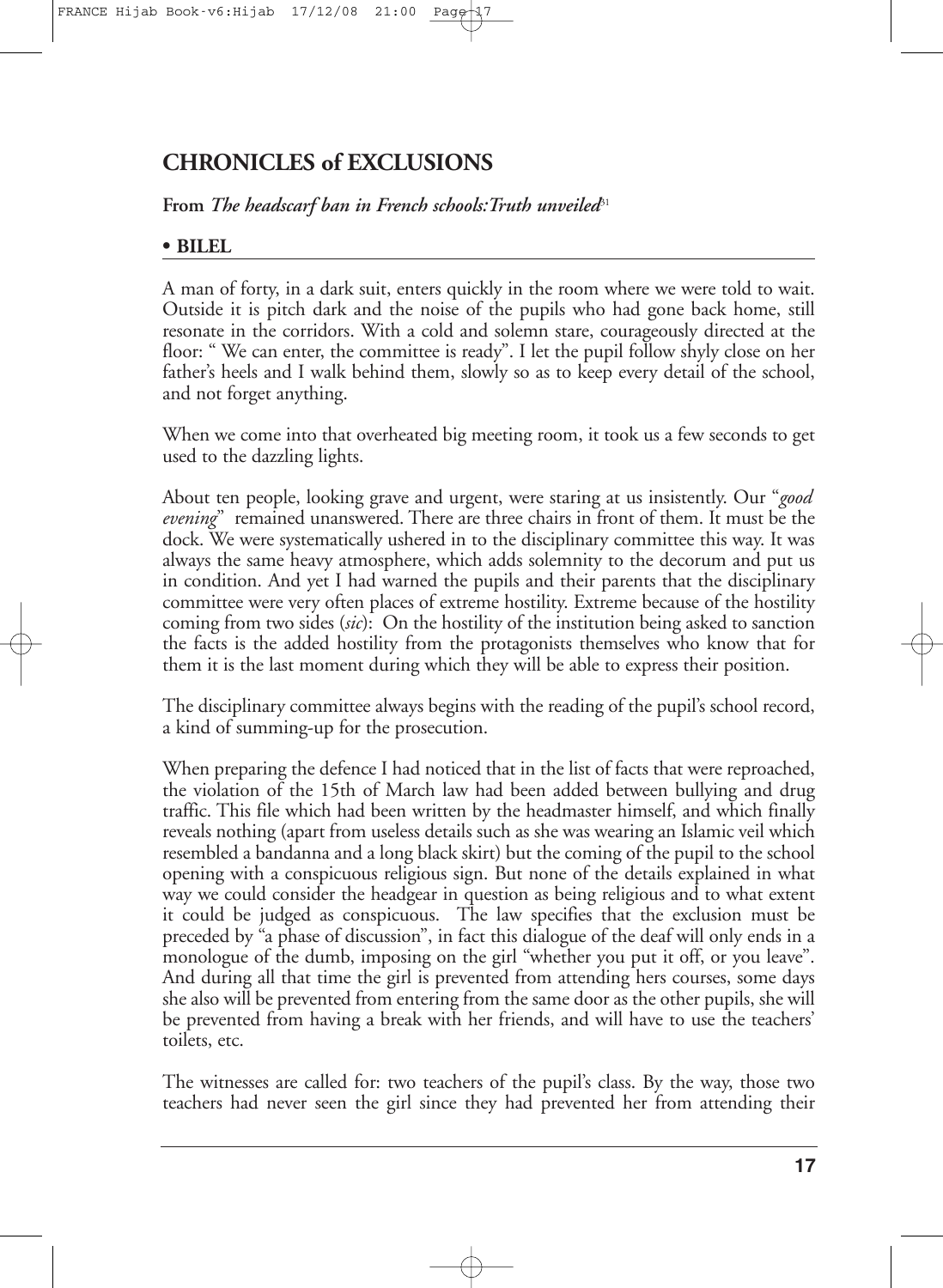courses. Of course they confirm the headmaster's version of the facts, who is after all, their superior, they explain to the audience that since the start of the new school year , the pupil has been confined alone in the study room.

Even if I was forbidden to speak about isolation or quarantine, I nevertheless pointed out the fact that it was not provided for in the law that the pupil had to be prevented from attending the lessons during that period. To put an end to my ignorance in my trying to understand, they avow that these were instructions given by the Education Authority. To paraphrase the legal formula, we could say that the exclusion from the school should be preceded by an exclusion within the school.

And what about the principle of legacy of offences and sentences according to which nobody can be punished, without a law that provides it expressly? What about the Ministry of Education's 11th July 2000's decree specifying that an exclusion from courses for a long time, without a law that permits it, is the most serious act that an administration can be guilty of? The headmaster confesses without feeling embarrassed, that he had never heard about those decrees. Very well then. I question the witnesses about the nature of the teaching that has been provided to the pupil. Before anything, I specify that judicially until the exclusion is officially decided by the disciplinary committee, the pupil is still enrolled and so she has the same rights as any other pupil, among which is the right to follow lessons given by graduated teachers and qualified for that task.

The headmaster answers in the witnesses' place: *"she has been evaluated just as her classmates, she has received all the lessons and she was provided with continuous education support by supervisors who have academic diplomas.* How many hours did this support last? *"It is the quantity and not the quality which prevails"*. In practical terms how is this education support happening? *"We allowed the pupils to give her the courses and the class teacher regularly came to see her during the breaks".* Effective for all the courses? *" Yes of course".* So why did this young girl had to write an essay on volleyball when her classmates attended the physical education course.

The tone of the discussion raises, one of the teachers comes to the headmaster's rescue: *" Do you know that the pupil's marks show that the girl has progressed and we are satisfied with that"* Do you mean that the teachers are not essential to improve? The year head, obviously irritated by the way the discussion was going on: *"Listen, the continuous education support that has been set up fort the girl are almost private lessons, so what are you complaining about?*

The secretary of the session called me out to explain the meaning of my presence, threatening: *"we know you"*, hinting at the fact that I conduct the case for the defence of all the cases of exclusion in the region. I reply that I am perfectly aware that theadministration "knows" me since they were able to reach me on my mobile, which is not in the directory.

The headmaster feeling the danger of my disclosures: *" Anyway, you are not going to lay down the law, if you are here it is because I have invited you to come"* I stop him straight: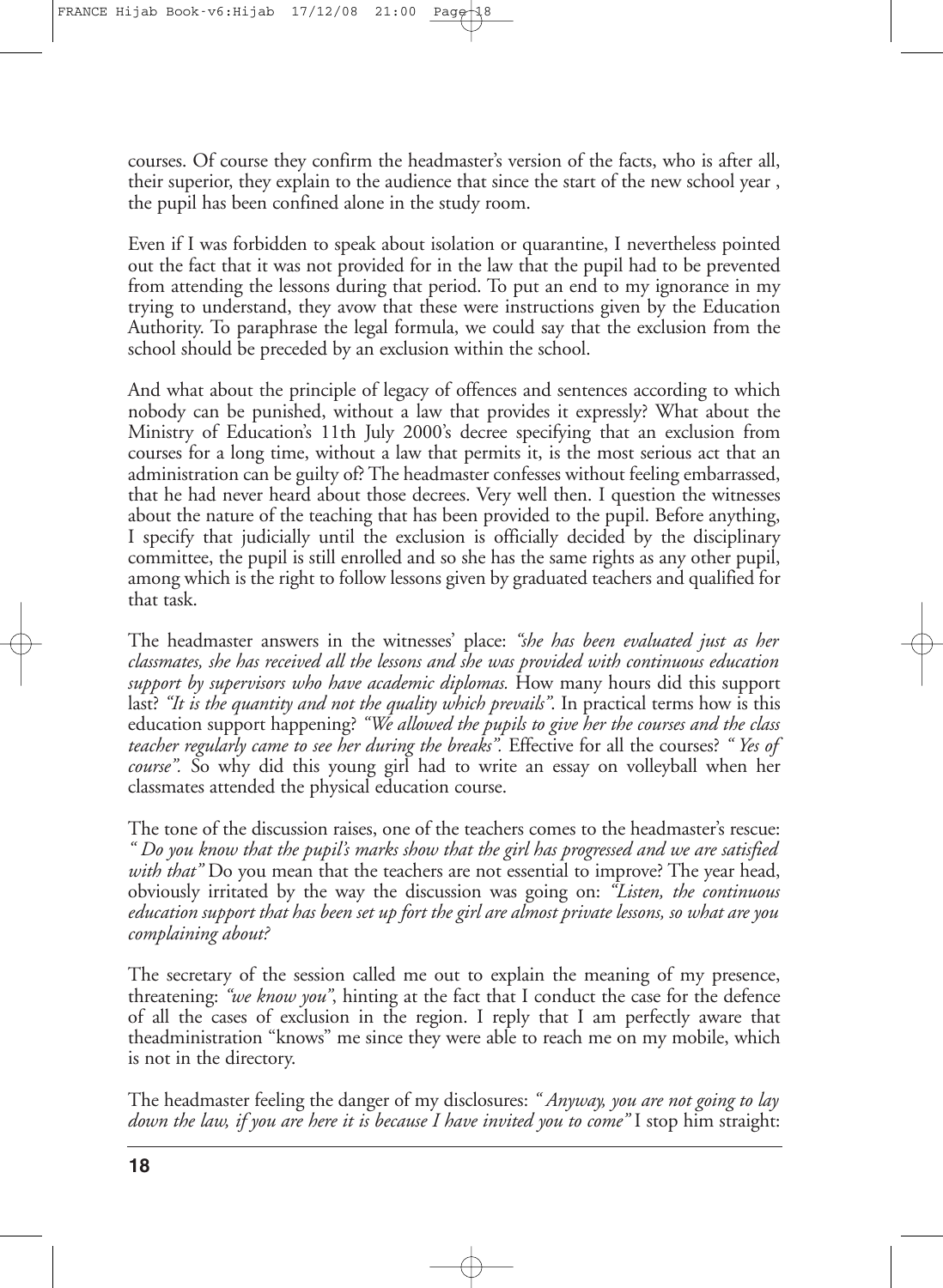"It is the law which invites me and not you mister. And more precisely the 6th article of December 18th 1985 decree! " *"Oh you know there are so many laws..."*.This certainly a reason to not apply them... And finally comes the time for the defence. This magic moment during which I have all the time necessary to develop my arguments and my criticism. It is well known that the defence always speaks last. But what is less known is that this principle is useless if you are alone to speak and no one to listen to you. Complete silence and looks of utter dismay: I am used to such attitudes, it is the most difficult moment for the members of the committee, because during that moment is crystallised the mechanism of exclusion already irremediably running. Some jurors are scribbling, some are yawning, the others are looking down at the floor or by through the window. The message is very clear: The wall is listening to you... [*sic*]

#### You can start.

I take my breath and begin, my mission is triple. First as a law-lover, I am eager to take apart point by point all the elements in charge, hoping that the secretary will indeed put it down in the report. ( that day the global approach of the state workers were at its depths, a one and lonely sentence will sum up my intervention : "*And M. XX spoke for 45 minutes*" ).

Secondly I centre my defence on the masquerade of equity which is going on: statements of rigged interviews, headmasters who are both judges and judged, decision to sanction the pupils taken per advance by the education authority without even knowing the situation, transformation of the committee into a mere formality of registration of a decision already taken, an illegal quarantine of the pupil which lasted more than four months, a degrading treatment from the teaching staff, administrative blindness, evidences for the prosecution presented by the headmaster himself, etc.

Finally in a surge, I become the spokesman of the pupil, although directed at the members of the committee, my words were also directed at her. May she forgive me if she reads those lines, I knew she was ill at ease, angry in front of so much injustice and dishonesty of her future "former-teachers". To my mind this anger, even if legitimate had to stay within the school, she did not have to bear it anymore. So I make it a point of honour to destabilise the headmaster, to bring him down from his administrative height, by means of arguments for and counter arguments I bend him to the diktat of my logic. I perceive a knowing smile on the pupils' representatives and a pupil's parent who were part of the disciplinary committee Surprised, the headmaster went red and tried to hide behind an ultimate refuge: "*This is my interpretation and I assume it*"

Today, I must confess that I very often took pleasure to lengthen my interventions and to keep my audience waiting. More than difficult for the members of the disciplinary committee, my interventions very often proved to be salutary outlets for the girls. This is what they always told me when thanking me during the deliberations: This moment that immediately follows the final plea, this particularmoment when tired by the violence they were subjected to, by the efforts made to defend themselves, we are back to the room in which we had waited at the beginning of the evening. Now it is late, and as it was predictable, we won't be waiting a long time. Ten small minutes were enough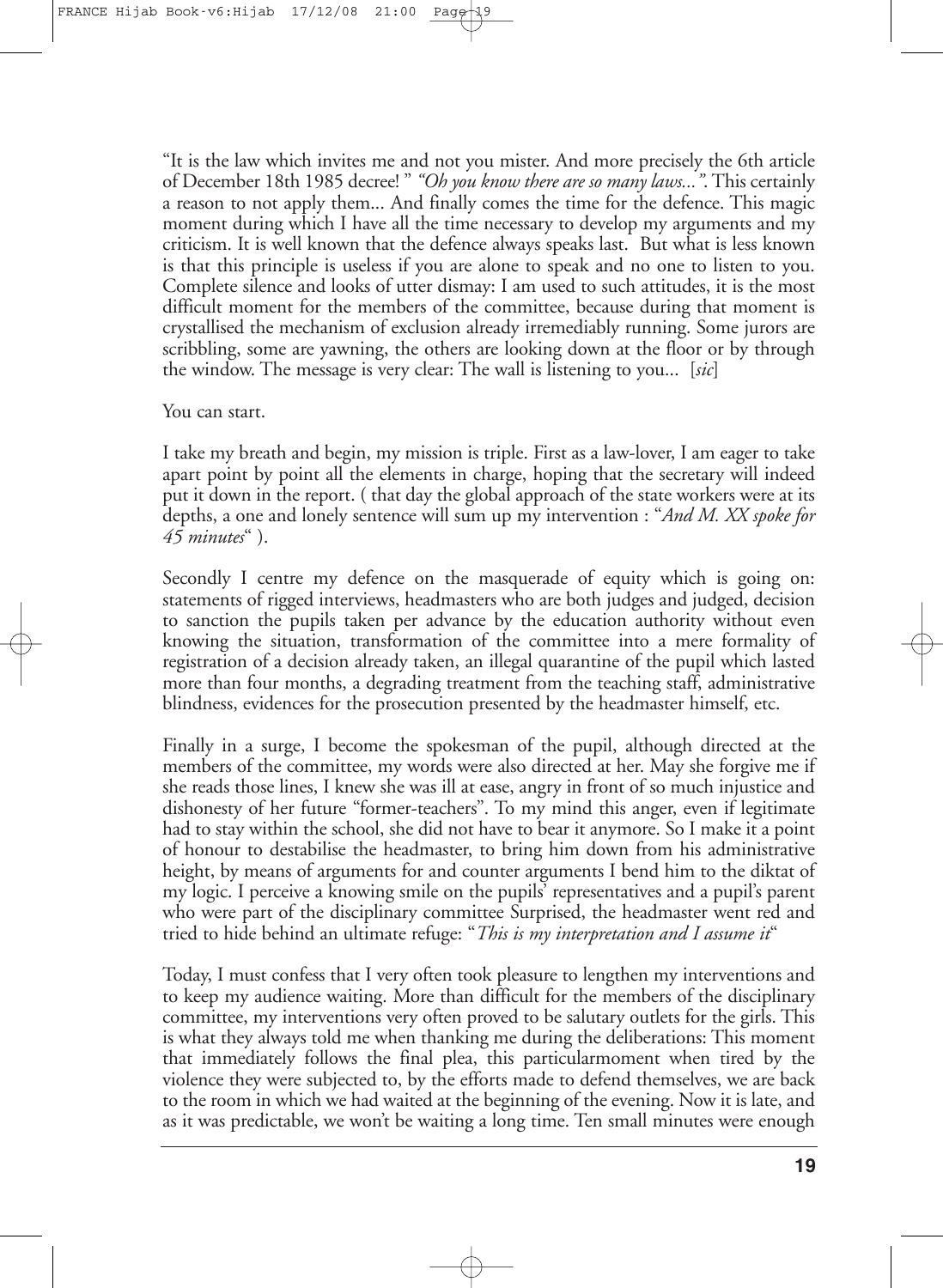to end the deliberations, the debate and the vote.

The sanction is obvious: definitive expulsion. Hearing those words, without looking at each others and almost instinctively, the girl, her father who remained dumb all that time, and I got up naturally. When we were about to cross the threshold, the pupil looked back and with complete dignity looked at the members of the committee. And dragging out the instant by her little voice: "*Thank you... and good evening*"

In the playground passing the Christmas tree, a teacher who had remained silent during the committee caught us up and stood in front of the girl, stopping her walk. "*I wish you a lot of courage for the future..*." And could not help answering: "*obviously you need more courage than this girl... You are in no position to talk about courage... but if you are really sincere, then don't worry for her. She has just given you a lesson of courage*"

When saying goodbye to that girl that I knew I would never forget, I remember Ghandi's words and the sometimes paradoxical relation between exclusion and justice... In the absence of freedom, the place of free men is in prison.

The law has determined in it's highbrow language that "the decision of the disciplinary committee is immediately executor". In practice the following day, a pupil was missing in the school.

#### **• ANGEL**

A few days after the first day of class, some girls who went to school in my town called me to inform me of the problems they were facing because they wore a veil at school. Indeed I was designated as mediator by the CRCM (Regional Council of the Muslim Worship) and I also asked the "March 15th Freedom Committee" to help me in this task.

Quickly I met the four young girls and their parents. Two of them were in high school and the two others in middle school. They told me how they were asked to take off their headscarf the first day of class. They looked really quiet, serene, well balanced, very confident and they were supported by they parents in their choice.

After that, we kept in touch, they used to call me to tell me how the situation was at school and asked me for advice. I called the "March 15th Freedom Committee" to get information and I also asked some members of the CRCM for support. As a mediator of the CRCM, I called the local education authority to have an appointment with the chief education officer or any person who was responsible for these cases to start talking and to find the best solution to this issue. I was sent from one department to another before they told me to ask for an appointment by mail, which I did. I am still waiting for an answer. However, I know that the chief education officer did not hesitate to go and talk with the headmasters of the schools. It seems that the discussion was unilateral.

The "dialogue phase" already started between the young girls and the principal. In fact, there was no real dialogue since nobody listened to the young girls nor did they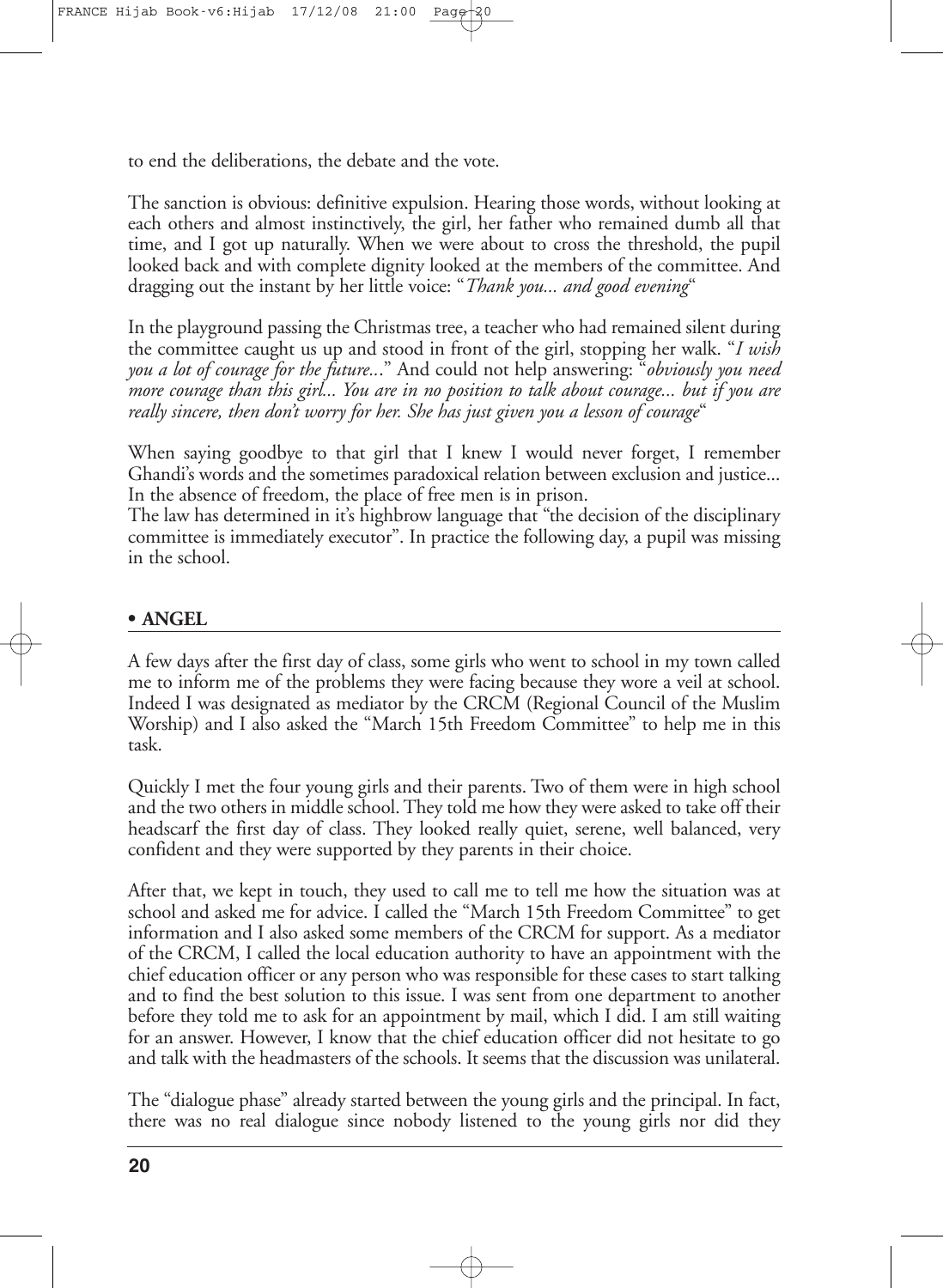understand them. Their only purpose was to force them to take off their headgear. And everything was done to reach that goal: intimidation, discrediting, teasing of their dress, negative judgement of their religion and sometimes humiliation. The girls endured bravely these moments. Three of them accepted to take off their headscarf and wear a hat instead. The younger took off her headscarf in the headmaster's office encouraged and cheered by the administration members: it really looked like a planned show.

Despite all those efforts, nothing stopped their exclusion. Once the dialogue phase was over the young girls were excluded from class, isolated without any pedagogical followup, they had no right to talk to their friends and were sequestered in a room all day, every day, in order to make them crack down. Then they had to go to the disciplinary committee. It was like a play whose end everybody new: a real masquerade for a definitive exclusion. Finally, the local education authority appeal commissions confirmed the decision taken by the disciplinary committee.This moment was hard for the girls who felt like going on trial and being judged for crimes they did not commit. They had to bear every step although they already knew the end.

Today the girls study at home. They hope they will succeed despite this injustice. All the girls who hope to be heard took the cases to court.

#### **• RIDA**

Before leaving for the Regional Educational Authority's hearing audience, the parents state of mind, and mine was between serenity and anxiousness. Serenity, because their daughter, has always been a good pupil, studious and with no problem. No disciplinary action had never been taken against her, in fact she had nothing to reproach herself with, on the disciplinary level, or concerning the respect towards her teachers or classmates. In a word, an exemplary schooling Anxiousness, because we were aware that what was supposed to be at stake in that room, the reintegration or the exclusion of Hatice from her school, was already settled. The chief education officer welcomed us into his big office, and invited us to take a sit around the table where were already sitting the other members of the commission. The faces were fixed and impassive. On the moment I asked myself: "*Are they trying to hide a feeling of ill being at the idea of excluding an irreproachable young girl, or was it the expression of hatred at the sight of Mrs B and her daughter, wearing their head scarves? Are those people fully aware of the gravity of the decision they are about to take? Certainly not, they have limited its import to the life here below."*

This whole performance and the act played by every character seemed to be fixed up as a music paper, but in this production something did not hold together: the solemn tone and the gravity of the faces that were used to judge a mere clothing...on the other side, the defendant who persisted in wearing her cap. I told myself : "*To think that with a Britney Spears, the institution, the teachers and all the persons that were in front of us might well have been praised this pupil. But... Emancipation is not only a matter of look!*"

After having explained the course of the session, the president opened the debate by a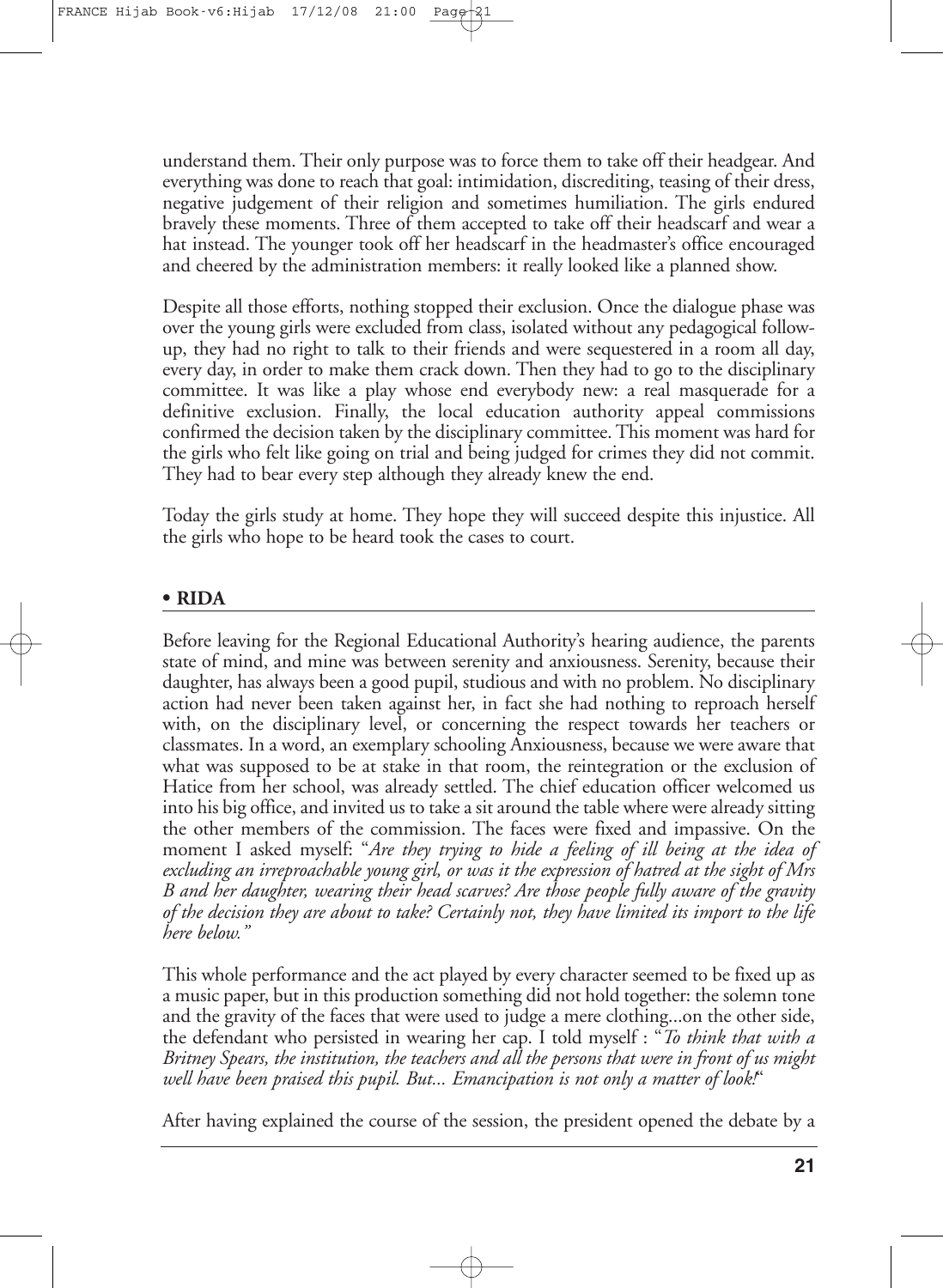brief recall of the facts. He had the headmistress enter into the room, in order to be heard as a witness. I asked to be allowed to speak and pointed out:

"*Following the meeting of September, the 10th, 2004, a compromise was reached, and you* seemed to be satisfied with it since you allowed the young girl to go back to school after having accepted to put off her head scarf. An yet a week later, you decided to expel her for good from *the courses invoking the non respect of the school rules. Can you please explain, why you go from the law to the school rules to justify the exclusion of the young girl? What can justify such a swing?"*

Headmistress explains that she had noticed that the girl was always keeping the cap on her head, and the fact that she didn't take it off gave that cap a religious meaning and hence entered in the ban. "*Mrs the headmistress, you would agree with the fact that a cap has no meaning in itself, it is not related with any religion. It is common headgear and* despite the fact that this hat is not a conspicuous sign, you give it a religious meaning only by *mentioning a temporal notion. If according to you, it is indeed the continuous wearing of that cap that makes it enter in what is forbidden by the law, then can you please show us where in the law the notion of the continuity is mentioned, or how it can be objectively deduced from it, or else is it your own interpretation of the law?*"

The headmistress doesn't answer my question.The president of the session comes to her rescue and told me not to argue on a semantic question. I am not intending to be controversial, the aim is only to clarify the terms, hence it is about semantics. Mr President what does "a conspicuous sign"? As far as I am concerned I make a distinction between:

1- A conspicuous sign which in itself is marked for a religious or an ethnical membership (a headscarf, a cross a kippa).

2. A proselyte behaviour that gives a common object (a cap, a bandanna for instance) a conspicuous character.

3. A common headgear, which does not mean anything in itself (worn continuously or not) to which we cannot attribute a religious or ethnic membership as soon as the person who wears it does not claims it as so.

Mr President answers that they are objects that can have different meanings and that they are new signs appearing and aiming at circumventing the law, so the headmaster has the power to appreciate whether an object is more than a dressing accessory Mr President this is your own interpretation of the law: to scrutinize and tract down the least sign and to sanction it, under the pretext of an attempt at circumventing the law.

Yet the law is perfectly clear, it forbids any sign that conspicuously marks a membership to a religion. It does not forbid common headgear. I am suspicious about the headmaster's objectivity or subjectivity in his assessment of the conspicuous character of a sign. In other words, are we trying to respect the law or are we intending to lay down the law?) From the beginning of this debate about the veil, many voices had warned about the absurdity and the risks of overflowing of such a law.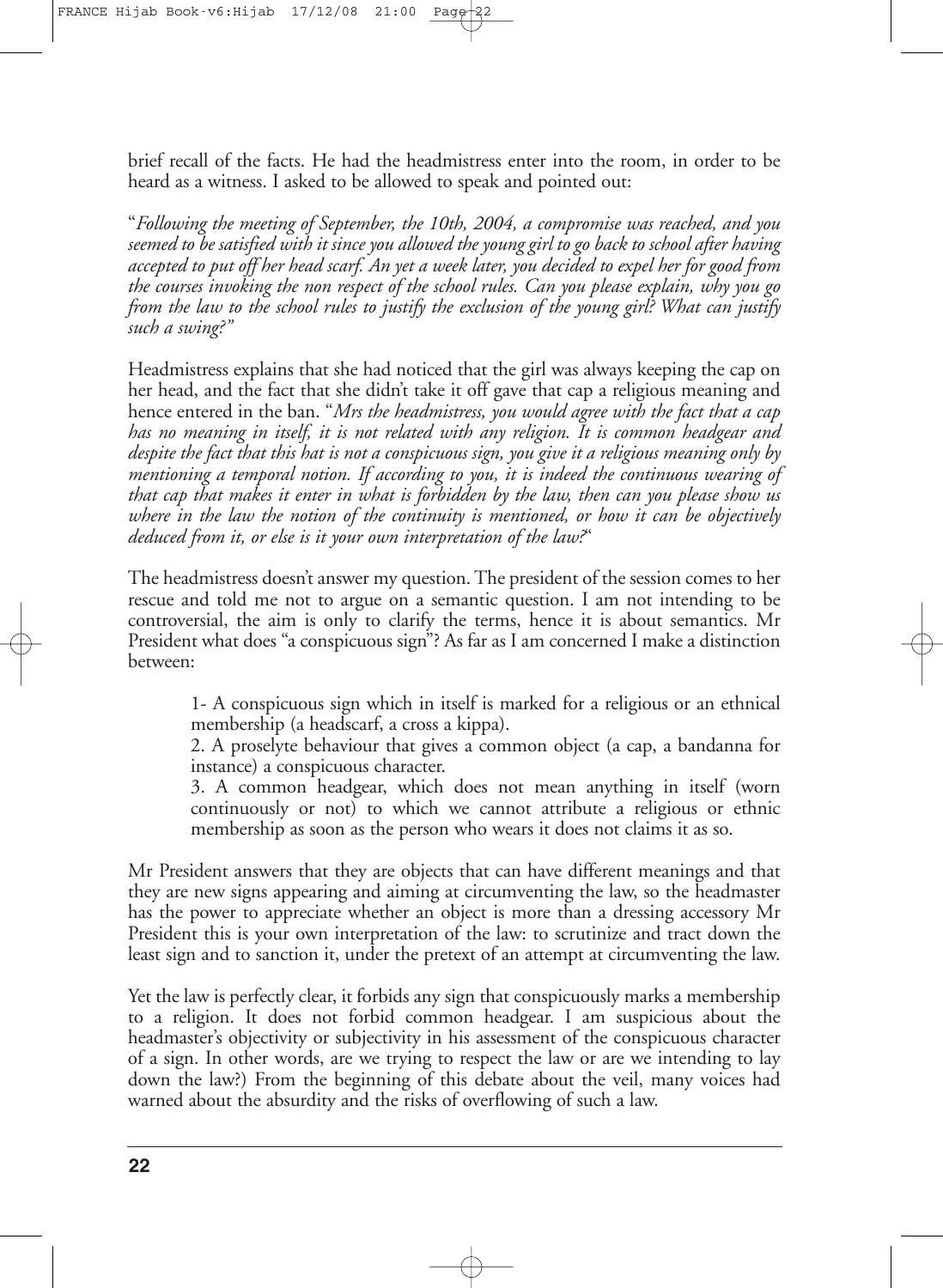The politics have made the decision to vote a law banning conspicuous religious signs at school. But under the pressure of a few extremist laymen, the political power has also given the headmasters the right to assess and identify, the apparition of new signs that would aim at circumventing thelaw and to sanction them. From the point of those who are subjected to this law, the experience enhances the paradoxical possibility of having unfair laws in our country. And when we questioned the legitimacy of such a bill when it was discussed at the assembly, it was in the name of a need of justice which is constituent of the law.

Yet here, the law is splitting in two, showing on the one hand the figure of the law and on the other part that of the just. From that splitting in two, we can uphold that those veiled girl are guilty of breaking the law and we can support that in the name of justice they are the victims of intolerance. Now, our society needs just laws, in order to achieve the ideals of freedom, equality and brotherhood.

#### **• LEILA**

#### *" …the will to submit was stronger"*

I worked for three years as a lawyer and I already knew that the legal system could be the origin of iniquity, but I could not imagine that school which is the institution par excellence supposed to transmit knowledge and teach tolerance, could produce so much injustice, so many discriminations with most of the education community assent. I left school ten years ago and the feelings I kept from that time are feelings of hope with the idea that the world was open to us and that everything was possible.

What would these girls who have been excluded say about school? What was the message behind their exclusion? What hopes can they keep? I had to face the educational system at the end of the year 2004 when I had to defend young girls, who supposedly offended the March 15 2004 law, in front of the disciplinary committee and the Local education authority appeal commissions.

There I met brave, studious and even brilliant young girls. However, their smiles could not hide their pain caused by a discriminatory treatment based on religious belonging that they had manifested with supposedly "conspicuous sign" while they were wearing a bandanna or another discreet headgear.

I saw how a law could allow some individuals to discredit some others, how it could allow them to harass and to isolate young girls, to put a Christmas tree which is a conspicuous religious sign next to the room where the disciplinary hearing took place, and to announce in this same room the exclusion of a young girl who was not wearing any conspicuous religious sign. It was awful to see almost all the members of this selfstyled disciplinary committee vote in favour of the exclusion. They did not think about the teenager's interest and the protection of her personality; the will to submit was stronger.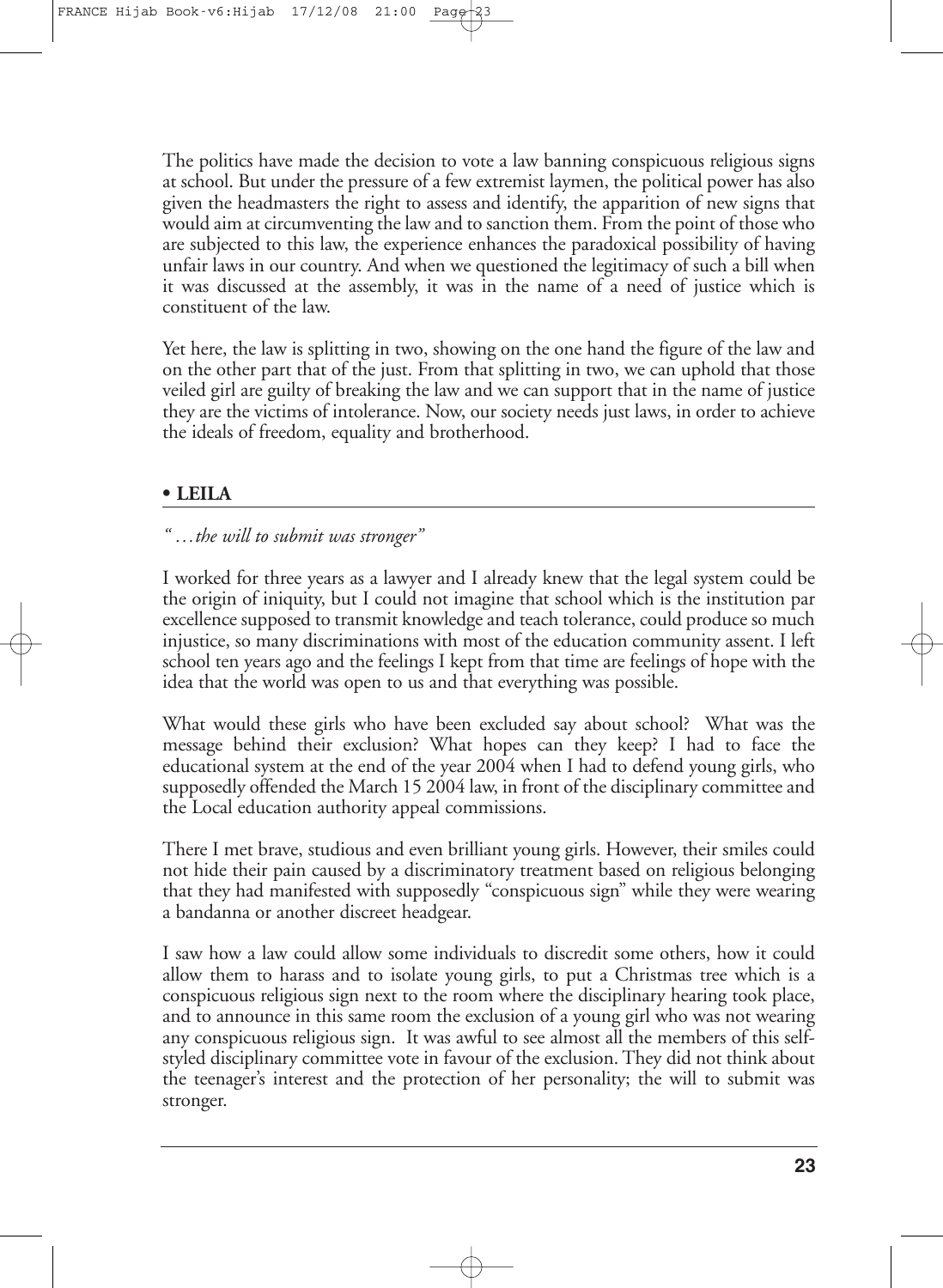The answer to all our flaks against the education community: lack of pedagogical follow-up, forced isolation, derogatory treatment, outrage to human dignity, psychological damage... was silence and disregard. As for the local education authority appeal commissions the principal was insidiously or conspicuously defended by a cohort of defenders. I will always remember this parent representative moved by what was happening who asked the principal why he refused to let the young girl go to the playground during the break; there were no answers for the inquiry since nothing could justify this decision.

I wonder if we are living in France what Georges Orwell described in his fiction?

#### **• AKIM**

#### *"… I felt that he was proud of himself, proud of being able to exclude those girls"*

I have conducted the case for the defence of three girls who were to be excluded due to their wearing a conspicuous sign in a public school. Two of them were in high school and the other in a junior high school.

Concerning the disciplinary hearing that took place in the high school, I felt right from my coming into the school that everything was already settled, and that we were taking part to a play which had to justify a sanction that had already been decided. We came into the disciplinary hearing room and we were introduced by the headmasters to all the members of the committee. As far as I am concerned, from the beginning I found the headmaster very tense, ready to answer all my assertions. I also immediately felt that the possibility to exclude that girl was considered as a victory by those people, and that they were hoping since a long time for a law to allow them to exclude the pupils and to be able to get rid o the head scarf issue in their school. So of course, hypocrisy was complete, and since the beginning we were told that those girls would have a fair trial and that we could count on the fact that if we had strong arguments and if we were able to demonstrate that the law had not been broken, the girls would be allowed to keep going to school It is true that from that status we were sure that the decision was already taken, but we nevertheless wanted to honour our commitment to the disciplinary hearing, and at least do what we had to do. This is about the high school.

I felt two different behaviours from those headmasters' part. I felt that the high school headmaster was proud of himself and happy to see those girls expelled. I felt a kind of embarrassment on the junior high school headmaster's part, he was ill at ease in playing the part his office had given him and with the decisions he had to take concerning the conspicuous signs within his school.

The defence of that young girl was easier because a few days after the start of the new school year she accepted a compromise solution and chose to wear different headgear, substituting her veil for an "Adidas cap" that any pupil could have worn apart from any religious belief.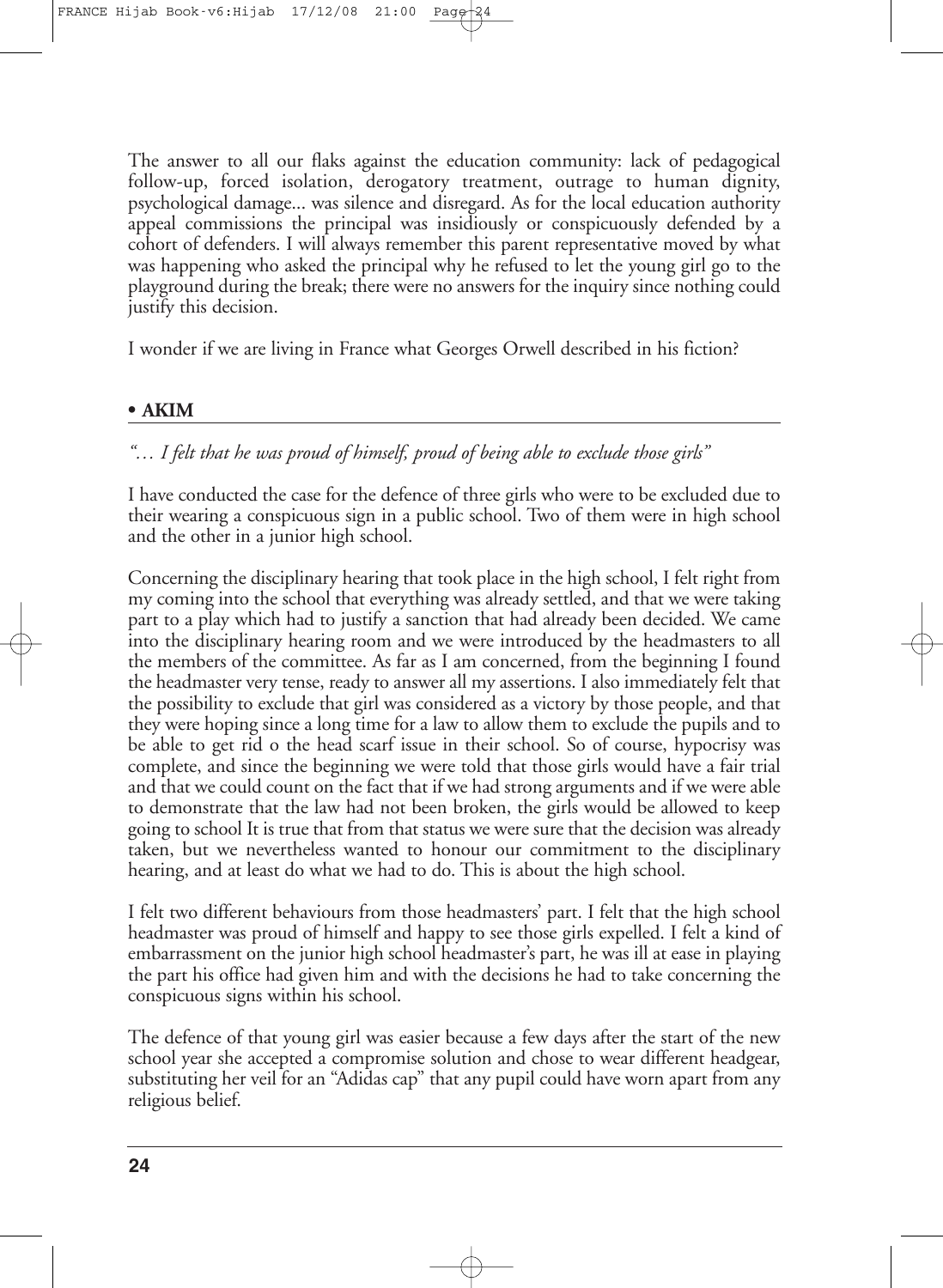So I was able to prove to the committee that her dress did not conspicuously show a religious membership and I get an approving silence. So I felt a bit confident.

Then, the members of the disciplinary hearing deliberated in camera. I was telling myself that considering the way the exchanges had gone, we could hope to cancel the disciplinary hearing and allow the girl to go back school. Unfortunately, when we came back into the room, despite the positive exchanges and despite the fact that none of the members of the committee or the witnesses were able to confirm or invalidate the fact that the girl's dress a religious conspicuous one, the headmaster nevertheless announced, looking down and very ill at ease, that the exclusion had been voted by the majority.

Concerning that case I can say that the outcome had already been decided. This man had not taken that decision by himself, as a headmaster but it is a decision that had been taken by his superiors no more, no less. This is about the disciplinary hearings.

Now concerning the Local education authority appeal commissions, I felt the same hypocrisy, there again it was clearly established that the decision had been taken beforehand. Nevertheless there was a sort of kindness in the way we were welcomed and an effort to make us feel at ease on the chief education Officer and the other member's part, in order to show us, once more that we had no enemies in the State education. There were here to judge in an intransigent and impartial way the decision taken by the disciplinary hearing.

Again we were taking part to a play where a number of persons had to be present this includes the defence which had to be represented. Whatever would be said during that commission, the decision would be the same, the exclusion.

Indeed I was surprised to see that despite the hurtful remarks that I made before the teaching and the administrative staff of the State education, pointing at a number of problems and inconsistencies in the state employees' behaviour, the inspector and the chief education officer did not utter a remark nor ask a question. This was the case for the three appellate commissions to which I took part within three days.

Never at any time at the end of my defence I was asked questions, or were my words challenged. I felt at that particular moment that the status of the appellate commission indicate that the defence had t express itself but in fact what we had to say would not be taken into account. They did not want to debate with us there were not interested d in such a thing.

During the appeal commission I also felt that the high school headmaster was there as part of a great family, and that the one who was put in the dock was judged by people who were on his side, so we had no chance to get out. Then the headmaster came out and the Chief education officer told him that he could stay in the waiting room so as to say him good-bye at the end of the commission. I found that very astonishing since the headmaster did not have to come back, he was not part of the appeal commission he was not allowed to deliberate, so I don't see in what way his presence was necessary unless in order to allow the State education officer to give him a feed back of the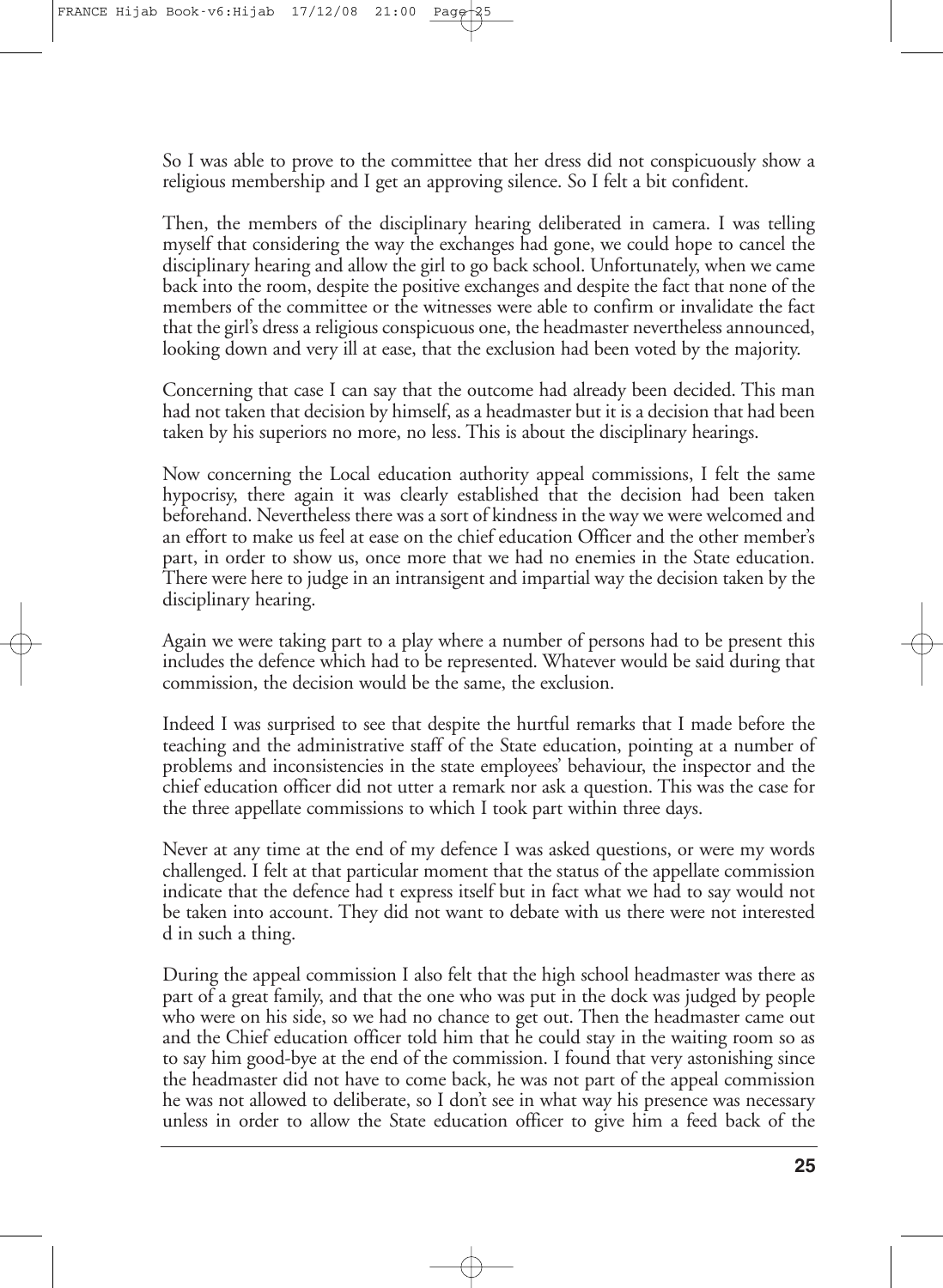deliberations and to make a fun of us once the commission is finished.

Of courses these suggestions only commit, and they can be wrong but this is the impression I had.

Now concerning the appeal commission of the young girl from the junior high school, the headmaster has adopted a quite strange behaviour. He came into the room and asked the State education officer if he intervened in the commission as a headmaster or as president of the disciplinary hearing, as if he was ill at ease and wanted to make clear some points or as if he had something to reproach himself for.

When I asked him if the girl's dress showed a religious membership, he answered that he would not answer that question as a person but as a headmaster. I found that quite strange. So I told him that we did not want to answer as a free thinking person but according to his status as a headmaster, which maybe imposed on him a particular vision of this issue.

It is true that I give you my impressions and what I saw and heard any old how. These are ideas that are coming back to my mind and date back to several months now.

These are what I consider as the most astonishing ideas.

#### **• SAMY**

*"...all the students and teachers agreed that the young girl was serious, kind and friendly"*

I was called upon to defend a 13 years old girl during the disciplinary hearing that would take place to punish her for having violated the March 15 2004 law. The case was not new. She started wearing a headscarf in 6th grade.

At that time nothing could prevent her from wearing it. I looked at her school records and I saw that she was a serious and motivated student. When the day of the disciplinary hearing came, the weather was cold but nothing was colder than the atmosphere that reigned at the entrance of the school. We could read in the teaching staff's eyes the wish to get rid of the young girl.

We entered the room where everybody was ready, and the young girl, her parents and I sat at the end of the table. The meeting started with the presentations, the principal introduced me as the defender and then she specified my profession although I never talked about it. I noticed that they had investigated on me and that information that had nothing to do with the meeting had been collected, in contradiction with the laws of our Republic. It was lack of respect of my liberties. Even my boss knew about it and called me in to talk about it. He understood my position, I really felt like I was in a crazy republic. The headmaster did not even know what to say.

I started explaining that the young girl was a good student, that her dress never caused

**26**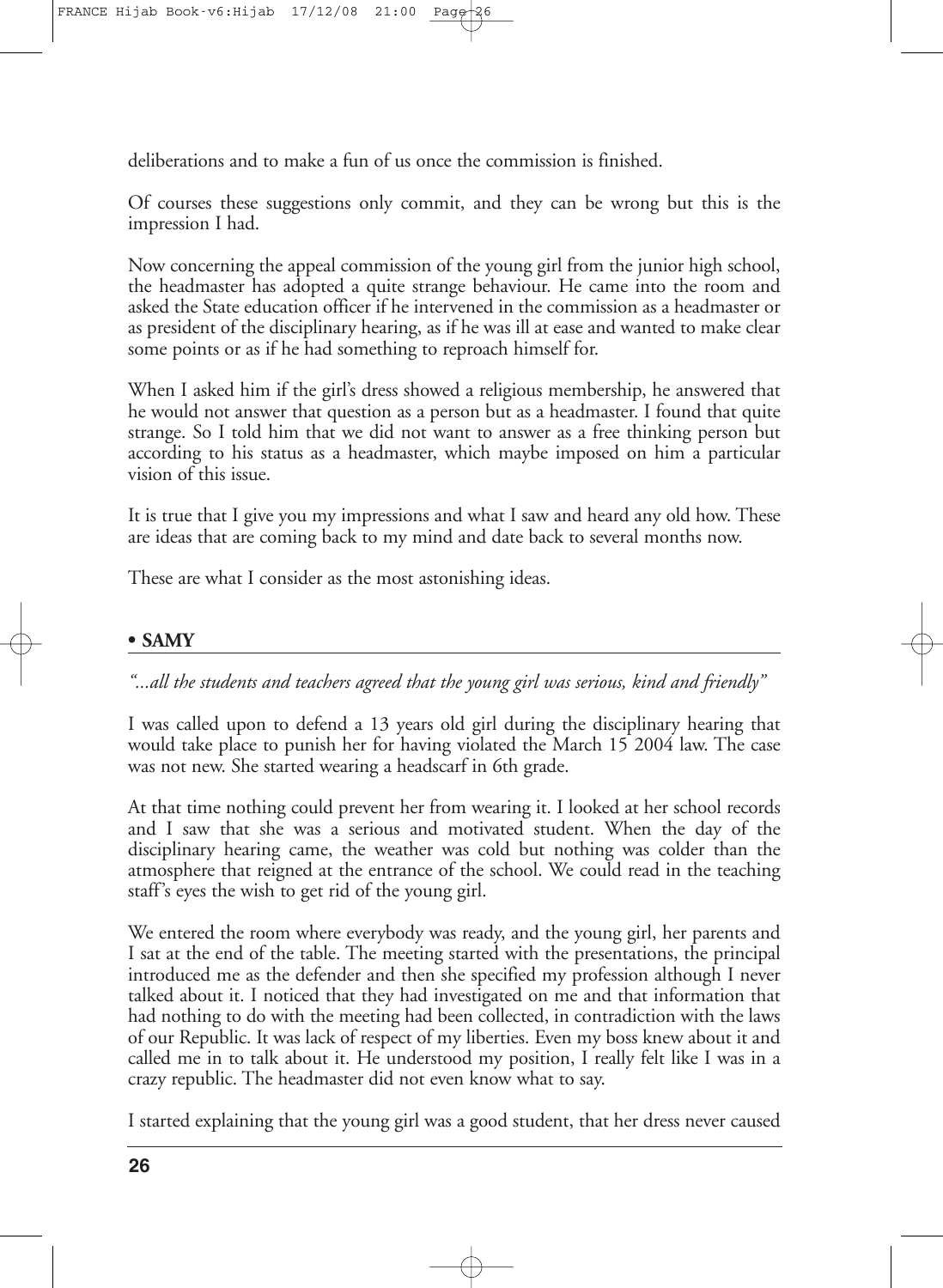any trouble and that she had already accepted to take off her veil to wear something more discreet. The members of the disciplinary committee started talking, their affirmations were stereotypical, they did not want to find any agreement and the decision had already been taken before the meeting. Then the witnesses came: the students, the teachers, all agreed that the young girl was serious, kind and friendly. Only the assistant principal who was the last witness gave a bad opinion of her: we could not expect anything else from him.

We left the disciplinary hearing room and waited for 5 minutes. The principal came to announce the decision: "the disciplinary committee decided unanimously to exclude you". Now it was official. I felt bad when I looked at the young girl, who would have to be separated from her schoolmates. She could hardly refrain from crying.

I looked at her mother, a French woman of Turkish descent who spoke perfect French and could not do anything for her daughter, and her father tired by such a masquerade. We left this school that excluded a young girl that nobody could complain of; but a law had been voted and had to be applied. And I cannot refrain myself from asking this question: Is that school more secular now?

#### **• NOUR**

*"If an exclusion is decided, it would be a real human waste..."*

The girl I have defended was named Amal, she was 17 she was in upper sixth form. In that particular case the "phase of dialogue" lasted two months. This looked more like a "phase of monologue " which only consisted in reminding the terms of the school rules forbidding any "head gear" within the school. Then came the "final phase" with Amal being summoned to the disciplinary hearing. Amal and her parents asked me if I could assist them in this hardship. I accepted, telling myself that if there was one chance on a thousand to avoid the exclusion we had to take it.

When I arrived in front of the school door, I learnt that the pupils of the high school had decided a strike all the afternoon to support Amal. The scene was set ! The disciplinary hearing that was to last half an hour (a mere formality) finally lasted almost three hours! It looked like a real tribunal! Among the "jurors", there were representative of pupils parents', representatives of pupils, members of the administration of the high school, ... etc.

And facing them in a table apart, "the accused" surrounded by her parents and me. I came to assist her and I found myself conducting the case for he defence"!

As an introduction, addressing the audience , I asked for what "serious offence" Amal had to face a "disciplinary committee"? The only and most obvious answer was that she had worn a "bandanna" which is commonly worn by many pupils apart from any religious signification. To the question: "In what way this bandanna conspicuously expresses religious affiliation ?"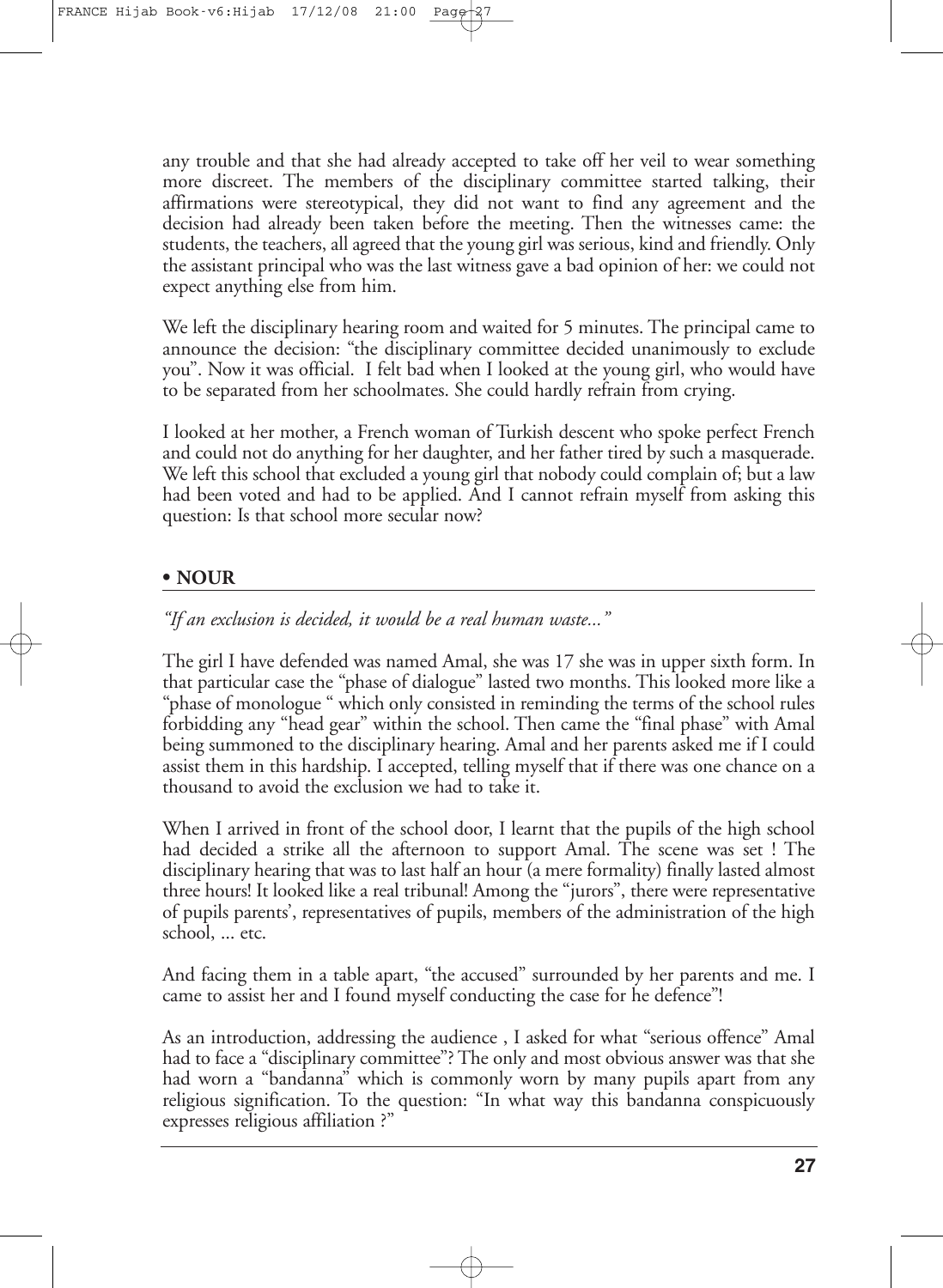To my stupefaction , the audience's answer was: "... because the previous years Amal was wearing a head scarf! ... This is a manipulation! "

To my mind what is taking place has a name: "this is putting words into her mouth! ... Worse this is prosecution for one's beliefs!" After seeking the views of all the present, we have to confess that there was the "witnesses ballet" that followed one another at the box!

Here are some powerful testimonies that I have scrupulously picked out:

The form teacher:

"... Amal is a good and brilliant pupil. She could pass her A level with distinction. She is beyond reproach. If she is excluded, I would regret it a lot!

Mathematics teacher:

"... Amal is one of my best pupils, she is very clever, and of a great subtlety. She could be accepted in the class which prepares students for the entry exams to the "Grandes Ecoles". She is beyond any reproach. If she is excluded it would be a real human waste"

The class representative:

"... On the whole, the pupils have accepted Amal with her dress. I asked the question to pupils of Christian, Jewish and Muslim faith,... None of them is choked by her dress. For the whole school there was no problem with Amal's dress. This is discrimination against Muslims !"

The testimonies were sincere and moving... Nobody saw time passing.

I asked: "finally after all these testimonies, what is disturbing you in Amal's behaviour and dress? " Again the answer was astounding: " ... it is because we can't see here ears !"

I dared ask a last question: "... And if Amal accepted to wear her bandana letting a part of her ears appearing, would you be ready not to exclude her?"

After twenty minutes of deliberation, the answer and the sentence broke: Amal a brilliant pupil and destined for great things is excluded from school for good.

In the evening, when I was back home, I could not sleep! It was a real hardship this "disciplinary hearing". An idea was preying on my mind: In 2004, France allowed itself to exclude some of its best pupils... Only because we couldn't see their ears!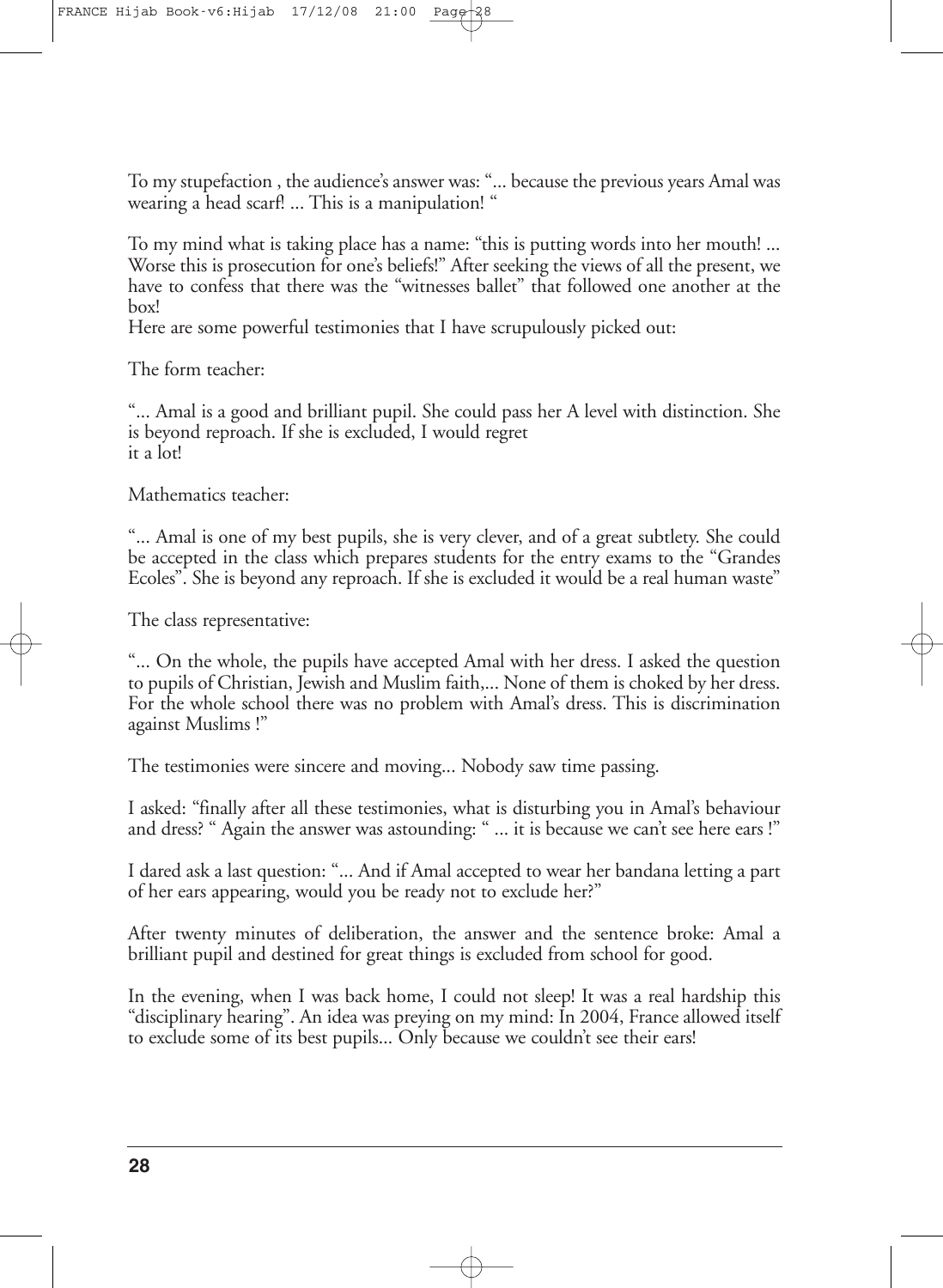#### **• DORA**

#### *"and finally, she is scarified"*

I have attended the disciplinary committee of a young girl in a junior high school, her family told me to conduct the case for the defence of their daughter. What I can say, apart from the fact that the institution is a stickler for form, we could clearly perceive that the decision was already taken. I had the feeling that this committee was playing a part that was settled for its member who were not trying to understand or listen to our arguments, but they kept turning over questions which were poles apart from an issue which dealt with schooling, with a pupil.

I have lived this committee and its numerous metamorphosis all through the four hours that it has lasted: Now it is a television program where we debate about the problems of France, now it is a court which judges a convict, searching for charges, or an institution which tries hard to avoid the "thrown out on a technicality"' which could have serious consequences. It is also a round table where all the commonplaces and the a priories accumulated for more than a year during the debate over the head scarf issue.

And in this crush, I asked myself how long we have really discussed the file that concerned us: The future of this pupil without problem, hardworking and sociable. In fact not very long, and finally, she is scarified.

#### **• BOUCHRA**

*" If I don't apply this law it would mean that I support the abductors"*

I am a student in last grade. I had to take off my veil the first day of class and wear a bandanna and a turtle-neck, in order to feel more comfortable and not to claim any religious belonging. I cried for ten minutes before doing that, but as I knew the importance of studying, I had no choice but to obey the principal's order.

Nobody said anything when I entered school, but once I arrived in class I saw that they were waiting for me. My teacher asked me to go see the principal about what I had done. I do not remember exactly what we said. I was very nervous and totally lost. I am only going to write what I remember about this interview. We were three in the office: the headmaster, his assistant and I.

**The headmaster:** What is that on your head?

**I:** A bandanna, why?

**The headmaster:** You knew about the law that bans all religious signs in the public schools.

**I:** Yes, but what does it have to do with me?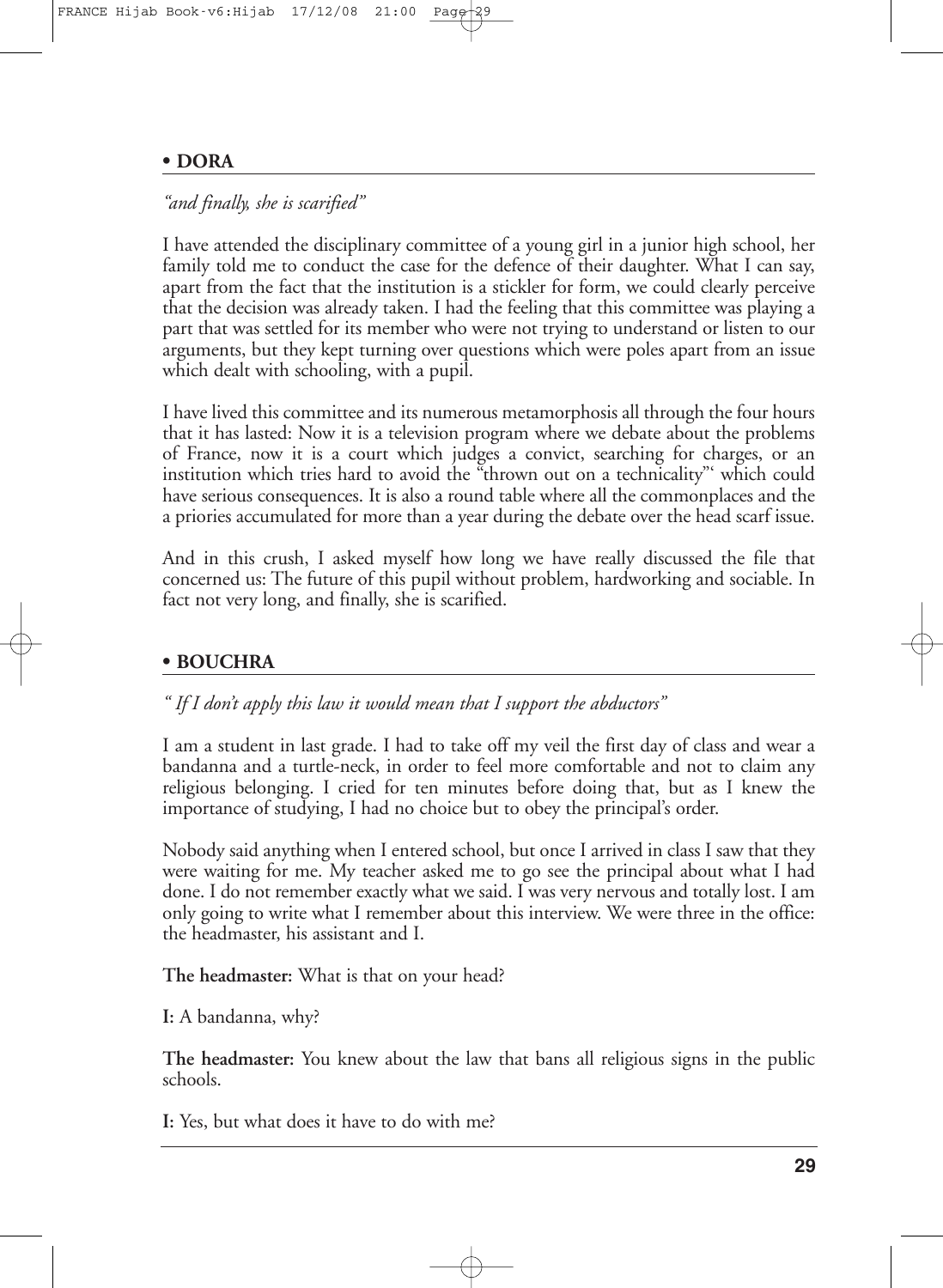**The headmaster:** We know that you wear a veil. We had a conversation with your former teacher on your case.

I: I don't see why the way I am dressed outside should prevent me from going to class.

The headmaster: The veil on your head...

I: It's not a veil, it's a bandanna!

The headmaster: A veil or a bandanna, what's the difference? To me any piece of cloth is a veil.

I: If was wearing it in a different way you could say that's a veil. But here I am just wearing an attire.

The headmaster: Don't play on words, your bandana cover all of your hair, and the minister said that everything that covers the hair has to be considered a veil!

I: And I say that this bandanna is an attire. If you want me to wear it in a different way, tell me clearly but don't ask me to take it off because of your interpretation of the law.

The headmaster: If you refuse to take it off you won't be able to go back to class. What is most important to you: going to class and graduating or wearing your bandanna, since you say it is an attire.

I: Who are you?

The assistant headmaster: I am the assistant headmaster.

I: OK. If I thought that school was not important I would not have come today and I would not have this conversation with you. I just want to understand why since 8 a.m you keep talking about religious signs when I don't wear any of them. You ask me to take off my bandanna because it could be considered as a religious sign but your tie could also be considered as a religious sign!

The assistant headmaster: and how?

I: This blue reminds me of the Israeli flag colours, but you may not be Israeli?

The assistant headmaster: Listen, my tie is not the point.

I: So what is the point? Is it the way I am dressed? I don't tell you how to dress and I would like to deserve the same right. Unless you want us to wear uniforms. I respect the laws, I know my rights and duties and I know that I respect them.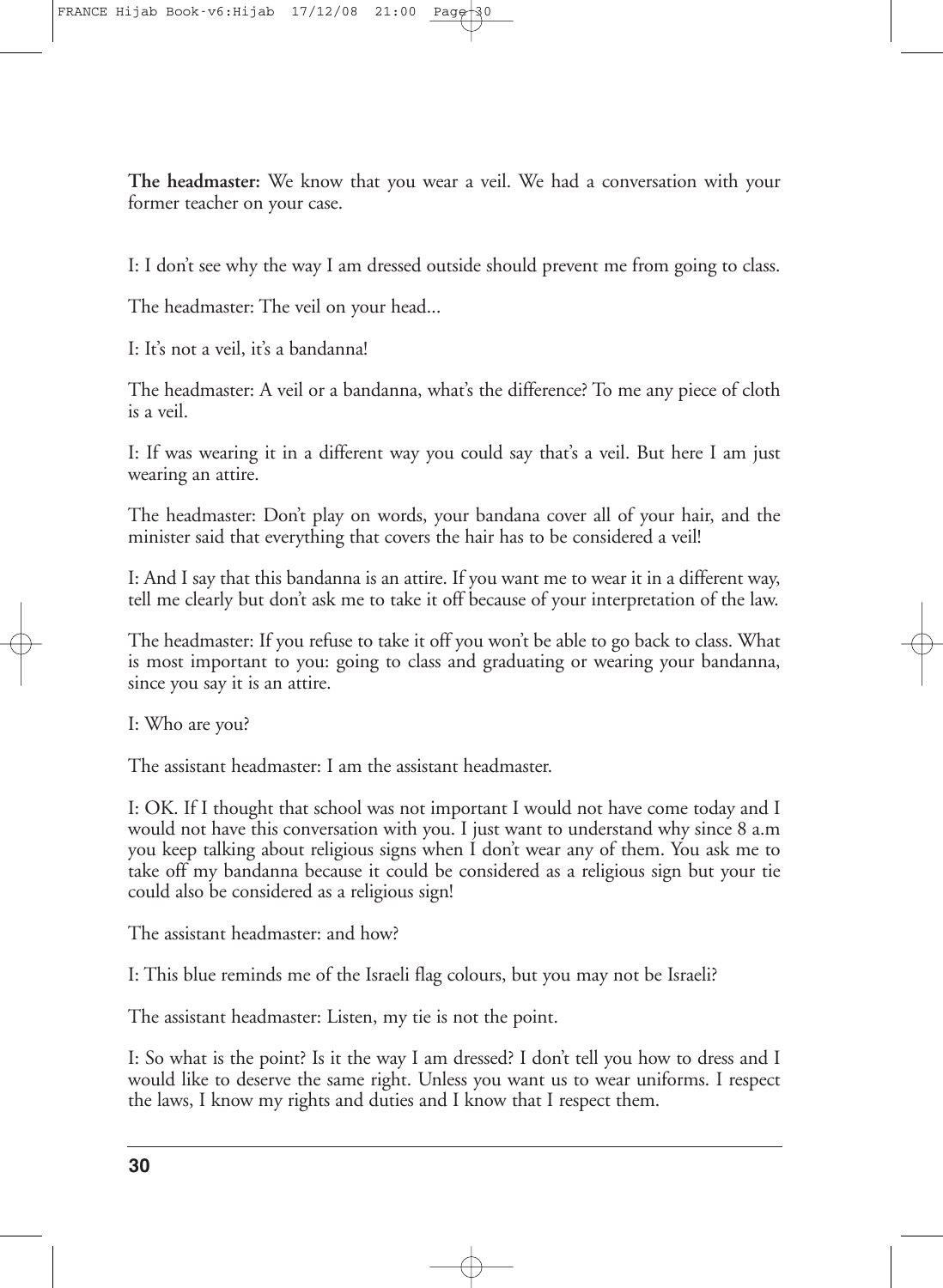The headmaster: I am here to make everybody respect the laws and I ask you to take off your bandanna. Did you see what happened in Iraq, to the two French reporters? They could be killed. If I don't apply this law it would mean that I support the abductors.

I: Excuse me but why are you talking about that? I know what's going on and like many French people I am sorry for them but this has nothing to do with my presence here. And you talk about applying laws as if I was not respecting them. After one hour of sterile talks I decided to take off my bandanna. I took the headband (a black headband of 6cm) that I was using to tie my hair and put it on my head. I thought that the discussion would be over but it was only the beginning of another debate. When the headmaster saw that headband on my head he questioned me again.

The headmaster: What is this?

I: A headband, why? Is there a problem?

The headmaster: Why did you put on this headband?

I: Because I like it? Are you going to tell that it is also forbidden?

The headmaster: If you want to go to class you will have to take it off also.

I: I won't take it off. You said earlier that I had to take off my bandana because it covered all my hair. Now you can see my hair. What's the point now?

The headmaster: It's black.

I: So?

The headmaster: It looks like a helmet on your head.

I: That's too much…

He called the chief education officer who asked him to call back later. The headmaster brought me back to class maybe because he did not want me to hear the conversation. I went to class with my headband. I had to go back to his office at 10 a.m. At 10 a.m I went to his office where he told me nicely that I could keep the headband for today. It surprised me and annoyed me so I asked why only for today?

**I:** Why? Since 8 in the morning I made an effort, I took off my bandana, and you keep constraining me with your own laws that do not even exist.

**The headmaster:** You know you can't do whatever you want…it's a community!

**I:** I am conscious that I can't do whatever I want. I never had problems with the teachers nor with the students. You can check my school records. I respect everybody and I want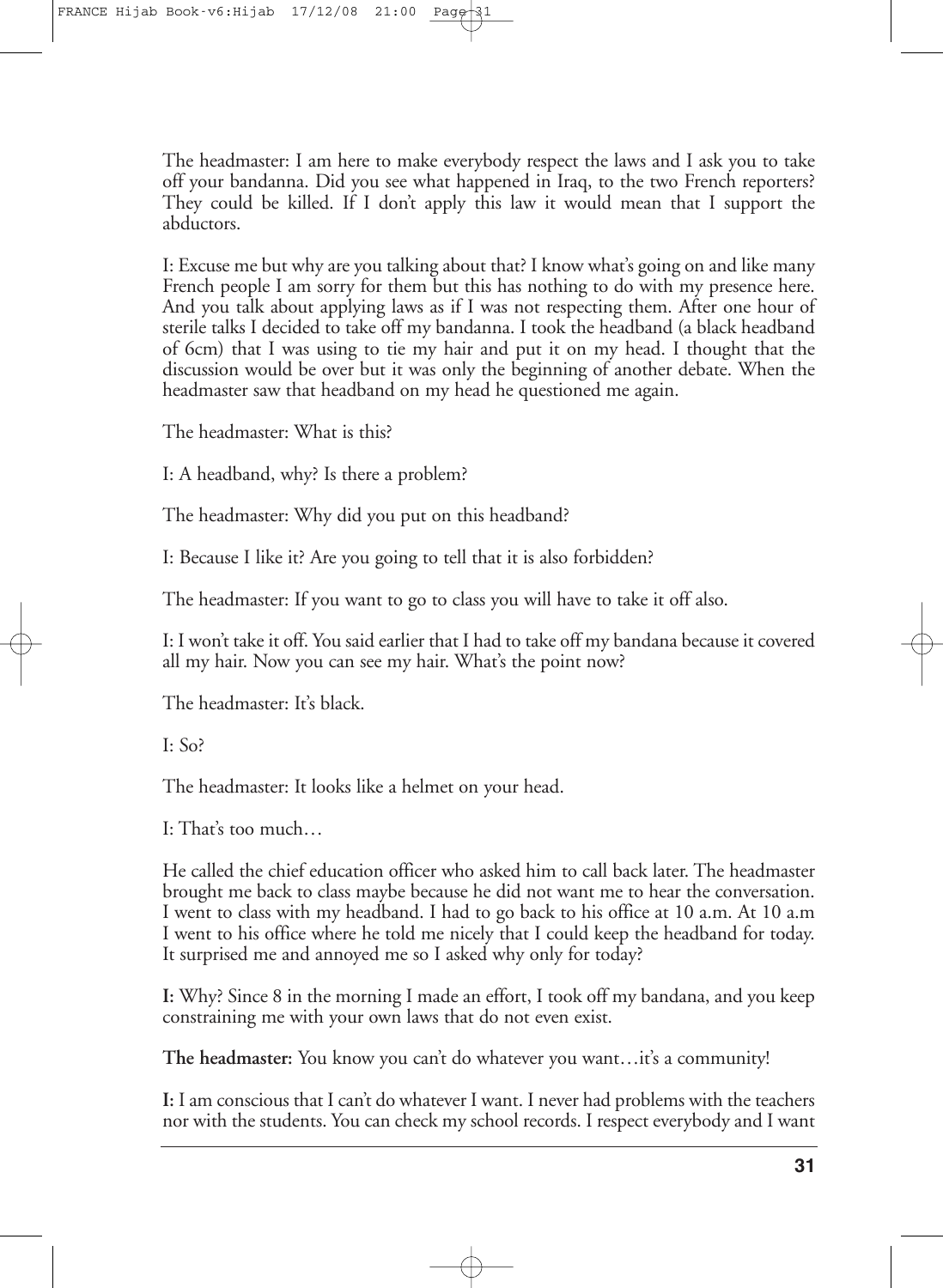to be respected the same way.

**The headmaster:** Anyway; I will stop by to be sure that you don't wear this headband all the time and if I can't I will send a supervisor to check.

**I:** I want to go to class in peace like every student.

**The headmaster:** So behave like every student.

**I:** Why do you say that? Did I come to class dancing? No, I came to stay in class like every student and you called me to go to your office.

**The headmaster:** Now go back to class. We will see how things will go on.

That is what happened the first day of class. I do not feel very well since that day, and I am nervous. I did not sleep well the next day, but they probably had beautiful dreams.

#### **• CENNET**

*''I took a pair of scissors and I started to cut my hair in any such way''*

#### **Where and how did you get the idea of shaving your hair?**

It was during summer 2003. Actually I did not feel good and my parents did not take this story seriously, they were like: *"I know my daughter won't keep the veil, she does not take it seriously, she will take it off, and it will be too bad for her*.*"* They did not understand me! But even if I did not speak properly I was Muslim and I loved my veil!

#### **How long have you been wearing your veil?**

I have been wearing it for five years, since I was eleven. I was in 6th grade. My parents did not know; I used to put it on in the stairs. They found out when they came to meet my teachers. It was kind of weird for them, but they took it well.

#### **How did you know about the law? How did you know it was changing?**

They kept talking about it in the news and it drove me crazy and the headmaster of my high school (I was in 9th grade last year) told me: *'' Cennet I hope you won't cause any problems at school next year".* I did not answer, but it killed me.There is no way a teacher says anything about my veil! I didn't like that! I was shocked! I finally said, "*Yes, but you know the law hasn't passed yet..."* He answered: *"Oh don't worry it is going to be passed soon! ''* I told him: *"Maybe we will have a little chance with the Concordat"* He replied: "Don't even think about it."

#### **What does your veil represent to you?**

At the beginning, I just wore it and nothing more. I knew why I was wearing it, it was part of my religion and that's it, and I liked it, I looked better with it. But the thing is that I did not know why I was wearing it. And when everything happened I told myself: "That's it! That's why I am wearing it! It is for the honour of Islam. "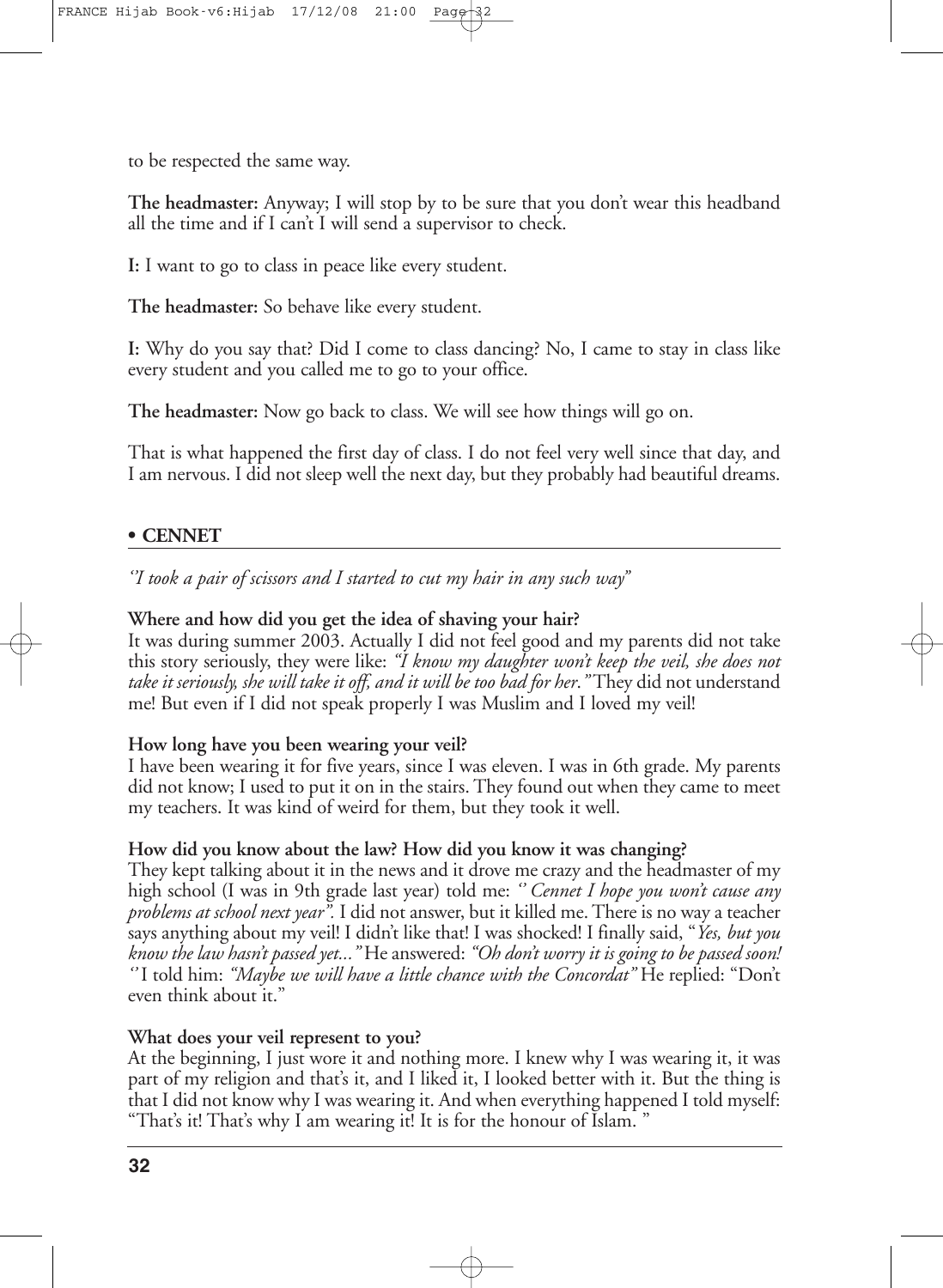As for school, I wanted to become a construction worker or a house painter because I thought that with my veil I had no future. That's what I was thinking until one of my friends told me: "Even if you do not find a job afterwards you still have to have a degree! Having a good degree is a great thing! If you are educated you can educate your children!" I wondered how I could get a job if I kept my veil. So I told myself: "The veil is my life. I suffered so much to keep it. The veil is not just a piece of cloth! I have to fight; I have to fight to wear it! And if I take it off, what are my friends going to think? They always saw me veiled and then from one day to the next they are going to see me without it? I could not bear it! "

It would be a shame! I would feel like I am undressed, as if I were naked! It would be too hard for me and my parents did not understand! They used to say: "Come on Cennet, It's not a big deal!"

But it was! Where did I fit in this story? Was I a doll? Plus I didn't like to play with the veil: one day you wear it, another day you don't etc. Even when I went to class and I never wore a veil, I wore a hat. It hurts when I had to take the hat off, but it hurt even more to take the veil off! It killed me! I get heartache to see girls do that! It kills me!

#### **When did you contact the "March 15th Freedom Committee"?**

It was the first day of class. I did not know what to do. I called them many times and they always gave me information.

#### **How was your first day of class?**

Since the first day I was wearing a cap, I was told to take it off. I did not say anything. They left me and I tried to find a way to come to class. I tried to take short cuts but as soon as I entered the classroom, the teacher said: "Go see the assistant headmaster because the headmaster is not here". So I went to see her, she read the new law to me a thousand times. She said: "This is about you, you are an outlaw. If you don't take it off I will have to send you to the board to have you expelled..." She wanted to scare me. But nobody told me that before! She said: "You won't be able to keep it. You have to take it off!" So I said to myself: "ok she wants to put me down, I am going to put her down!" At that time I still had my hair.

On Sunday, my parents were not home, they went to a wedding. Nobody was home. I stood in front of the mirror in my room. I sat on the floor, I looked at myself and said: "I can't, I can't, I can't...I can't take off my veil, it is too hard for me!" I took a pair of scissors and I started to cut my hair in any such way, it was weird to see my hair falling. I cut it carelessly because it did not matter anymore. For a moment I looked at my hair on the floor and I felt weird, so I told myself: "Anyway! I don't care!" Then I thought: "There is no need to start crying". So I picked up my hair with a towel and I put them in a plastic bag to keep them. I thought that it would be better to keep them warm...that's stupid!

I was doing anything with my hair and when I showed that to my mother she was so shocked! I thought she would kill me! First she did not say anything. I said: "Say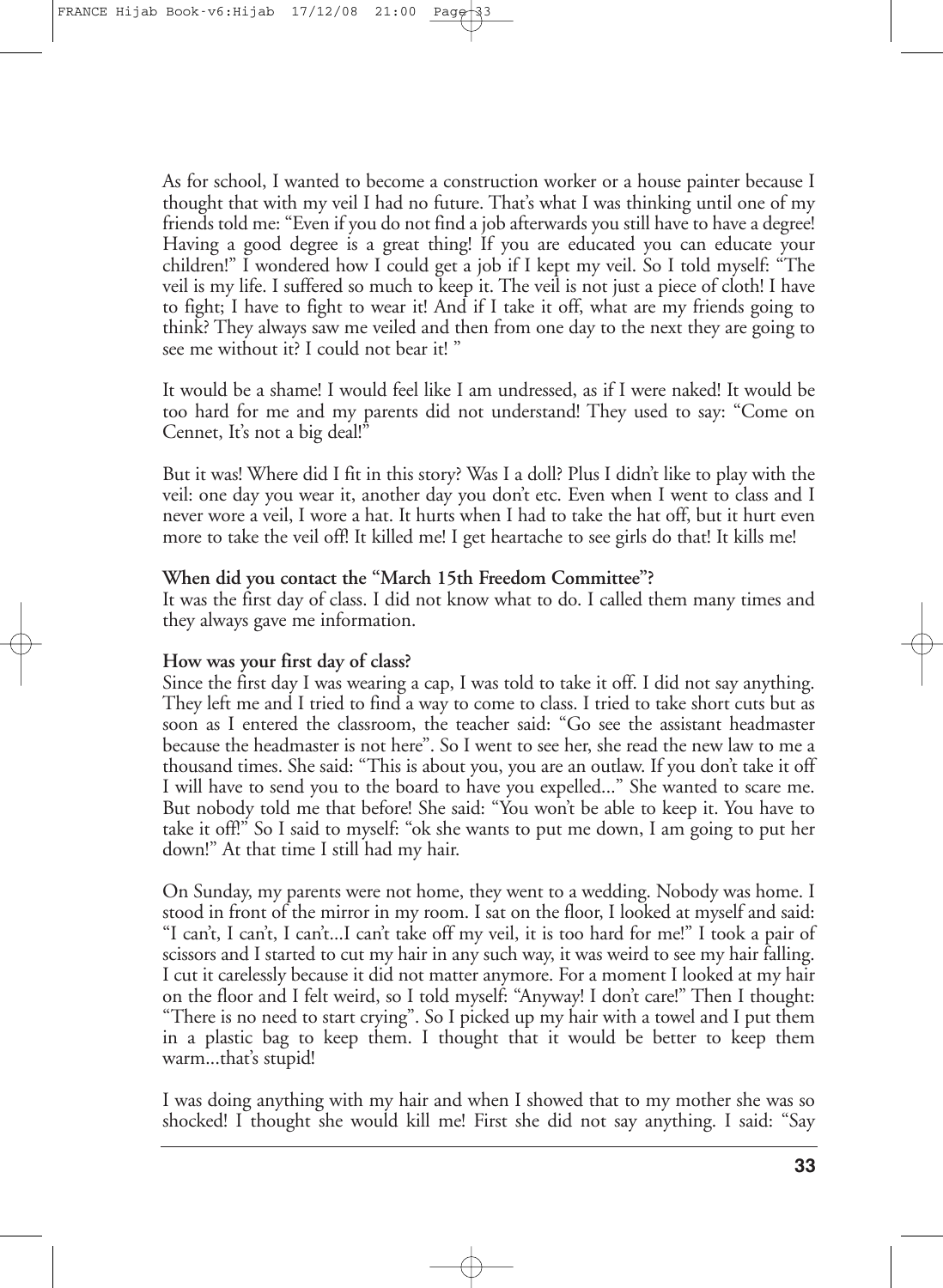something! I don't like when you are like that!" Then she said: "Why did you do that! You did not need to do that, God is with us and He could have helped us." Then I explained to her everything, that nobody has ever forced me to do anything in all my life, also that some people were trying to prevent me from practicing my religion and that it killed me!

Then my mother shaved me but she could only do half of my head, shestopped because it was too hard for her. So my father finished the work. As I was psychologically prepared to see me bald I did not feel bad. That's weird! When I started cutting my hair it gave me heartache, I felt like I could die, but when my parents shaved me I did not feel anything! My brothers took it bad. First I was ashamed, not to look at me but to let them see. And when my four-years-old brother saw me he said: "Oh sister! Bad! Bad!" My six-years-old brother asked me: "Where is your hair! You are ugly now! I want your hair back! Why do you want to look like me! Don't look like me, keep your hair!" And I said: "It's over now, I don't have hair anymore!" Then he cried. I felt weird. My two old brothers said: "What did you do Cennet? What a shame! Why didn't you take correspondence school? You can even stay home, it doesn't matter, you'll get married and your husband will take care of you..."

**It seems that your brothers are male chauvinists. They would prefer you to stay home to prepare food. According to them you don't even need to study.** That's right. They are men and I am just a girl.

#### **What happened then?**

The next day I did not go to class. I called the "March 15<sup>th</sup> Freedom Committee" to tell them that I did not feel good and that I wanted to meet them. Once I was there, I told them that I had shaved my hair. They wanted to see, but I refused! I don't know why I always refused until the day when I went to school without veil. That day I regretted not to have let them see. They had been supporting me for a month and it could have helped me. You often went to see "March 15th Freedom Committee" during September, what did they tell you?

They advised me not to take off my veil right away. The French hostages'case in Iraq just started, and any incident could have provoked their death. If I had went to school bald at that time it could have been dangerous for the hostages.They advised me to stay a few days at home and to go to school with a hat.

Every morning I went to school with a hat, and I refused to take it off. The first day they put me in a room. Then as the headmaster was absent they left me in his office.

#### **Did they give you anything to study?**

At the beginning I did not have any book but after my parents came to say that I would take off my hat they gave me some books. But before that they gave me nothing.

#### **At many times you wanted to take off your hat, why didn't you do it?**

At many times I was decided to take it off. I used to call the "March 15th Freedom Committee" to let them know as we agreed that I would let them know when I would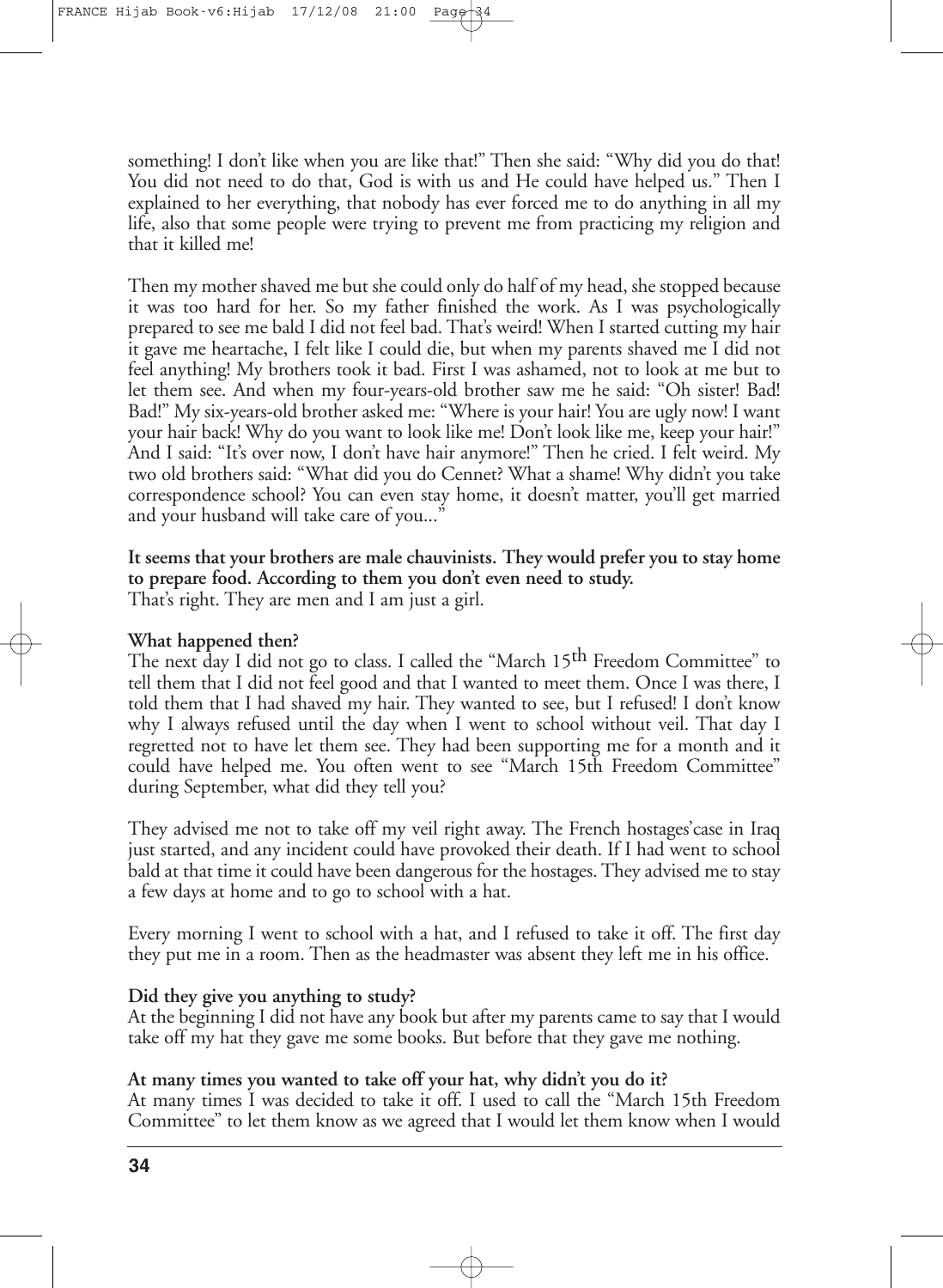do it, but each time they said that it was to early and that I should wait a little bit more because it would have been dangerous for the hostages. It killed me...but it could have killed them...for real. So each time I accepted to wait thinking that it would be for only one more week

On September 24th I could not bear it anymore. The day before I was so nervous that I thought I would have a heart attack! I could not stand being isolated and treated like a plague victim in quarantine at school.

The administrative staff at school was too selfish; they always made me cry. They put me under pressure, they disrespected my religion. One day I said: "You know what? I don't have any hair!" "That's a different thing" they answered. The assistant headmaster told me: "Don't do that Cennet, it would be so cruel to you, everybody will look at you? Unless you plan to take a sign with you saying 'Please don't look at me'. If you want we can also buy you a wig and don't worry for sports you can find very good cream so the wig won't fall". I said: "What are you talking about? I don't want any wig, It's dirty and ugly." They said I was too rude. I told them that I was sorry but for me wearing a wig was stupid and I disliked it.

#### **They wanted to buy you a wig?**

Yes! And it killed me! They treated me as a kid...what I was anyway... Then they asked me if I had a medical or a baldness problem but each time I refused to answer. So they thought I had a medical problem. They asked me to bring a doctor with me so they would talk to him. They thought that they could allow me to cover my head if I really had a problem. I told them: "Whether it is for medical reason or not I want an answer from you: 'Can I wear something or not?' I don't like you to play with me!" They just answered that I was too rude. I was very patient. Usually I am not very patient, but I wanted to give a good image of my religion, so I tried not to say too much. I just answered them, that's it.

Last year, I was a "tchava" at school that means a girl who is always fighting for nothing. All the teachers knew me because I was insolent, but "al hamdulillah" I changed. Now I have a better behaviour. But I kept a bad reputation because of my old behaviour. So now when I look at them and they feel that I am going to say something they say, "Ok that's it, we won't insist."

One day they told me, "We looked in your records, you are very rude" and I answered: "Do you want me to show you", they answered, "No, that's ok." Sometimes I abused because I was upset! They told me, "In Islam the veil is not mandatory, many girls took it off." It killed me! I know some girls are manipulated by their parents. Now they are not forced to wear the veil anymore, which is good. But who cares about us who decide to wear it on our own will.

#### **So you decided to go to school with your hair shaved?**

Yes. I went to see the "March 15th Freedom Committee" again and I told them to call the press to tell them that many girls were suffering. The press said that everything was ok the first day of class as many girls took off their veil. But the girls who took their veil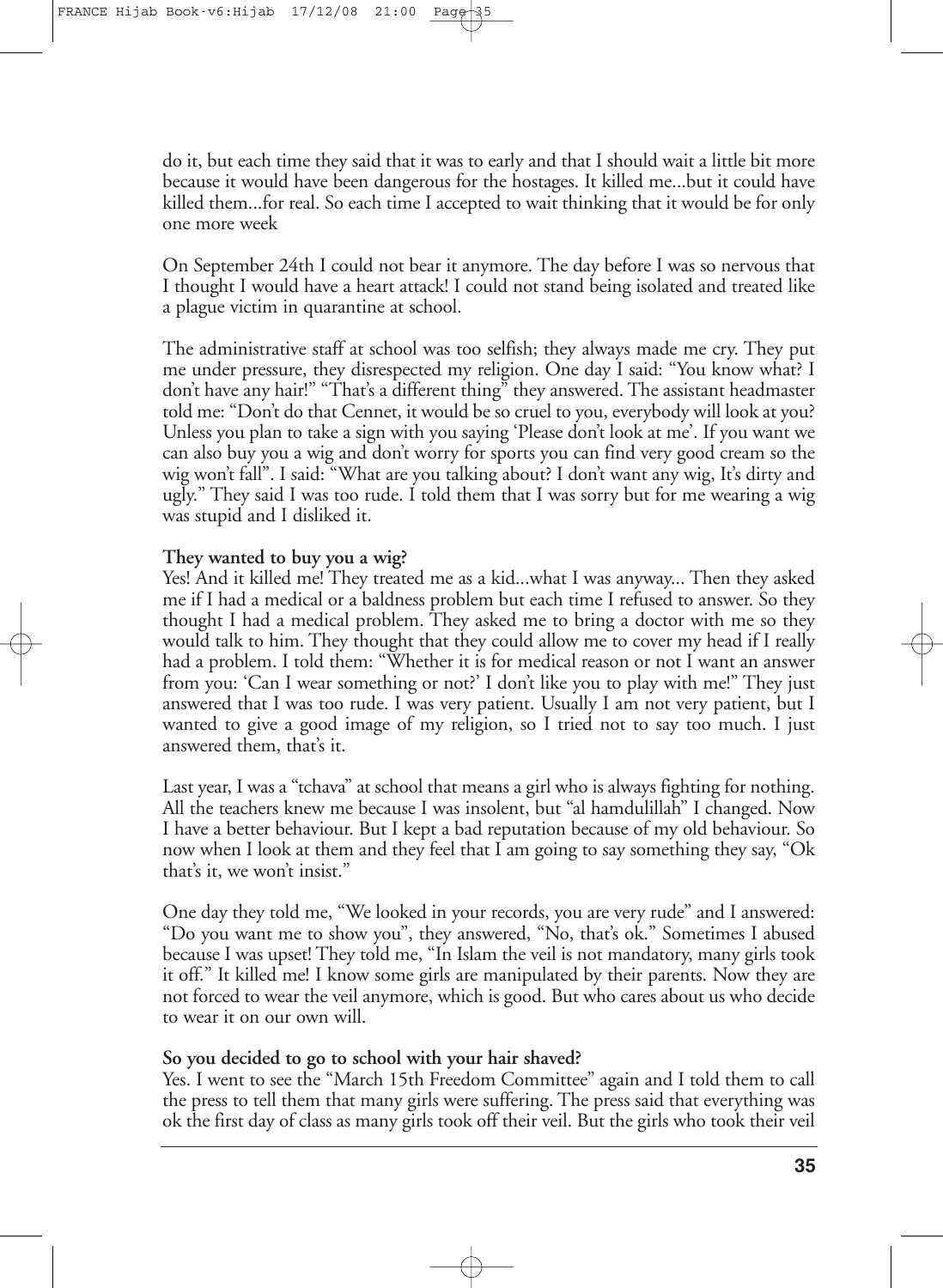off were suffering!They did not feel well! I wanted to show thateverybody did not agree and that everybody did not accept to shut up, that all the girls who were wearing the veil were not suffering from pressure from their parents. I wanted to show the whole world that we were suffering. I thought that we should fight for freedom, mostly in such conditions. I don't feel that I humiliated myself by shaving my hair; on the contrary they have been humiliated because I revealed their real face! If I had taken my veil off and if I had kept my hair then I would have been humiliated.

The night before October 1st, the day when I decided to go to school without a hat, I thought a lot. I told myself: "*Oh my God! They all are going to take it bad! They will look at me differently. My friends will think that I gave up. But I will never give up!* " In fact, I was wrong. I stressed all night, I prayed God all night long. I overstressed! It was crazy!

My father brought me to school early in the morning. There, we met the reporters and we talked to them. It was 7:32 am when I saw my friends coming. Then I thought: "*I won't do it, it's too hard! They saw me veiled and in few minutes they will see me shaved.*" It hurt me! They talked to me and said: "*If you decided to do it, just do it."* It relieved me. When the bell rang, a couple of friends were waiting for me. They knew what I was going to do although I did not tell them anything. I just told them that I would take off my veil. But they did not know that I was shaved.

When the moment came, I could not take it off. In all my life I never had to take off my veil in public, never! When I fought I used to stop when I felt my veil was falling. It was weird to take it off for the first time. Moreover, journalists were taking pictures. It hurt me. Then I told myself: "*Anyway! I don't care about it! They can think whatever they want, I have to go to class, and I have to study.* "

And when I started walking, I felt like falling. I looked at the camera and I told myself: "*I don't care,*" and I went to class. What killed me more was my friends' reaction. One of them started feeling sick. If I had had time I would have take care of her. I thought that maybe she looked sick because I was crying and that everybody looked the same way to me, but in fact she really looked sick. My other friends took me in their arms as if they wanted to protect me but then they ran to flee. When I arrived in class I became upset because my teacher did not let me come in. Students from all classes came to surround me. The assistant headmaster came and told me: "*Come to my office*!"

And then I broke up. I was overwrought. I was "*tchava*" again and I answered: "*No way! I better die than come to your office! Now I am going to class! There is nothing anymore on my head!What else do you want! I don't want to stay in your office anymore*! "Then a friend who was Christian, his sister and another student throw their cross on thefloor and told the assistant headmaster: "*She shaved her hair because you rejected her religion! You want to humiliate her religion, now we humiliate your religion which is no longer mine! I convert to Islam!* "

Then a girl who used to wear the veil and who took it off came totell me: "*What a shame! Why did you do that! You have no dignity.*" I answered: "*What are talking about? You think you can be proud! I am not proud but you are not better!* "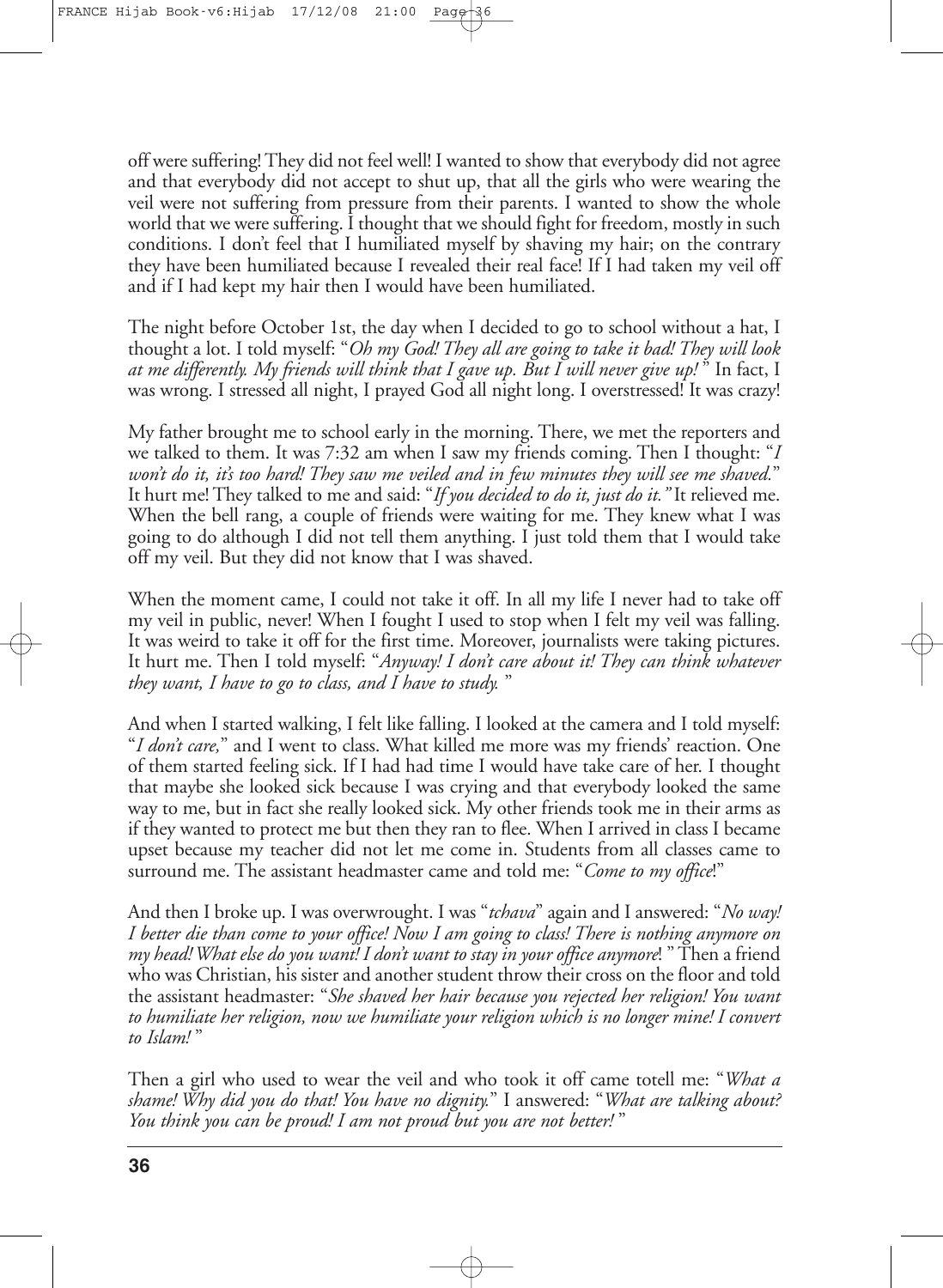Then my friends came to pull me into class, so the assistant headmaster said: "*Come to my office right now*!" I said: "*What are you expecting from me?*" My friends went back to class and started debating about my case.

After that, many other students came. I did not even know them. Most of them were in last grade. I was happy to see them supporting me because I thought that they would think I was stupid. But in fact they took it well. If they had not supported me I would have given up! Eventually, they called the school nurse, the social worker, the doctor... they thought that I became crazy. They were very upset. The administrative staff asked me: "*Cennet why did you call the press?"* I told them: "*Why not?"* They said: "*It's a shame for us.*"

The students in class were debating, they said to the assistant headmaster: "*You are an outlaw, you don't want to let her come in class, and she has nothing on her head! Now everybody can see that you are racist!* " They were so upset that they took chairs and said they would break everything if they did not let me come in class. That was too much, I know!

#### **Did they start breaking things?**

Yes, they were so nervous. They said: "We *want our friend with us."*

It lasted three hours!

The administrative staff was scared. They threatened the students in last grade saying: "*If you don't stop you will have problem with your graduation"*. So they stopped and left. Then they talked to me. They made my head reel for three hours. I could not stop crying. They asked me: "*Why did you do that?"* For three hours I kept saying: "*I want to go to class.*" Those were the worst moments in my life. It was amazing! They made my head reel, I made their head reel. I just wanted to go to class. I told them: "*What's the problem with you? What don't you want to let me go to class? Stop acting like fools!"* I told them everything that came to my mind.

#### **Did you really say that?**

Yes. I was so nervous, I did not know what to say and I cracked down. Then a woman told: "*Now we can see your real face as it is written in your records."* I answered: "*I know what you are going to say*!" Then I did not say anything more. Three hours later they let me go to my English class.

#### **Who told you that you could go back to class?**

It was during the break, in the playground. All the students of the high school surrounded me. They told me: "*Cennet, you are going to come back to class."* When the administrative staff saw that, they probably thought that they should let me go to class to avoid any problem.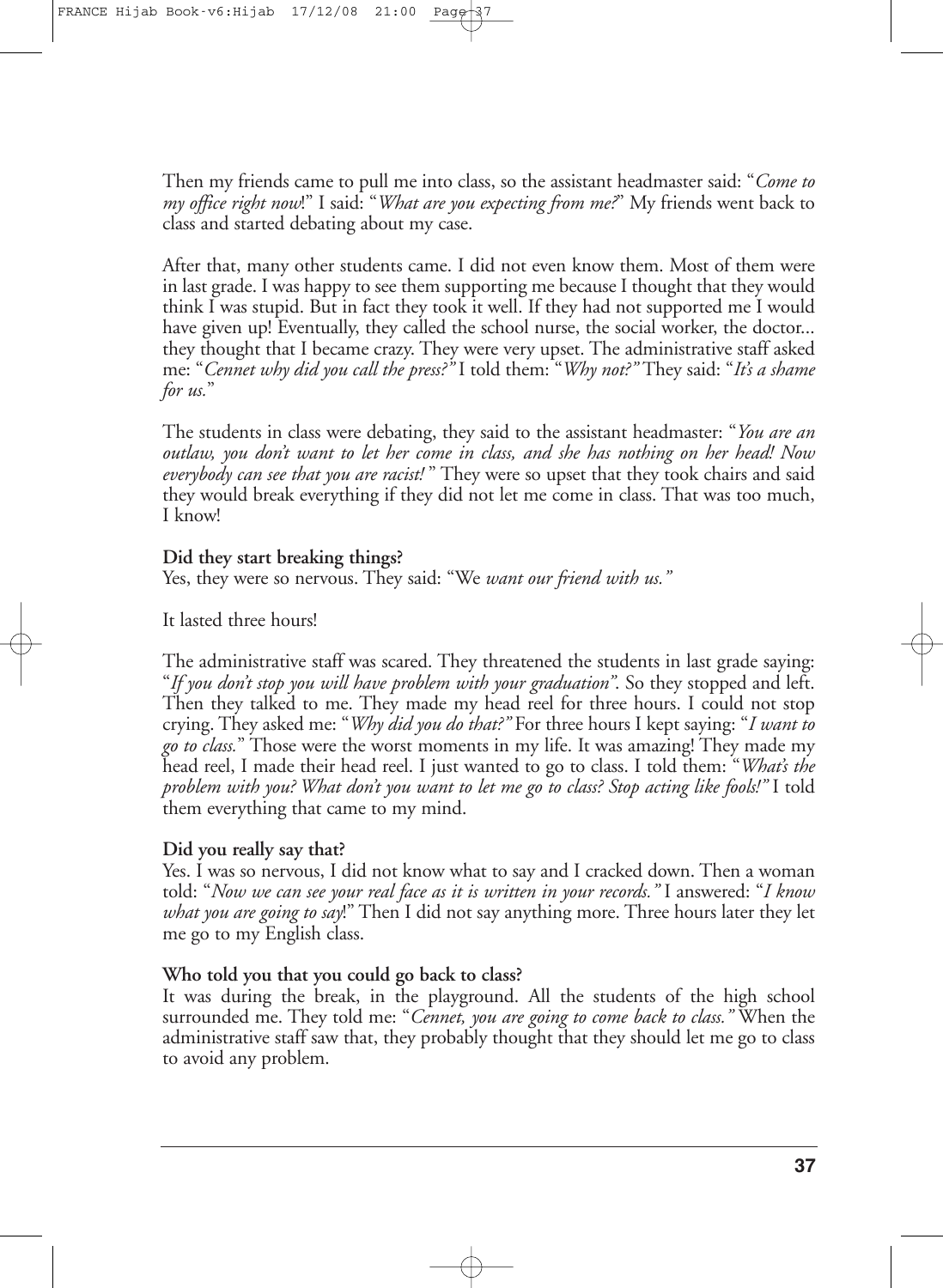#### **• RANIA**

# *"... I hated my teachers, I also hated school"*

My name is Rania, I am 14. I had to take off my head scarf before the school entry so as to be able to keep going to school, I have faced many conflicts I am going to tell you in details what happened to me, first because I need to speak about it and secondly because I hope that it will bring something, a result.

As soon as went into the first form, I began to wear the hidjab, this by love to Allah and I decided to do so under no parental pressure contrary to what people generally think.

There was no problem at the new school year, I was too young to bear conflicts, so I chose to put off my hidjab in front of the school door because I knew it would not be accepted that easily. As a new pupil in the junior high school, I wanted to start the school year just as any young girl of my age. In the Second form, I felt I was much more mature so I decided I was free to practice my religion. But the school is secular, I understood very well what secularity meant, I appreciated it and it is indeed at school that I learnt to estimate it. But I also knew I could not keep taking off my headscarf to go to school, I suffer from it, it is very difficult. Only girls who have gone through and experienced that can understand. I have the feeling that I am not accepted as I am, since to be accepted I must remove something, which is part of me. I may not express what I mean clearly, but I am trying to. I had to find a compromise solution that would be accepted by the school.

The bandanna was a compromise solution since many pupils within the class commonly wore it, it was "fashionable". And the surprise was complete when the school staff told to my two sisters and to me : "You remove your veil school is secular"; I answered: "Why? This is not a veil, it's only a bandanna, everyone wears it here... Why should I be prevented from wearing one? No I won't take it off, that's not right !" I was really disappointed. I tried to understand, but there was no answer. For a while my sisters and me refused to take off our bandannas, so we had been expelled several times. I was not provided with educational support, I was left during hours in the school with nothing to do, alone or with the supervisors, who were the only one to support us.

The school staff has organised three meetings within a week, at the end of those meetings they decided to forbid any headgear in the school. After that we have decided to withstand, we had a bit of hope left. After convoking my parents, the headmaster decided to allow us to wear the bandanna within the school and in class it was let to the judgement of each teacher within the classes. At the beginning, I only had to take it off during one or two lessons but progressively all the teachers refused to let us with it.

Further to all these problems I have hated my teachers, I also have hated school. My marks dropped in all the subjects; I went to the year head and told him what I thought of all this situation. I told him that the only explanation I have found is that they are against my religion and my faith. I am really sorry to have said such a thing but this is how I felt.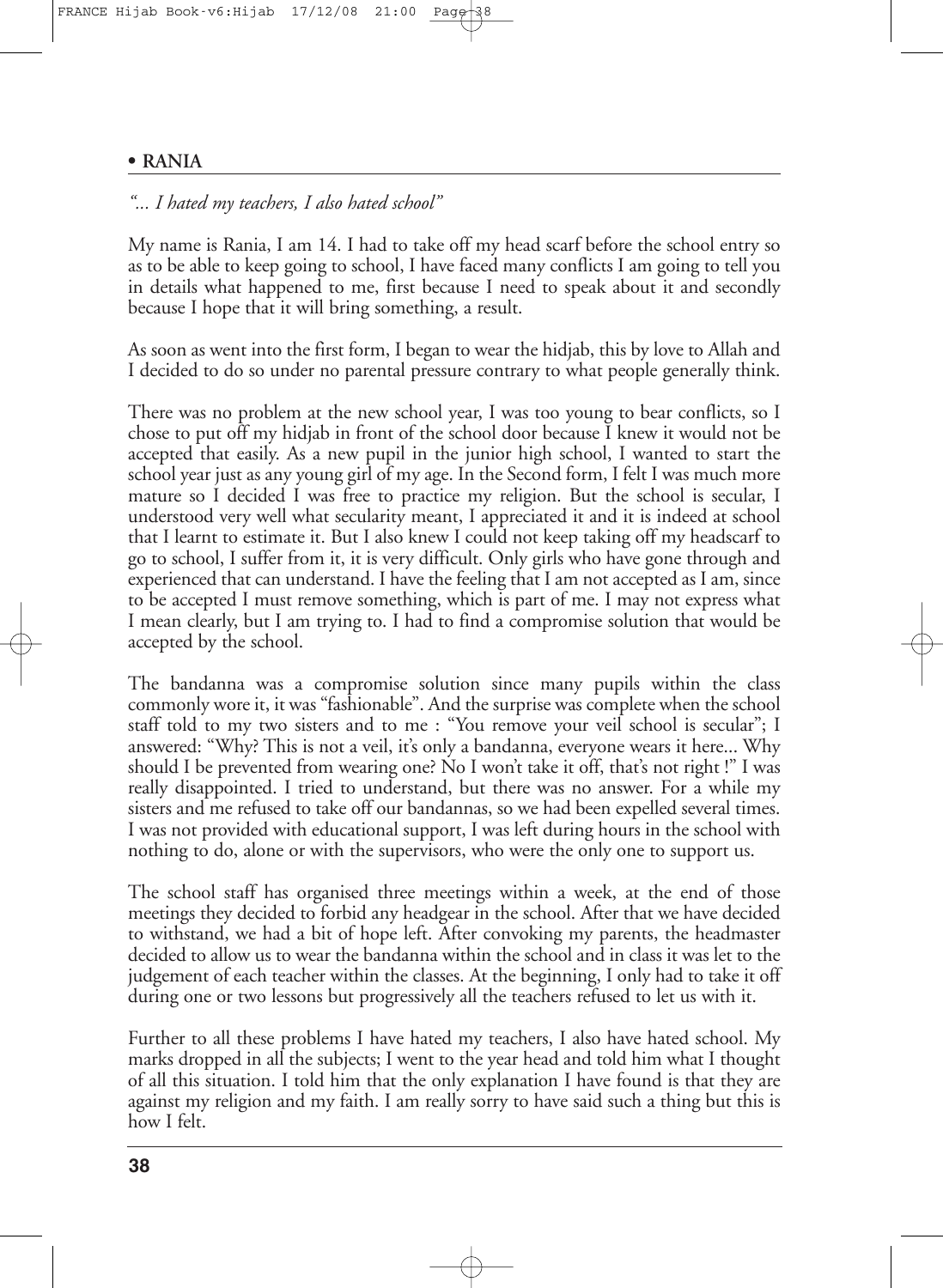Here is how went my awful second form year. The worse was when the teachers seemed happy to tell me : "next year , the law will be implemented , we are really sorry but we can do nothing against the law". I was deeply affected; I could not hold back my tears, hoping that the "next year" they were talking about would never come. But this year came. So let's go back to the conflicts, the hours spent in the year head's office, being under pressure:

The start of the new school year for the third form was on Tuesday. At 8:30 the headmaster, his assistant and the two year heads and some supervisors were waiting for me. When I saw them , I wanted to go back home or throw a tantrum so as to avoid the "drama", but of course I had no choice. At the door, I take off my veil and I keep y bandanna, I walk with a group of pupils, but I hear my name called and they told me: "Either you take it off and you go with your friends or you refuses and you go to my office or the study room !" I tried to speak with the year head telling him that the law did not forbid the bandanna but only conspicuous signs. He answered : "But I am not talking about the law but about the school rules which forbids any headgear". Nothing to say, only tears to cry, and I find myself in the headmaster's office enduring their hurting remarks.

Then I was sent to the study room, I did not see my friends nor my teachers, I did not even know in which class I was. I told them that I could not stay here all the day without lessons. So they gave me my mew school report and my books. I was very afraid to lose my schooling, I am very young, I want and I must finish my studies. So I unfortunately had to make a decision, which costs me a lot, I have decided to take off my bandanna to keep on going to school in order to secure my future. A "future" which grieves me a lot

# **• A YOUNG GIRL WHO DECIDED TO STOP HER SCHOOLING.**

" I am leading a battle which is not only mine but also the fight of every single girl who wants *to wear her head scarf at school"*

I am 14 and I was outside the school system since the age of 12. Last year I was not enrolled in a public school. In fact I had fallen behind at school so the CNED (National Centre for Distance learning) told me to follow my lessons during the summer. I was directly enrolled at the CNED without being registered in a public school. I wish I had been at school it is better than staying alone at home; even if I see people here it is not the same, I feel I am alone. I was outside school since my fifth year in primary school. I was enrolled in the National Centre for Distance Learning, since my first grade in the junior high school, now I am on my fourth grade and I have never kept down a year. I have been wearing a head gear for four years now and I am outside the school system since I have decided to wear it. To me, the head scarf is the symbol of my religion. God commanded it, so we have to hear and obey Him. I am wearing a headscarf only for those reasons and not because my parents have forced me to; I wear it with my heart. When I first heard about the March 15th 2004 law, I was shocked and I was very upset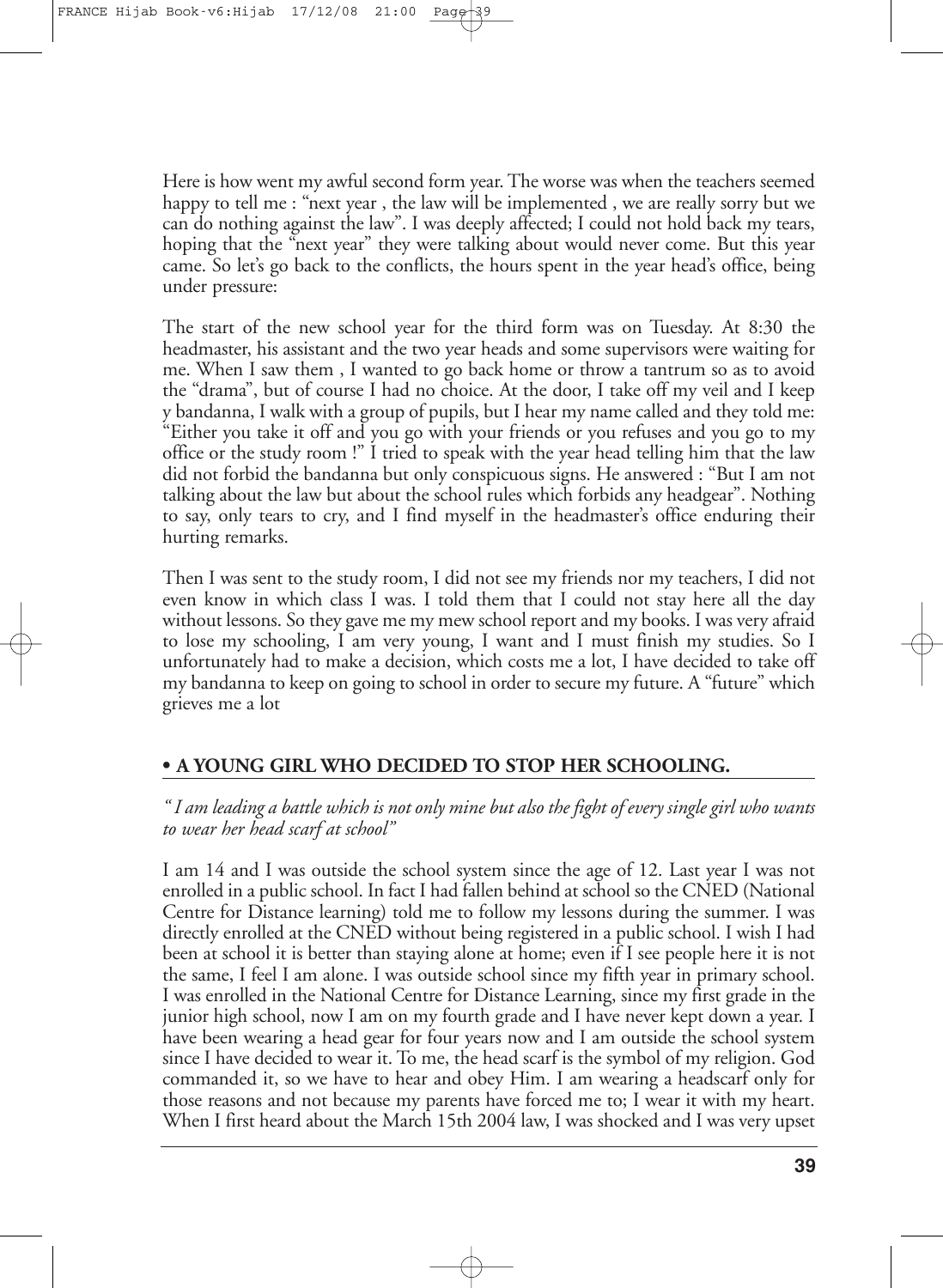to see girls being excluded. I felt anger and hatred against the people who voted this law, I was disgusted.

The fact of being out school reduces my freedom and I feel excluded from teenagers of my age. I cannot laugh with them, I am always alone, it hurts me so much( during the recording the young girl starts crying and says: "I am sick of being left alone all the time. Now I am helped psychologically, but I was left alone during three years at home and it hurt me to see the others going to school, however, I have never regretted my choice to leave school- even if it is painful, I will keep on studying");

I would like to work in the future, but for the moment I am leading a battle which is not only mine, but also the fight of every single girl who wants to go to school with her head scarf. I wish the State gives us more religious freedom. It is not because we are in school with our head scarves that we are going to force others to practice our religion. In fact, everyone should be allowed to do what he wants. But people think that we are going to influence the pupils and that they are going to follow us.

It's been four years since I am at home, when I go out I don't feel quiet. People sometimes look askance at me. Last time I was called "bloody Turkish" and a person told me that she did not *like Turkish people and that she was against the fact that Turkey joins the European Union. I have gone through a period during which I Wanted to stop everything because I could not stand being alone anymore. After a while, you feel that you can't stand anymore but now I feel better.*

# **• MOHEIRA**

*"That's not a dress that you are wearing but curtains.... You should move with the times"*

I am 17 years-old almost 18 *Inch'Allah*. Last year I was in a technological fifth form in 10th grade. I had a very bad year. I used to wear a tunic with a long coat. My communication teacher always talked about sex in class and criticised mein class saying: *"That's not a dress that you are wearing but curtains... You should move with times".* I refused to work in these conditions. The teacher used to throw pens in some girls scope neck to make them laugh. Isn't it rubbish!!! We went to complain but then our relationship with her got worst. I had very good grades. I was congratulated the first term, encouraged the second term, but the last term I stopped studying. They never let me in peace because of my veil. I could not were any headgear in class.

The girls who used to wear a veil could not wear anything on their heads. But the other girls wore bandannas! That is not fair! They made differences between us and were not ashamed about it. I had a good relationship with my teachers except with my communication teacher. I have no plan for the future. I did not go to school the first day of class. As I was a good student the school insisted on me to come. I came with a veil and when I arrived in the headmaster's office with my mother, I took it off. Under my veil I had a bandanna that covered my hair and my ears and I wore a turtleneck. I covered everything so the headmaster refused to let me go to class. I put my veil back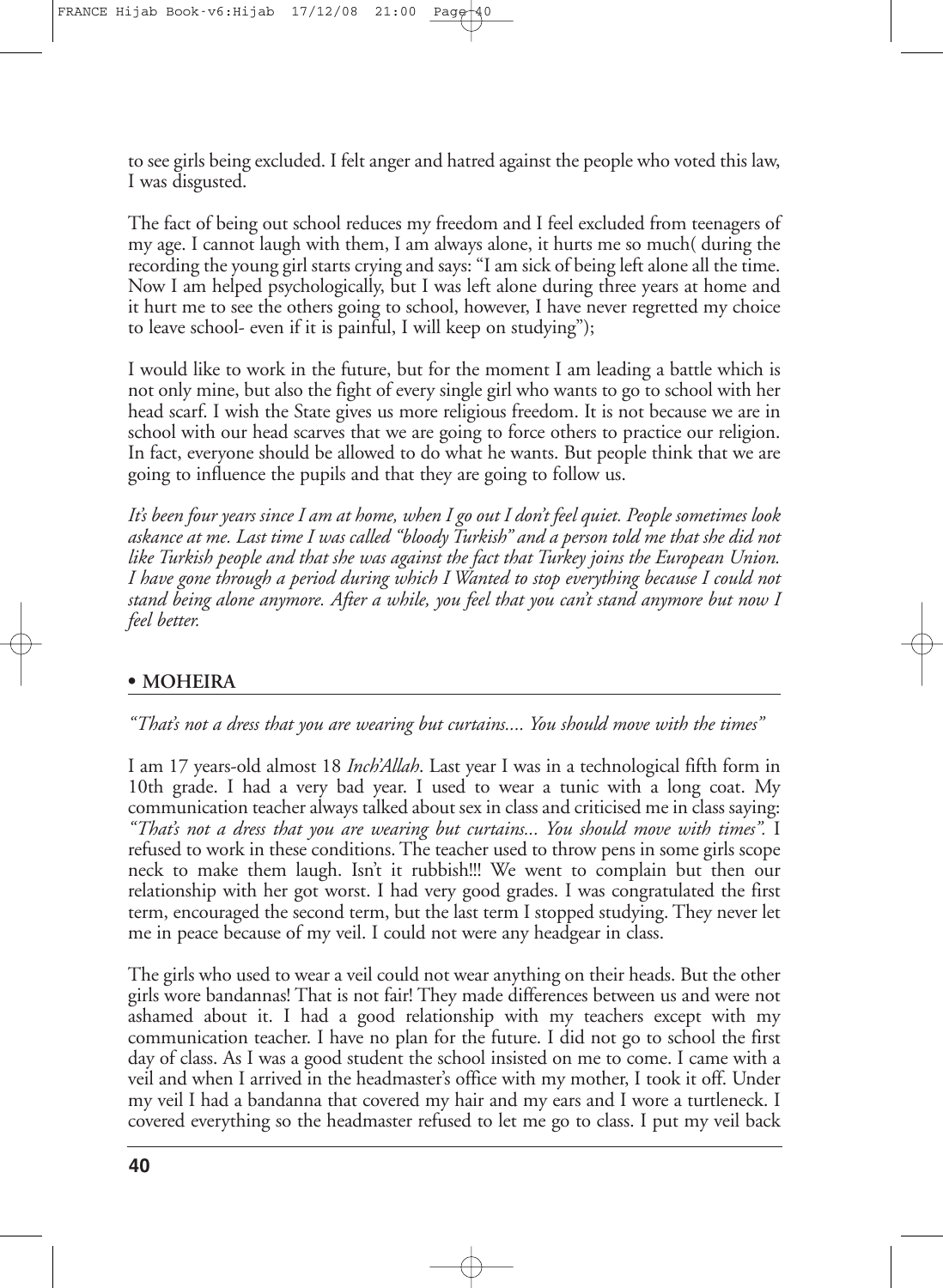on and a few days later I went to give him a "resignation letter**"**.

The headmaster, the advisor and my teachers did not understand my decision. They thought that it was due to a teenage crisis. The headmaster thought it was a pity and insisted for me to stay. The teachers thought it was ridiculous. The students thought that I made the right decision.

The pedagogical follow-up was good, but I could not totally benefit from it because I had to take off my veil. Except some hurtful words, I did not suffer from any vexation or humiliation. What hurt me most was that they forbad me to enter school as they forbad an animal to come in just because I had a veil on my head. That is a shame!

# **• ALAE**

*"I was placed in a room isolated from any contact with the other pupils"*

My name is Alae I am 17. Last year when I was in the lower sixth form, I was wearing the hijab at the high school. In spite of some difficulties in the fifth, I had good marks.

According to the teachers I was a brilliant pupil who could hope to accede to the class, which prepares for the entry exam to the "Grandes Ecoles". I was known and supported by many pupils. I wanted to reach a business and scientific class in order to integrate the top French business school.

I have been wearing a headgear since my fifth form; to me it is a religious prescription and a sign of modesty. So to me it is a religious obligation. I have contacted the March 15th Freedom Committee and I am satisfied with the support they gave me.

The media have focused on that law during several months; it was impossible not to hear about it. At the start of the new school year the headmaster was categorical: Either I came to school with no headgear, no bandanna or I was immediately excluded.

I came to the high school the day before the start of the new school year in order to speak with the headmaster. In front of his categorical statements, I was at a loss how to act, so the day after I did not come back to school. I only came back at school the following Monday, refusing to put off my bandanna I have been parked in with other girls in a table at the back of the library, there we were "cars" and this was our car park for two weeks. Then I was placed in a room part isolated from any contact with the pupils and the library.

The headmaster has not been very understanding; he even put pressure on me. The teachers did not support me and almost brainwashed me.

As for the pupils they did support me by proxy. I was not provided with a sufficient continuous educational support, but I was very closely watched , I have been forbidden to sit at the same table with "normal" pupils or even to answer their greetings, and even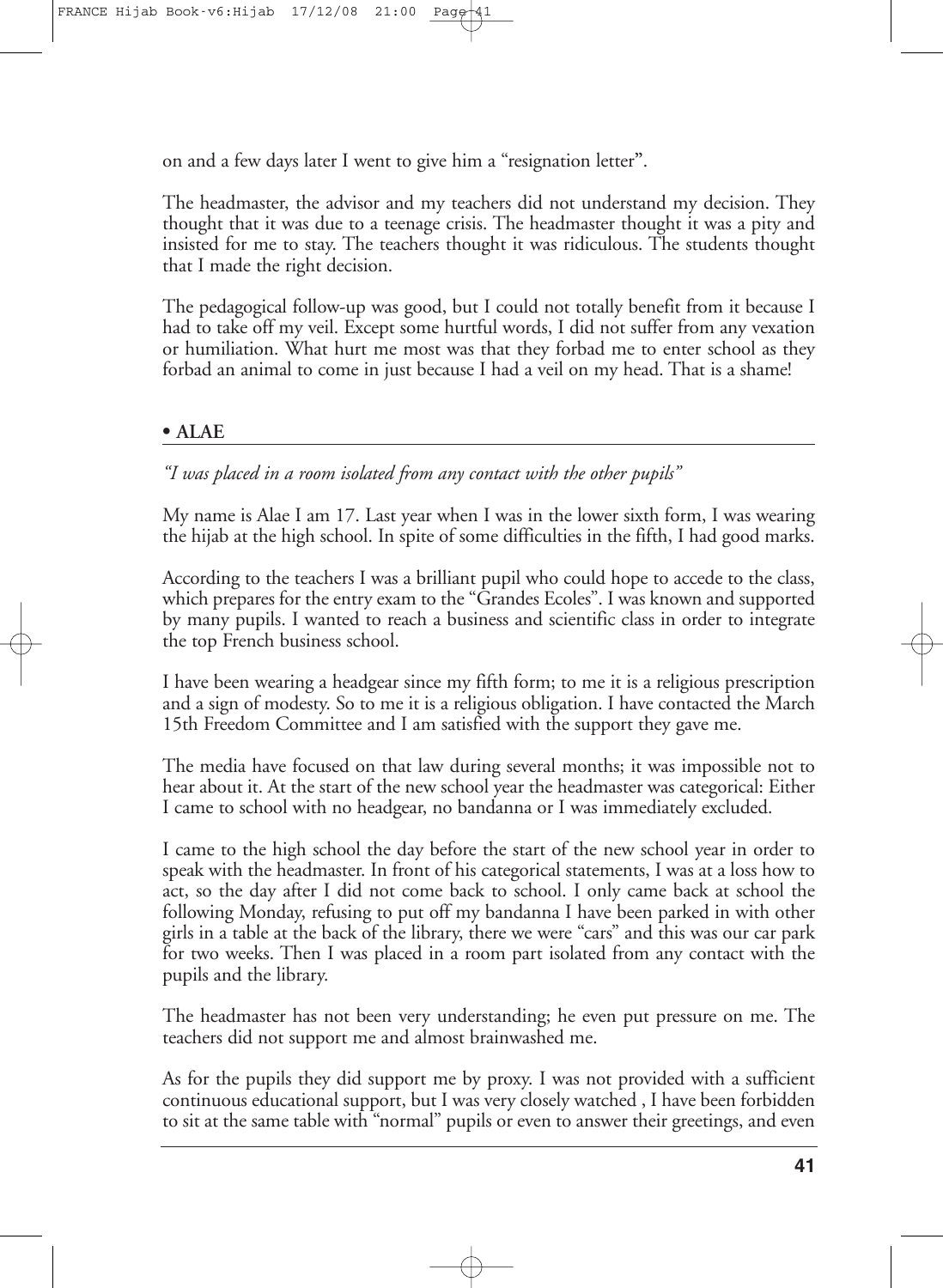more... I found that disciplinary punishment completely inordinate, I felt rejected, humiliated, attacked...

Nevertheless, I was not disappointed at learning that I was excluded: I am not naïve.

The disciplinary committee was long and tiring. The appellate commission was less tiring since everyone new the verdict.

Nevertheless it seemed to be late for some people since those poor people were yawning while my counsel was presenting his speech. To think that among the persons who decided about my future they were people who did not even have a minimum of education. In fact the memories I keep from this adventure makes me laugh more than it makes me cry. Most of my study projects were jeopardised, I cannot reach a class that prepares for the entry exams to the "Grandes Ecoles" or a vocational training certificate. Hence, my social future is also jeopardised.

#### **• ASMA**

*"People only see our head scarves, they don't see us as human beings"*

My name is Asma, I am, I was in junior high school in the third form, and everything was going well, I had no problems. I had excellent marks. My relationships with my classmates were good. I only had problems during my first two years at the junior high school, it all was forgotten with time. I would like to integrate a school to become an engineer. I am wearing the veil since I was six, but in the primary school I took it off. This is a religious duty and as I am a believer, I implement my religion.

My father got in touch with the March 15th Freedom Committee during the summer holidays. I am very happy with their support. Two persons really helped me a lot, one of them is the jurist who defended me during the disciplinary committee and the appellate commission. If we had not met them, we would not have known what to do, with them we have avoided many mistakes. They helped us a lot.

Last year, the teachers very often asked us what we were going to do when the headscarf will be forbidden. I could not believe it; I could not think that such a law could be voted. They lied when they said that the law only concerned public schools, they knew very well that no private school would accept us with our veils. We have contacted all the private schools, they all refused to register us. It seems to me they have done everything possible to put us in an awkward situation, for instance, recently when I have contacted the national centre for distance learning to do sports, they told me that it would not be possible because those lessons were taking places within the high school from which I had been excluded, and since I was still wearing my veil, I would not be accepted. I answered that it was the reason why I had registered in the centre for distance learning. They replied that I could contact the centre in order that they send me all that is useful to do sports at home... At the start of the new school year, all the pupils were gathered in a room an the headmaster gave his speech. And to conclude it,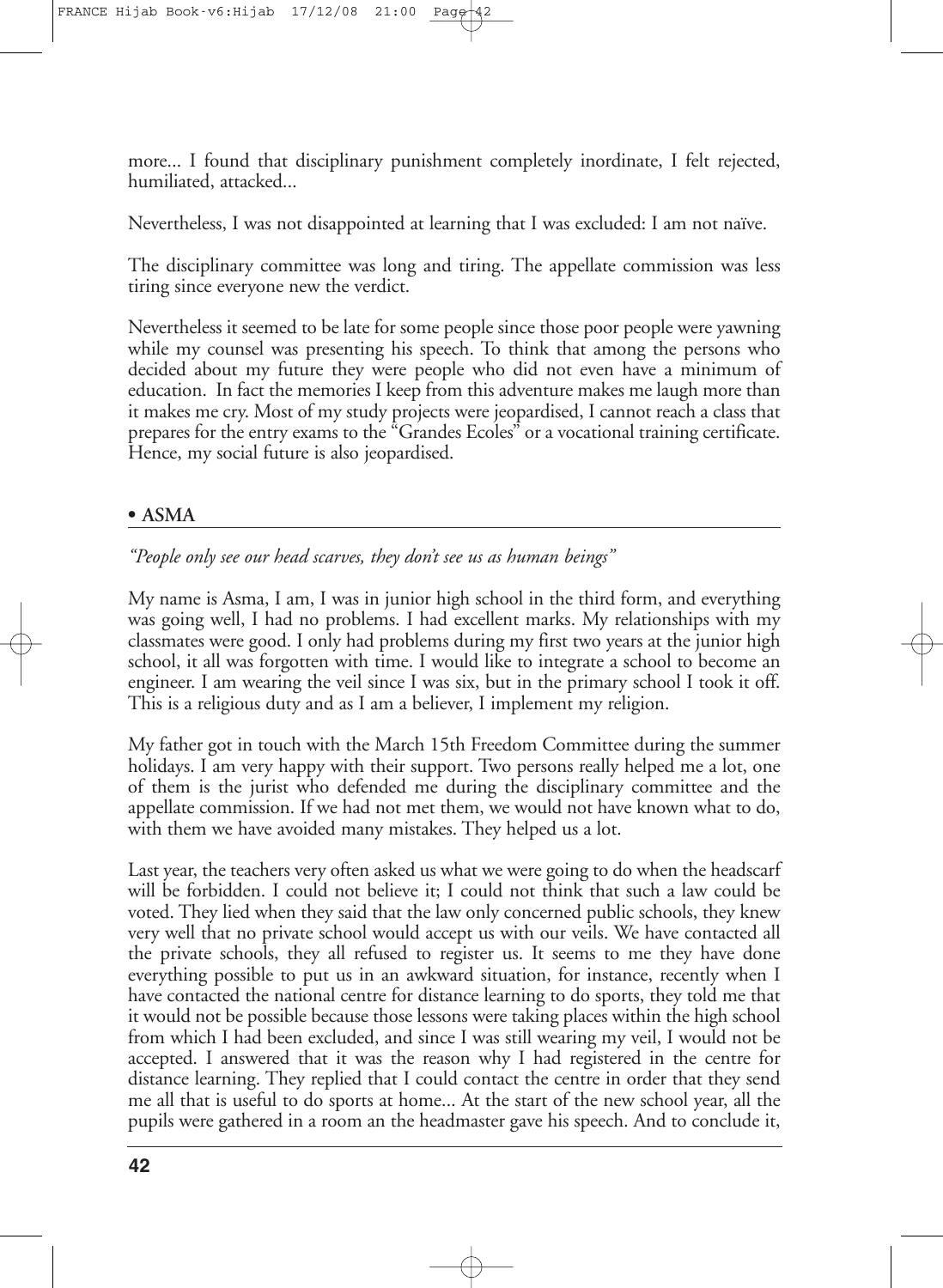He told us to put off our head scarves in front of everyone, we refused. All the fourth form classes left the room and the headmaster brought us to his office and again told us to put off our headscarves. WE refused, and this time we were placed in a really isolated room. During that interview, I was alone with him but for most of the other interviews.

My father was with me. These were supposed to be private interviews, but a morning I read in the news one of these interviews, which had of course been distorted, the headmaster had given an interview without us knowing it. The first day of our being put in the isolated room, we were not allowed to have the break with the others, neither to go out of the room nor to open the window. We were placed in the part of the administration so as not to be seen by the pupils, we were like in cage. The headmaster of our junior high school was much more friendly than the high school's headmaster.

Honestly, I have never seen a headmaster like this one. He reproached us for having enrolled in his high school. I remember that the first day during his speech he warned the pupils that anyone who comes drunk at school would be immediately excluded, but it they drunk wine, it doesn't matter because wine is healthy. He added that if we had just coming from a party and that we were still half-drunk, we should just as he does, take an aspirin and come to school. What a good example!

Only the physics teacher, with whom we had good relationships, came to explain us the lessons. It was the only subject in which we were not late since he explained to us the lessons we did not understand.The other teachers, we have never seen them.The pupils were against our exclusion from the classrooms. We sometimes talked about it, they asked us why and when we replied that it was because of our veils that they isolated us, they could hardly believe it, because for them we were as any other pupils. We personally think that this comes from the pupil's parents who are afraid that we abused their children. I say that because during my disciplinary committee, I saw the pupil's parents being very aggressive against us, almost ready to attack us. I was shocked by their behaviour

We were not provided with a continuous educational support. Time passing I become aware of the fact that I have to take all my courses from the beginning. They even gave us a report, when we only had three or four marks. I remember that in English, the first day the teacher gave us a test and this only mark served as an average.

The headmaster's son who is supervisor in the high school, was constantly following us, he was stuck at us during the breaks, to a point that we were not able to talk to each other without being heard. My friend dared to wear a Christmas father's bonnet without being bothered.

I did not think that the disciplinary committee would go so wrong, I was shocked. Fortunately, our defender was their to support us, because I had imagined that the delegates would defend us, in fact they only heard without saying anything. They yielded to the committees' decision without trying to defend us.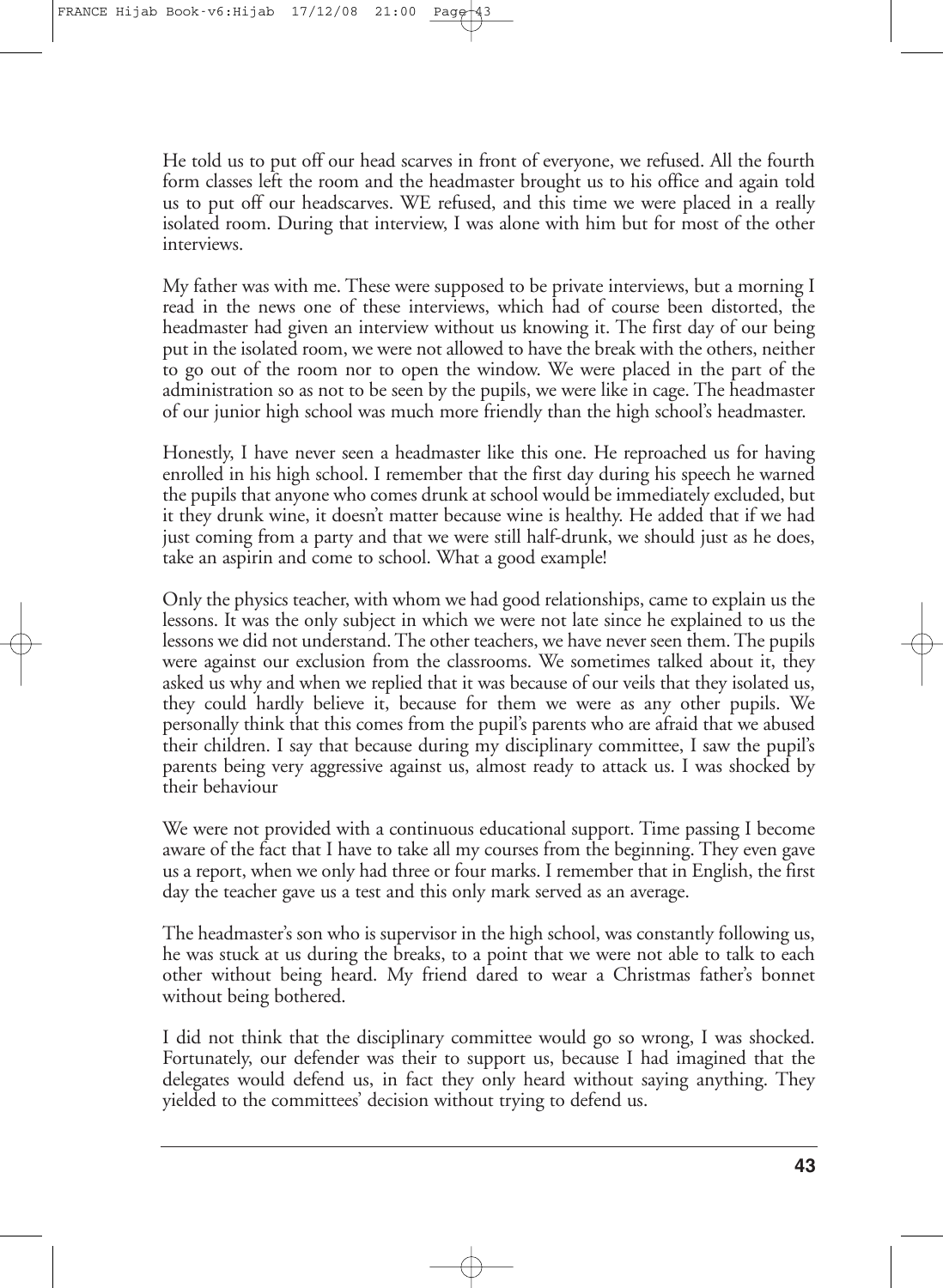When we received the statement, we noticed that it was not true, they said and added things that did not happen. They issued a statement that was at their total advantage. The headmaster started to justify his position evoking the Qur'an, without knowing anything on that subject. He did not understand that it was not proper at all. We told them that we were not supposed to speak about religion. We made the proposition to change dresses everyday if it was necessary.

Nobody wants to leave school. It is not only for education it is also for the pleasure to be surrounded by our classmates. IT is very hard to find oneself and have to work at home.

Our former classmates cannot help us because we had to change our optional subjects to be registered in the national centre for distance learning. This committee has thrown us without caring about what we were going to do after.

But they say that we wanted to be excluded since we refused to take off our veils. The headmaster told my parents to force me to put off my headgear since I was minor. Since the law protects the girls who are forced by their parents to wear the veil, I am wondering why it does not also protect the girls who are forced to put their veils off. My father told them " How ridiculous I would be in front of my daughter after breeding her as I did to tell her to forget all I taught her and to do the contrary".

During the disciplinary committee, a parent's children said that it was the headmaster who had to protect his pupils. It was as if we were a danger to the other pupils. It really makes me laugh when they say that the ban was voted to protect the girls that are forced to wear, since when they come to school they are forced to put it off, and then the problem is solved...

I have not felt something particular at hearing the announcement of the exclusion. What shocked me the most is when the year head said, that we had to stop beating about the bush, and that we had things more important to deal with. He was saying that and the day after, we were totally deprived. I have read somewhere that secularism was applicable to the teachers and to the schools premises, but not to the pupils. So in fact they had nothing to say about the headgear. When we had to appear before the chief education officer, he was kind. He dared to tell off the headmaster about the fact that we did not attend to the courses during the dialogue phase, since we were supposed to do so despite our wearing the head scarf. Our rights were scorned, and nobody has objected or protested against that, people only see our headscarves, they don't see us as human beings.

We are like everyone; we want to go to school. What I fear the most is that this law also gains the universities. What shocks me the most in his law is the fact that we are somehow asked to chose between school and our religion. This are two fundamental things for the building of a person, and if one of them is denied it is dangerous. Religion is a right, which is recognized everywhere It is clear that this is not the best experience to live, but this is how things are and I have learnt a lot from it. Maybe one day this law will be abrogated.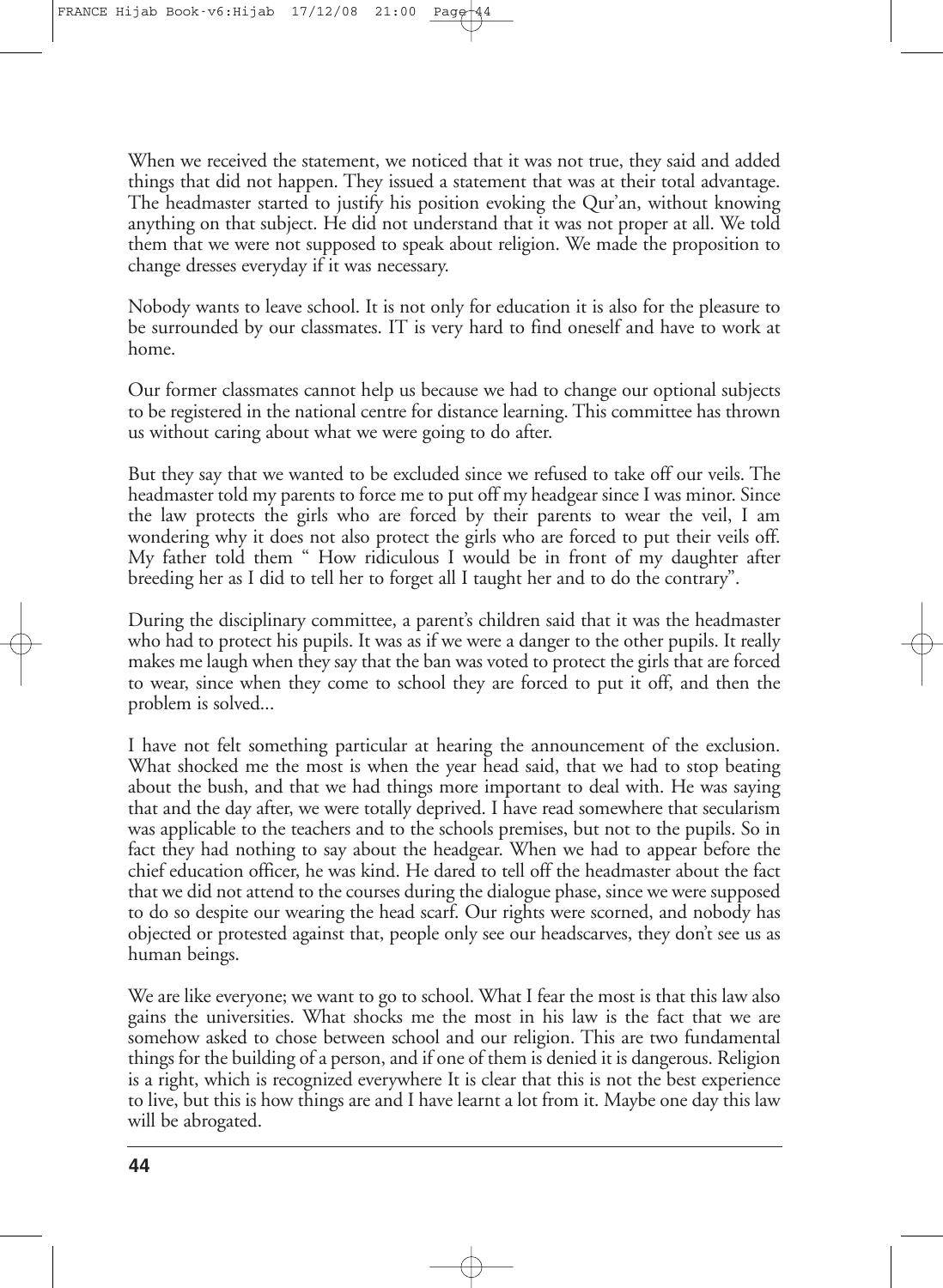#### FRANCE Hijab Book-v6: Hijab 17/12/08

#### **• BELGIN**

# *"I thought about my friends who were in class, my life would be changed totally"*

I am 17 years old, and I am a child of a family of three. I have been excluded by the disciplinary committee and also by the local education authority commission. Everything was ok at school except that I was having problems because of the way I was dressed. The headmaster told me that he expected that a law would be voted on to exclude me. My teacher often referred to the way I was dressed and used to make fun of me in front of the other students. Many of my teachers, like my history teacher wrote a letter about me and a friend of mine that wore a head scarf, in which he made derogatory comments about me**.** He wrote that we were like commercial signs, that we could not think by ourselves and that we were inferior to men. This letter was read in all the classes.

I was in 10th grade but I started wearing a headscarf two months after I entered 6th grade in 1998. My veil is a part of me. I already had to face that kind of problem and I was excluded for two years. I remember that they locked me up in a room; I was alone all day long. I could not go out or walk inside the room. When I talked with the headmaster we agreed that we would not make any comment to the media after I would leave. But the headmaster did not respect this agreement and he gave his version of the story. My grades were quite good. I had good relations with my friends and with most of my teachers. Everything was ok. Later I want to become a psychologist or an orthodontist.

I heard about the "March 15th Freedom Committee" thanks to the CRCM. I called them a few weeks after the first day of class and I was content with their services. The first day of class the headmaster put pressure on me. He did not let me talk. The headmaster worked on bad faith, he took this case personally. He did not want to hear anything; he asked questions and never listened to my answers. The headmaster was fierce. My history teacher's remarks were also inappropriate. He gave class as if I was not present. My friends always supported me; they often came to see me when I had to stay alone in the room. They came to see if I was ok and to bring me the class notes, but each time the headmaster or his assistant pushed them back and told them that I deserved to be treated that way. Even students I did not know came to support me.

Only three teachers brought me class notes during the time I was locked up in that room. I had no pedagogical follow-up contrary to what they told me previously. On September 6th, my history teacher injured me in class. He made fun of me. He told us that usually he takes time to get acquainted with the students during the first days of class, but as I was present he would not. He also said that he would have preferred to have a student that does not do anything in class than having me, and this was also said during the disciplinary hearing.

During a meeting with the headmaster, one of education advisor told me that it was forbidden to come to school with a clown suit or a weird dress. I remember one day the headmaster and his assistant shouted at me to go to their office while I was waiting with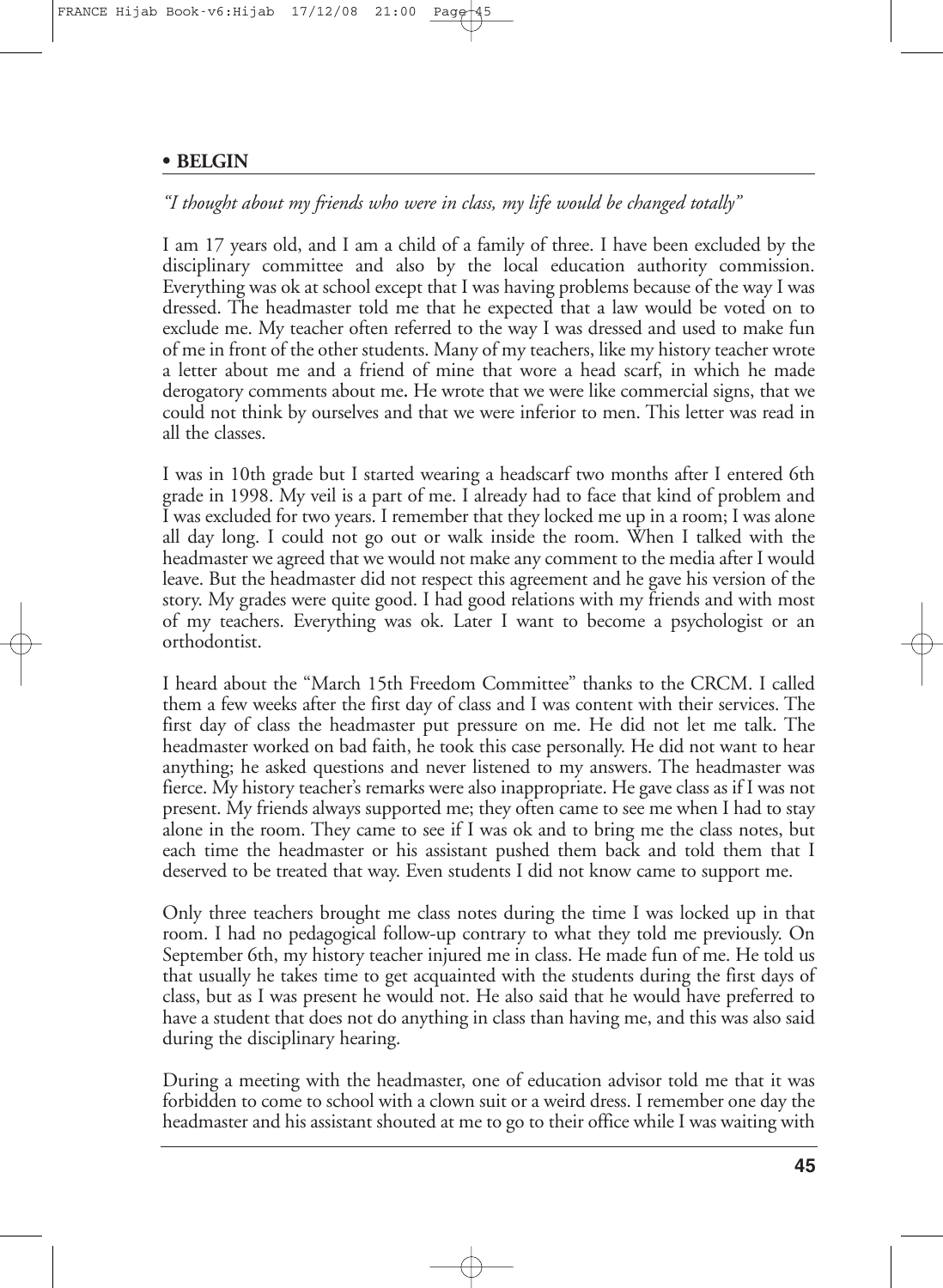my friends to go to my German class. He was mad at me. All the students came to see what was happening. They were chocked by the headmaster's behaviour towards me. Then he asked me if was happy to show off. At that moment I felt that it was the end for me. I thought about my friends, who were in class, my life would be changed totally.

The disciplinary hearings took place in a cold atmosphere. I could see joy in the headmaster's eyes. The local education authority appeal commissions confirmed the disciplinary committee's decision to exclude me.

My future is going to be hard. I wonder where the "liberty, equality, brotherhood" is.

#### **• ESMANUR**

*" During the interviews I could not look at the principal's face; watching him made me sick"*

My name is Esmanur and I am 18 years old. I have worn a headgear since the 6th grade. I called the "March 15th Freedom Committee" in mid-September 2004; I was content with their support.

Since the first day of class on September 2nd 2004 at 8: 15 AM the headmaster was waiting for me in front of the school with a supervisor. Then we went to his office, where we found the librarian. The headmaster gave me the school rule. Then he asked me if I knew why I was in his office. I said that I did not know. Then he asked me if I had a problem. I said no. He took the school rule from my hands and read the new law. He told me that my veil was the problem. He asked me to take it off and I refused. So he called my parents and took an appointment with my father for the same day at 9 a.m. Before he left I told him that I was not wearing a veil because my father wanted to but because it was my choice so I asked him why he wanted to meet my father. The interview finished at 8.25 and I went to class with the other students. Some teachers wrote a letter against us in which they said that we were animals and extremists, that we were making propaganda and that we promoted inequality between men and women. They read this letter in all classes except in mine. I knew about it through a friend of the school.

Some teachers directly gave me their opinion saying: "I want you to know that I am against the veil and if the other teachers go on *strike I will join them*". One of my teachers asked me why I was wearing a veil. The headmaster was not honest; he did not respect me and enjoyed provoking me. He was in bad faith and he did not hesitate to insult me. During the interviews I could not look at his face; watching him made me sick*.* Even now remembering him makes me feel bad. I felt that he took this case personally; he kept thinking he was right and never let me talk.

During the disciplinary hearing, I felt serene, quiet and I felt a force growing inside me: I was proud of my veil. I wondered why I was her; just because of I wore something on my head? I am just like every other student. They were talking about laws and talks but since the first day of class they knew what decision they would take. In fact, what they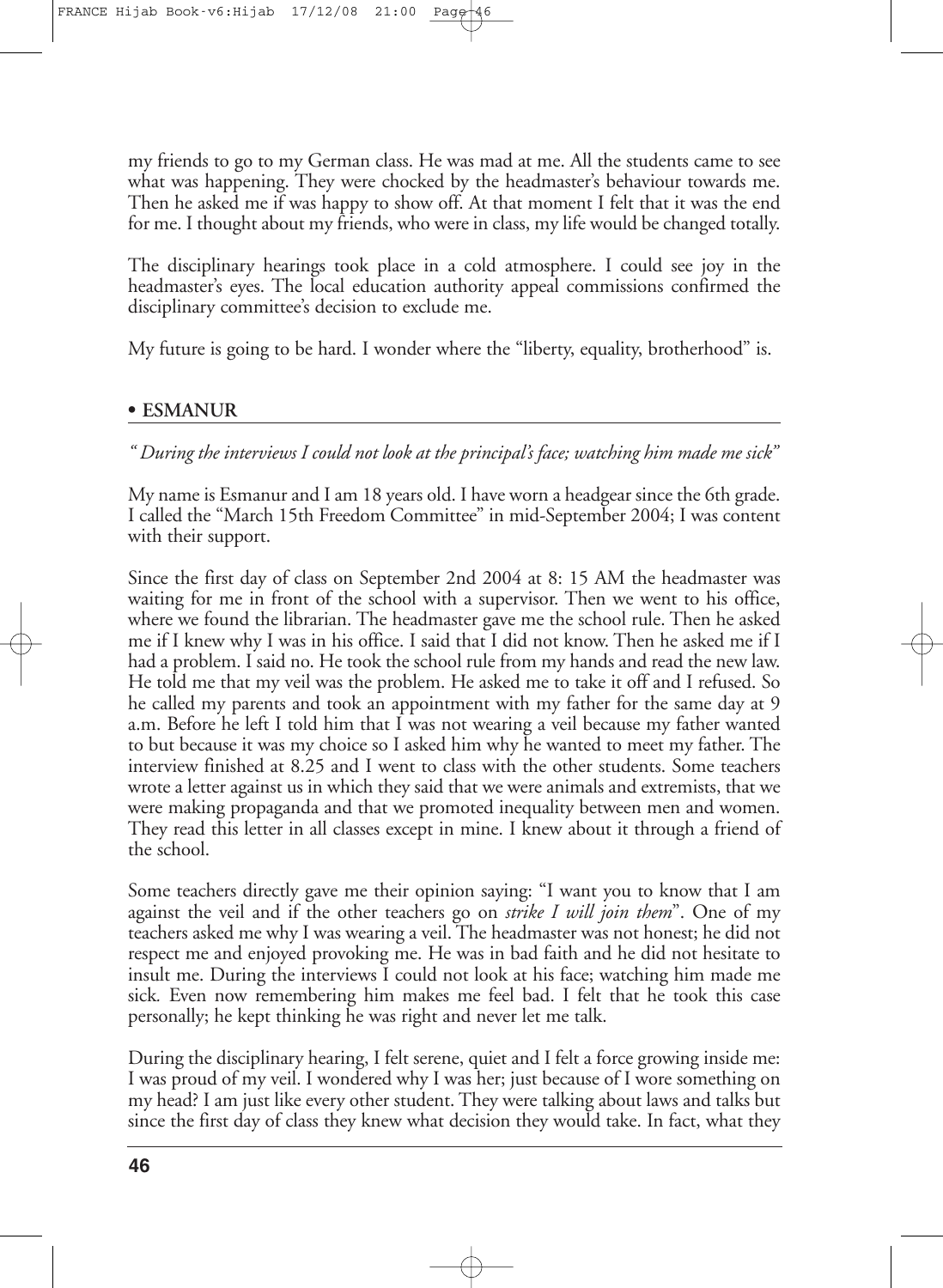told me during the disciplinary committee did not surprise me.

They wrote a report on me in which they changed almost everything about what I said during the interviews with the headmaster. Thus, I could read in the report "*Esmanur was wearing a scarf attached under her chin, a black skirt and a long tunic"*, but that day I was wearing a black skirt with white pearls and a beige shirt.

During the disciplinary hearing, I was well defended. The local education authority commission took place, but the 18 letters wrote by my teachers to exclude me from class and that I send to the headmaster and to the local education authority were not in the file. The headmaster told me that he took them off because according to him they had no relation with the case, what my defender denounced. However, I was well defended during the local education authority commission**.**

Now I study at home, I will fight until the end and I will go on trial to denounce this unfair decision, because I can't bear being treated as a slave. I feel confident because I trust justice and liberty. What marked me most in this case was the pressure they put on my friends' support and me.

# **• HATICE**

*"the headmistress told me to let appear tufts of hair from my bonnet"*

I am 13 and half years old, I was born in France. Last year everything was going right. This year I am in the fourth form. During my first form at the junior high school I had some problems, my teachers wrote on my school report that I did not respect the school rules because I was wearing a headgear.

Every fifteen days I received a letter signed by my teachers saying that I did not respect the school rules. From my first to my third form, my marks were good, and so were my relationships with my teachers and my classmates.The junior high school contacted my parents at the start of the new school year, they gave them the circular of the ministry of education Friday, September 3rd, 2004 at 9:30, the headmistress reminds me the law and asks me to put off my headscarf and let it on my shoulders. I refused saying that it was my everyday dress. The headmistress told me that France was a State of law and that I had to respect it.

Monday, September 6th, 2004 at 9: 00 an interview with the headmistress, her assistant and m parents. She reminded us the law saying that the headscarf is a conspicuous sign. My mother told him what it was my everyday dress and not a special dress for school.

Friday, September 10th, 2004, my parents have asked that I may attend the interview, after half an hour of discussion, I took off my headscarf crying ( I kept a small bonnet). The headmistress and her assistant congratulated me for my efforts. The headmistress asked that I let appear tufts of hair from my bonnet. I was saying no with a nod.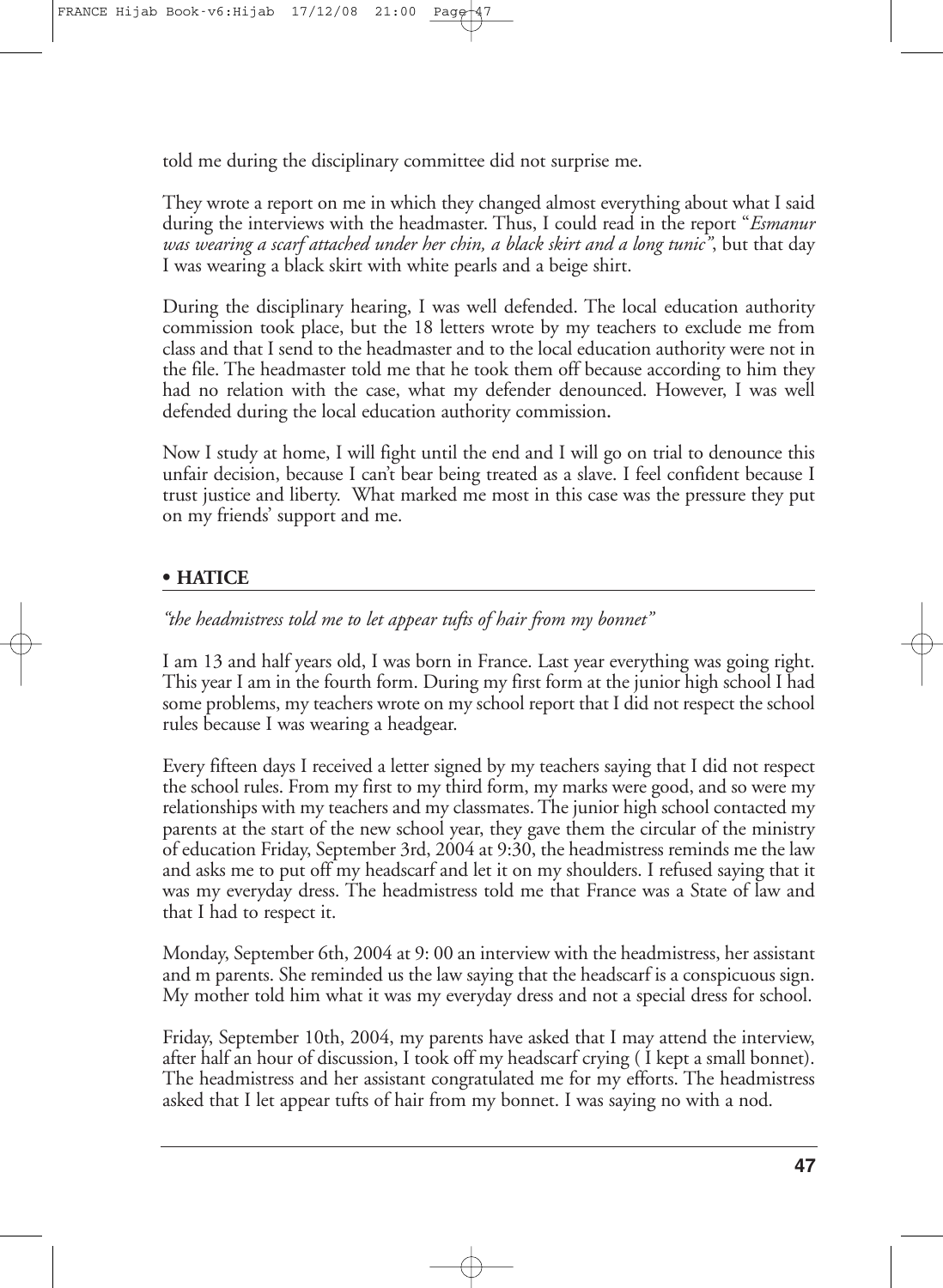As I was crying I could not speak. My mother intervened telling the headmistress that she was exaggerating because I had just made a great effort and that I had bent to her will. The headmistress said that it was enough for today.

Following this interview I kept taking off my headscarf at the entry of the school and putting it on when coming out. Tuesday, September 16th, 2004 at 10:30, the headmistress told me to respect the school rules and to take off my bonnet. I answered that I was respecting it and that my bonnet was not against the law. Friday, September 2004, last phase for the period of dialogue. The issue of the interview was not anymore the law but the school rules.

The headmistress added that she was not able to control the teachers, and may mother replied: "If you were at my place how would you react towards theses teachers who had been very harsh to your daughter, and send you every fifteen days a letter to harass and discriminate you? "

Monday, September 20th, 2004, I have taken off my headscarf and I have let it on my shoulders keeping only the accessory which holds my hair. Since that day I am excluded from courses without reason. During the phase of dialogue, my English teacher excluded me because I was wearing my headscarf, and told me that it was not the winter season.

During that period I was not provided with a continuous educational support. At each inter-courses I went by myself to get the lessons. Two teachers gave me tests knowing that they did not provided me with the corresponding lessons. I was sometimes in the headmistress's office and sometimes in her assistant's office. When they were both absent, I went in the supervisors' office. One day a supervisor did not let me go and search for my lessons, saying that she had received this order from the headmistress.

I really felt humiliated during the disciplinary hearing, I know that they are so many other problems in this junior high school (cigarettes, drugs...). I have taken off my headscarf, I have bent to the headmistress' will and they nevertheless excluded me on the purpose that I did not respect the law.

They did not give precision during the disciplinary hearing because they knew they did not have a serious reason to exclude me. They were four testimonies which were not against me, saying there was no problem with me. In the headmistress' report we had contested many points but they did not dealt with that, they had nothing to say. During the local education authority appeal commission, the headmistress said that it was because of my continuous wearing of the headscarf that she had excluded me. The commission therefore confirmed the disciplinary hearing decision.

I have been excluded for not respecting the 15th of March law, despite the fact that having taken off my headscarf I have respected it. I really think that it is them who have not implemented it.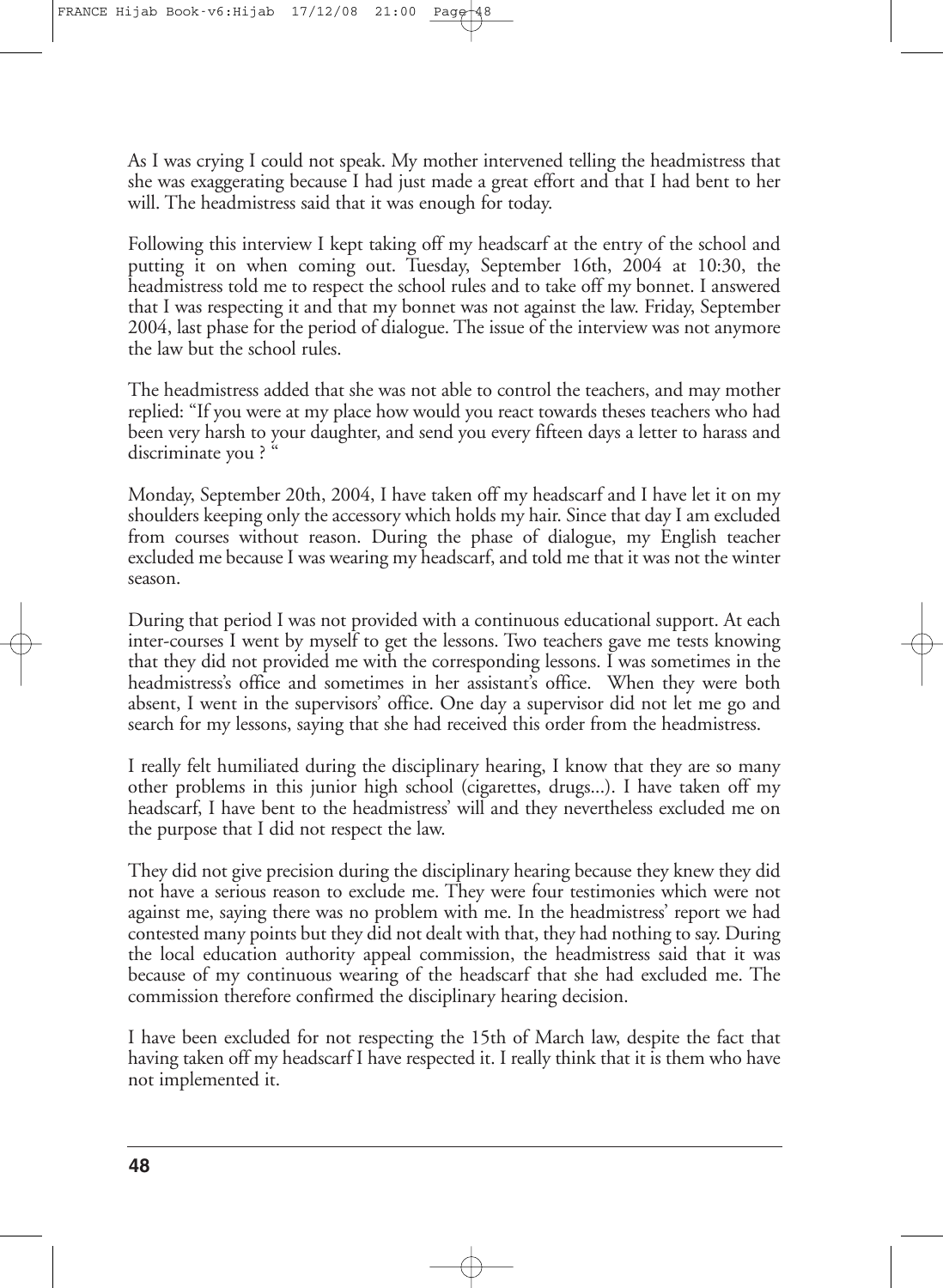#### **• IHSEN**

#### *" During the disciplinary committee I cried, it was hard"*

My name is Ihsen I am 13 years old. I have two sister, one older and one younger. My older sister has also been excluded. I am in middle school, in 7th grade. Last year everything was ok at school, as every year. I used to wear my veil at school. My older sister wore it from 6th grade to 9<sup>th</sup> grade and I did the same thing. My grades were good I was a regular student. I only had problems with one of my teachers who already caused trouble to my sister when she was in 6th grade. My friends were all nice with me. We also had problems because we did not want to go to the swimming pool. Later, I want to study arts, I like everything related to art.

I wore a headscarf since I was 8 years-old. At that time my parents told me that I was not obliged to wear it, but it was my choice. That is part of my religion and of my education. I like wearing it.

I was very content with the support of the "March 15th Freedom Committee", they helped me to move on. At the beginning we had meeting to see if we would go on trial. I really felt supported, I also met a psychologist.

I heard about the March 15 2004 law in the news on TV. The first days of class the headmaster called us to line up and go to class. When he called my class he called me and asked me to go to a room where other girls who wore veils were waiting. He asked us to take off our veil and we refused. He stayed with us in this room everyday until they excluded us. Some teachers came to give us some homework and the exams but we had no answers to the questions we were given, we had to make our own way.

Some students asked me why I did not want to take off my veil and were critical, but most of them encouraged me to keep it. The headmaster never told me anything about my veil the previous years. I can even say that he supported me to keep on studying. He is a good headmaster. One of my teachers was mean. He wanted me to be excluded. Some others did not do anything although they were upset. We could go in the playground for the break with the other students, but we had to stay in theroom during class.

The teachers gave the class notes to the school advisor who came to give them to us. Some teachers helped me in history, math, and arts. For a while we did not have anything to do so we read books at the school library or we went to the computer lab.

The students did not make fun of us because they knew us. I think that compared to other girls in other regions we were lucky. I went to the disciplinary hearing with another girl. I was excluded on November 25th and she was excluded on December 2nd. I cried during the meeting, it was hard. The parents were present, so were the student delegates, the headmaster, the school advisor and the assistant headmaster. The exclusion was difficult.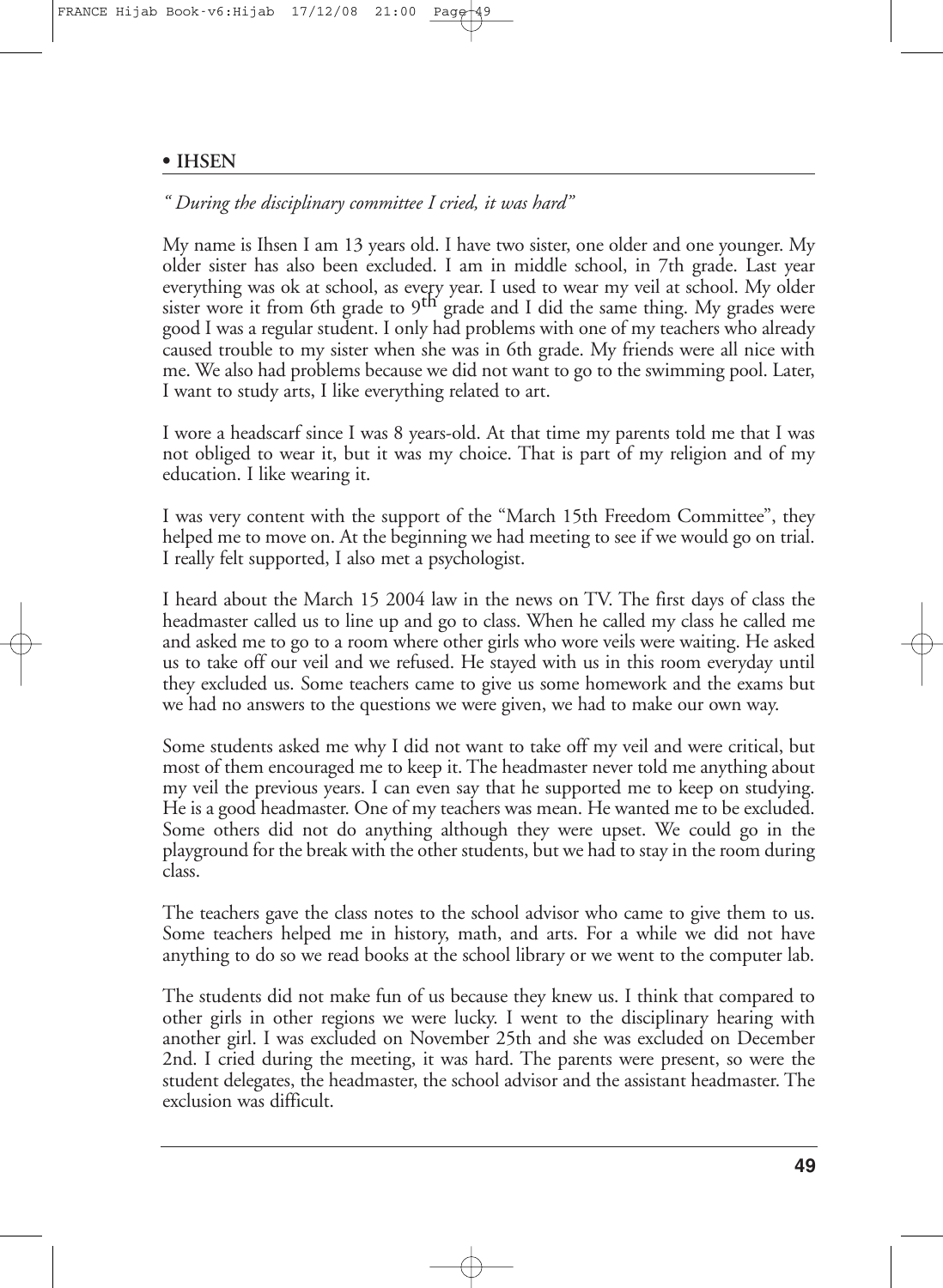Despite all that, I think that it is better to study at home. Even if at the beginning it is harder for us because we can not study at school, I see that I move on faster and we have lots of explanations in the correspondence courses. Moreover with the breaks at school they only study twenty minutes over one hour, whereas at home we have more time.

#### **• IMEN**

*"When they announced my exclusion, I felt angry. They presented us as criminals while we were the victims"*

#### **Could you introduce yourself?**

My name is Imen I am 16 years-old and I am in 10th grade.

#### **How was school last year? In which school were you studying?**

In 6th grade my English teacher did not let me go to class. At the beginning I had problems with him but after some years our relation was better. I wore a headscarf until 9th grade without causing any trouble. I had good relations with my friends and my teachers, and I had very good grades. Later I want to study sciences.

#### **What does the scarf or the veil represent to you?**

It represents my faith, my religion. It is part of my education that's it. When did you contact the "March 15th Freedom Committee"? Were you content with their support? My father contacted them during the holidays. The organisation always supported me. They helped me morally and psychologically. They gave us the desir to keep on studying. I take correspondence courses and it is very hard although some teachers help us here. We have lots of homework and we have to send back 2 /3 of it to graduate. But this made me want to study more to show them that I can succeed even if I can not go to school anymore.

# **Who told you about the March 15 2004 law? How was it presented the first day of class?**

We talked a lot about it, as if it was in fashion, as if all schools made an agreement together; it looked like a conspiracy to exclude us.

#### **How was the first day of class?**

Since the first day of class I felt like I was in front of a wall. We were hidden, nobody could see us.

#### **How did the headmaster react? What was the headmaster's behaviour?**

Our school has a very good reputation and the headmaster feared that we would dirty it. As it is a technical high-school with a majority of men he asked us what we were doing here. When we enrolled we were wearing a veil. Right away he asked us if we planned to take it off the first day of class since the new law would be applied. We said no but we were ready to make a compromise and to wear a bandanna or something else instead. But despite our proposition, he refused.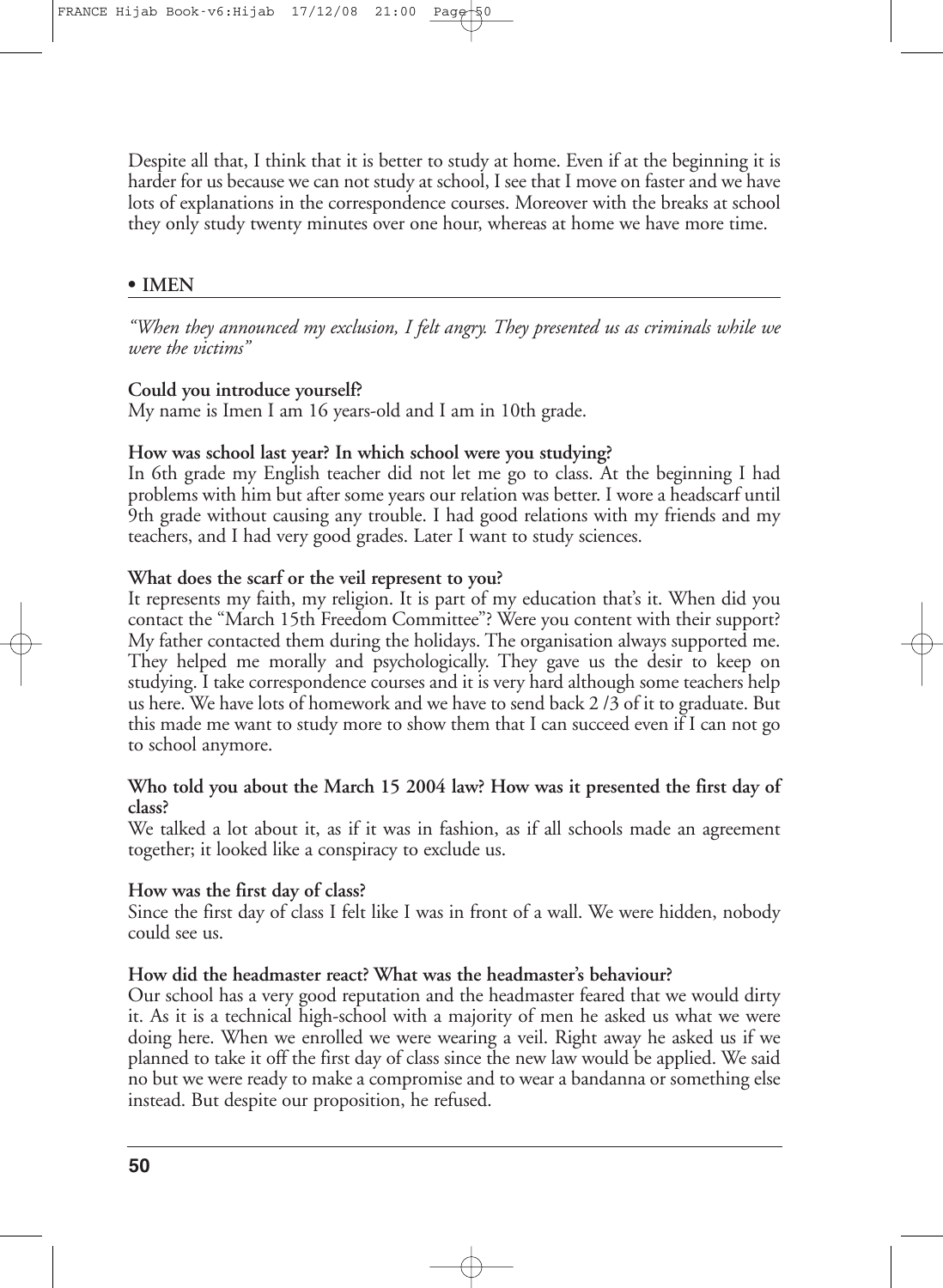During the dialogue phase, my father and I had a meeting with the headmaster and his assistant. I was choked when the assistant headmaster asked me what I would do after the disciplinary hearing. I said that I would take correspondence courses or go to a private school She told me that only 5% of the students that take correspondence courses succeeded, that I would fail and that would end married with many children. I was really choked, she thought she knew my destiny as if all Arab people would have that kind of life. During the disciplinary hearing, the headmaster said that wearing a veil was not written in the Quran. I answered that religion had nothing to do with that and that I covered my hair for modesty.

When we proposed to wear different headgears, they said that there would not be any negotiation.

#### **Did the school give you a pedagogical follow-up?**

No! I had no pedagogical follow-up from theschool, we were alone.The CRCM helped us well, they led us. They did their best to convince the private schools. It did not work but at least they tried. They have always supported us.

Because of this lack of pedagogical follow-up, I was late with my studies. I missed the first semester. They did everything to isolate us and out us down.

# **Did you suffer from vexations and humiliations? What did you feel during the disciplinary hearing?**

There are some students who wear other headgears at school (hat, bonnet…) but nobody says anything to them. During the disciplinary hearing I tried to ask some questions but they answered me that what I said was away from the point. Through the media they tried to make everybody believe that the law was perfect, that everything was ok, and that there were only few exclusions. In fact they never let us speak although we were directly concerned. We were excluded from school but also from the debate. We never saw a veiled girl talking on TV. When they announced my exclusion, I felt angry. They presented us as criminals while we were the victims.

#### **How do you see your future now?**

Now I live each day as it comes. In as sense they took my liberty of worship off. I will never forget what happened even if it made me stronger for the future. I want to fight for my rights, I want to keep on studying and to succeed without them. It was just a bad time in my life. And even if it is not easy to study with the correspondence courses I am not left by myself.

# **To conclude:**

We cannot major in sciences anymore since we can not do practical work anymore. They have no right to tell us how to practice our religion and how to dress. Fortunately we could make them understand that our parents did not force us to wear the veil, contrary to what they thought, that it was our choice, and that even if our parents would ask us to take it off we would not do it. My father told me that if I wanted to take it off to keep on going to school I could. But I refused.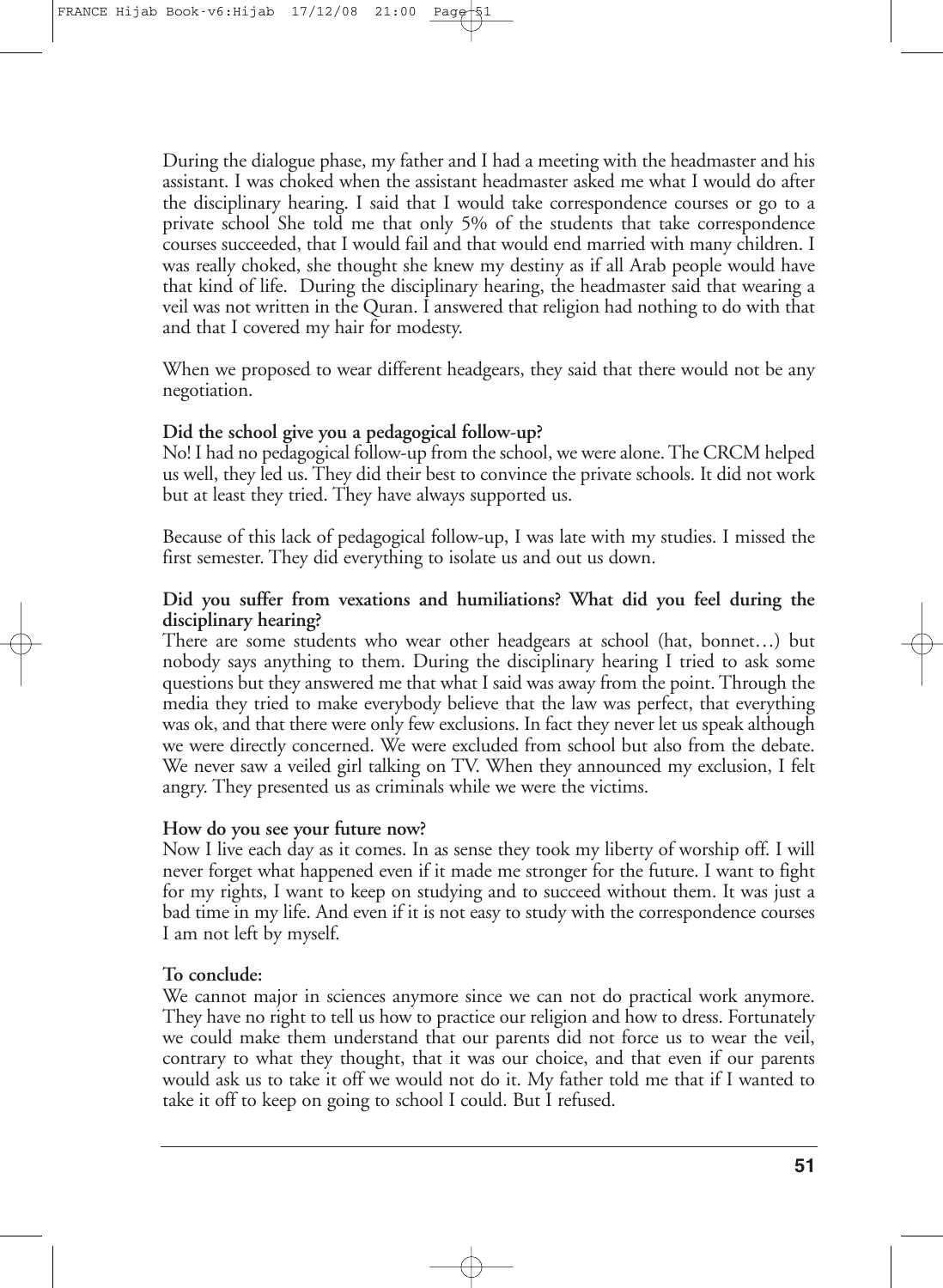#### **• MERIEM**

*"They came with a clear idea, they wanted to exclude me"*

# **Can you introduce yourself please?**

My name is Myriam, I am 14 and a half years old, I am a pupil of the fourth form to whom was denied the access to the courses right from the first day of the new school year, in September the 2nd, 2004

#### **How did you spent your schooling last year?**

Everything went off smoothly. During my third form I had no problems. My average for the year was of 15, my relationships with my teachers and my classmates were very good. I never had problems. I want to become an ophthalmology surgeon.

#### **For how long have you been wearing a headgear?**

I am wearing the headscarf since September the 1st 2001.

### **What is the signification of the veil or the headscarf for you?**

To me it is a religious obligation, it is a way to show my love to God and to serve Him.

# **When did you get in touch with the March 15th Freedom Committee? Where you satisfied with the support they provided you with?**

In fact I never called the March 15th Freedom Committee, My mother did. We got many ideas after contacting them, I thank her for that.

# **Who told you about the March 15th 2004 law? How was it presented to you at the start of the school new year ?**

The headmaster read it to me and to my parents at the start of the new school year.

#### **How did you spend that start of the new school year?**

From the first day, I did not wear my headscarf as I used to do. In order not to have problems I have worn a large bandanna which covered my hear, despite that I was kept during an hour in the office with the year heads and the headmaster. They ordered me to take it off, or else I would not be accepted in class. They told me that I had to chose between my schooling and letting my religion out of the door, or to start the phase of dialogue which will lead me to the disciplinary hearing and Finally towards the exclusion.

Then the year head told me: "*You should not' waste your schooling for that. You don't cover your head because they are dirty or because you have a disease?*" . Then he said to me: "*I have a daughter, her mother is Algerian, if she wants to wear the headscarf, she may but she* won't wear it at school. The law must be respected, one has to think, one must succeed in life *you can't stop your schooling*". At the end he repeated: "*One must think*". We were going to the classrooms when the second year head told me that the headmaster wanted to see me. While waiting for the headmaster to come and take me, I stayed in the year head's office. During that time , the second year head said to me: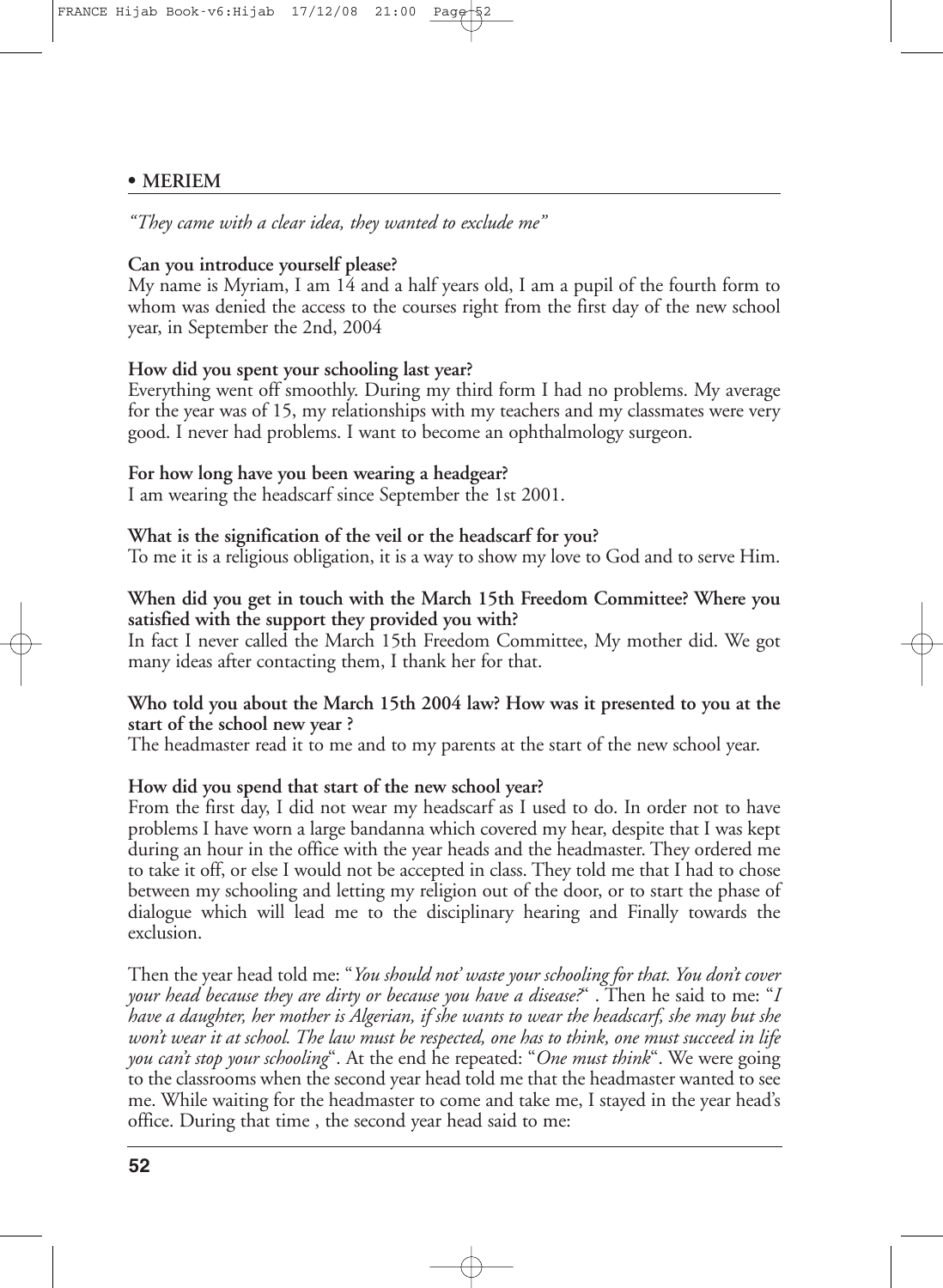"*What are you going to do? You have to take it off to succeed in your schooling?*"

Anyway, then the first year head told me: *"and if you follow private lessons, are your parents able to pay for that?*" I replied *"Yes enough!"* And then the headmaster came. He asked me to follow him to his office and he read at loud voice the law. He told me to sign a document saying that he had read the law, and then he told me that if I wanted to go into the classroom I had to take my headgear off. I answered that I was not wearing a conspicuous religious dress and that it was an accessory as any other. Then He accompanied me to the classroom, I took my books and we have read the school rules.

# **What was the headmaster's behaviour? The teachers'? The pupils' ?**

The headmaster's behaviour was normal. Concerning the teachers it depended. Some of them came to the classroom where I was to tell me that I was mad and that I would rather take it off. They were speaking about equality between men and women, and things like that.

Of course they made no bones about humiliating me, asking ironical questions such as: " *You don' t wear it because your hair is dirty or because you have a disease*?" And other similar remarks. I refused to take it off so I was placed in an isolated room. I was neither with my teachers nor with my classmates, I was in an office with no lessons to work on.

They denied me the access to the playground, they even denied me the access to the toilets during the other pupil's break, fearing that I may melt with my classmates.

They even issued a file concerning me, I had the feeling I was a criminal, I felt like I had committed something very serious. My mistake is having a piece of fabric on my hair. I have spent nights of anguish, having nightmares. A teacher even made a fuss of me and my belief. Then I was placed in the year head's office, facing a window, I was as an animal in a zoo.

I came to school to be in a classroom with my teachers and my classmates and I found myself locked up just as a criminal.

# **Were you provided in your junior high school with a satisfying continuous education support?**

At the beginning and during the first fortnight, I was left with anything, and it is only when the headmaster received the letter From the lawyer that she gave me a copy of the math lesson. Then, whether they gave me all the lessons in one piece and not all the subjects, or they gave me nothing at all

# **How did you feel during the disciplinary hearing?**

I felt that it was useless to talk with them, they came with a clear idea, they had already decided the exclusion, full stop.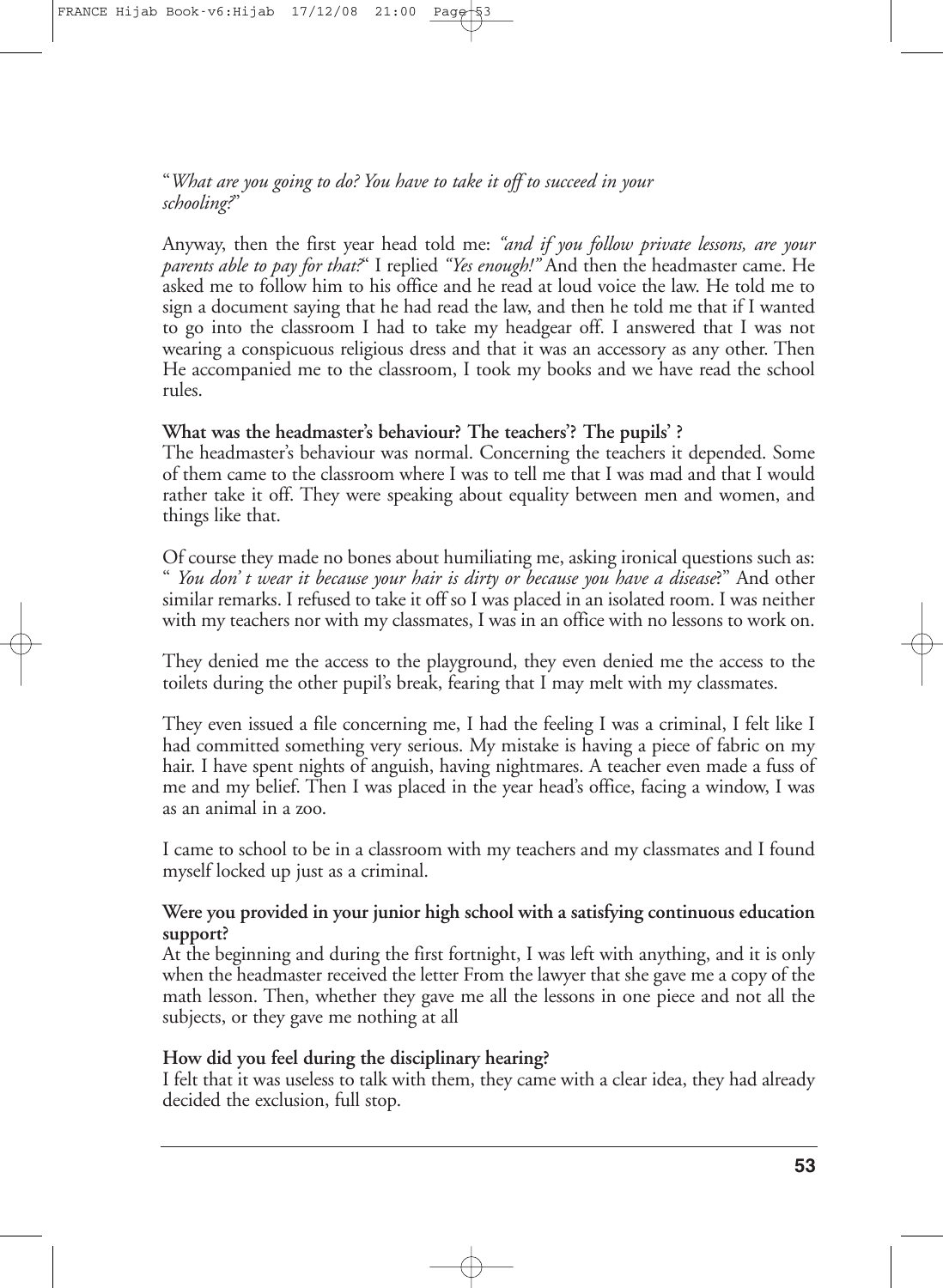**How did you feel at the announcement of the exclusion ?** I was excepting such an outcome, but this is unjust

# **What happened the disciplinary hearing and the local education authority appeal commission ?**

The disciplinary hearing last four hours and twenty minutes, It is very long so I cannot describe it. The local education authority appeal lasted an hour and a half. I was not present to defend myself. Only my mother and the lawyer attended it, and we have not received the Chief education officer's decision

# **What memories do you keep of this issue?**

I have bad memories of that, a feeling of injustice and I hope that things will change. Laws change for us and our rights are flouted, I am denied the right to go to school.

# **And now how do you see your future?**

I see it very clearly. I will undertake my GCSE and next year I will register at the Averroes high school (the first Muslim junior High school in France, situated in the city of Lille), insh'Allah and then to the faculty of medicine

# **A last word.**

I am subjected to a real discrimination, I have changed the accessory I was wearing, I have made great efforts, but they didn't want to know. The headmaster said that I was wearing a conspicuous sign and even if I changed of accessory everyday, to his point of view it will remain a conspicuous way of dressing since it was continuously worn. Since the start of the new school year I have no lessons, since they forbade me to go to the classrooms. I am isolated from my classmates and this is an injustice that a girl of my age should not be subjected to.

# **• SAIDA**

*"The teachers excluded me from class and called me a liar"*

I am 20 years old; I study at a technical high school in order to become an assistant manager. I have good relations with people and especially with my family. I have worn a veil since the 8th grade and the teachers and the headmaster have always put pressure on me. It has always been a problem for some of my teachers and the headmaster who were sometimes mean with me. Last year my teachers even told me that they considered it a lack of respect to work as an intern in a company with a veil.

The professionals never said anything about my dress and I could do all my internships with my veil. My friends never made me feel that my dress disturbed them. The only problem was the teachers. At that time their reluctance made me uncomfortable. Morally, it was hard.

I have a plan for the future. I plan to do a masters degree in management. I want to evolve, to be active. This year I already had to make some concessions and wear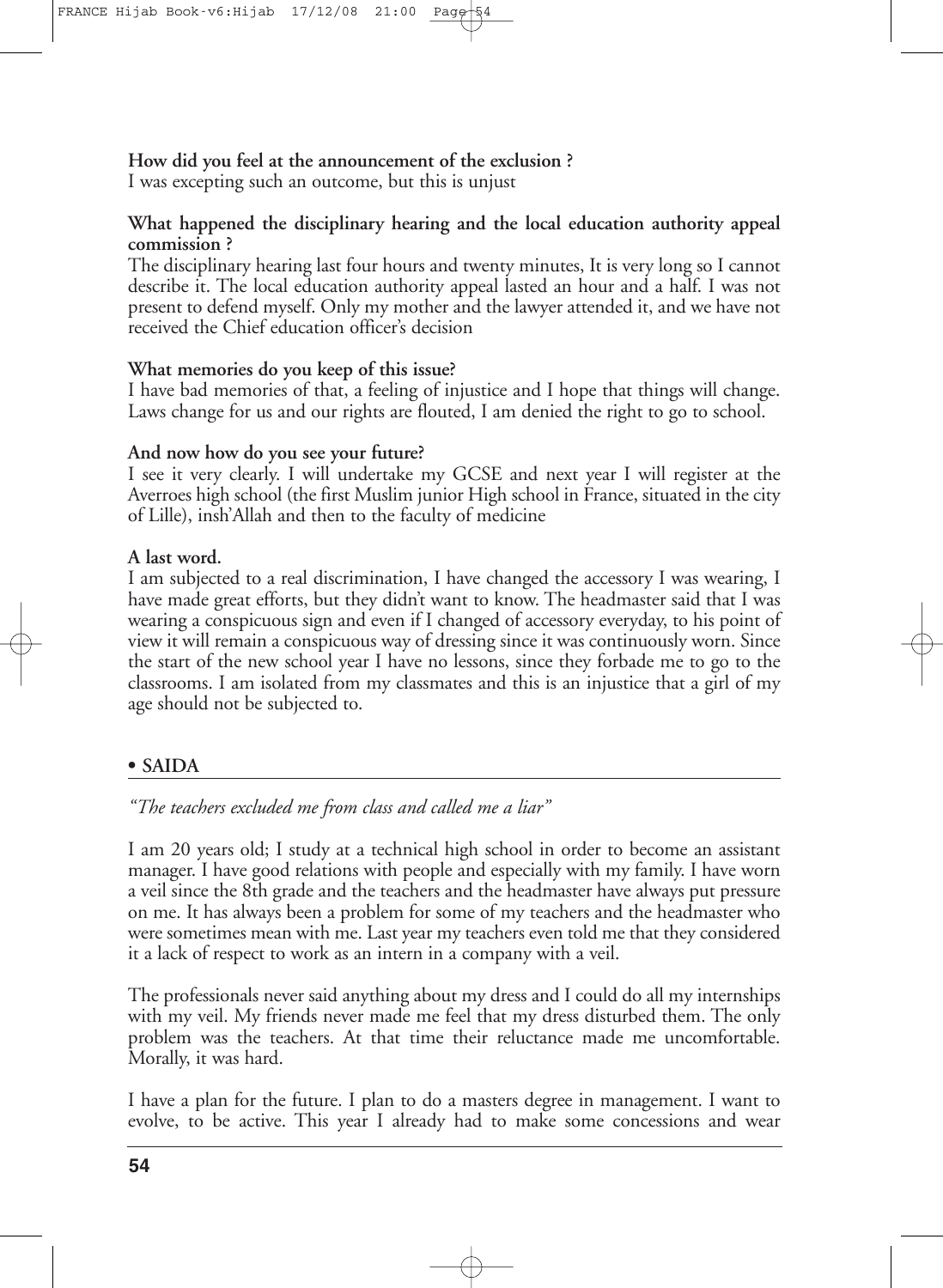something more discreet on my head. I hoped that the headmaster and the teachers would accept it and let me go on with my studies.

Psychologically, it would have been difficult for me to go school without anything on my head. I thought that with a bandanna or a bonnet it could have been possible. I had to keep my dignity and feel good about myself, about my beliefs. To me wearing a veil is a part of practising my religion, asserting my thoughts. It is being myself. It was my choice not my family's. I thought a lot before the first day of class 2004. I was very anxious all summer and I tried to find solutions. Two days before the first day of class I called the "March 15th Freedom Committee". It was my sister who talked to me about it. A member of the Committee informed me about the law and the limit of its application. But the first day of class I was choked, I did not think it would be that hard. I was isolated in a room. The relations with the teachers were tense although I tried to find an agreement. When I told them that the March 15 2004 law did not forbid discreet religious signs or hats that has no religious connotation the teachers answered meanly and told me that the school rule forbade categorically any hat or veil.

The relations with the teachers got worse day after day. I had no right to go to class. It seems that nobody cared about it. I could get some class notes thanks to a friend. Moreover she had to insist because the teachers did not want to give them to me. On September 9th, three days after school started, I took the decision to wear a bandanna**.** But, the headmaster who received me in his office did not notice that I had changed my headscarf, and he was quite angry.

He tried to scare me. I felt very bad after that. I didn't understand why I was treated in any such way. This violence gave me the feeling of being hated and rejected. I felt that they wanted to spoil my future, to destroy me, without letting anybody know about it. But it was only the beginning of a long period of isolation and suffering. All the administrative staff came to see me from the nurse to the social worker.

The message was always the same: they wanted me to take off my headscarf. Their argument were: "we have to protect ourselves from terrorism as much as we can" or "*you look like a member of a terrorist group*", and so and so. I did not like their visit. There was no dialogue; it was a monologue in which they explained that I was not as I should have been. I felt that they hated me because of my veil. Because of my veil, I was dangerous, I had to be punished. It was hard, I felt weak in front of these persons that aggressed me and hurt me.

I do not think that my dress disturbed people more than a racy dress. But for them there was no doubt about it. The disagreement between our ideas was strong. They were fierce but I hoped that we could find an agreement. But the teachers excluded me from class and called me a liar. I was hopeful until the last moment. I really thought that I could go join my friends in class to study. But it never happened. Nobody cared about my situation at school, or about my future. Nobody cared about me at school. I was nothing anymore. It did not matter if I was rejected, it did not matter the way they talk to me, and it did not matter if my future was threatened.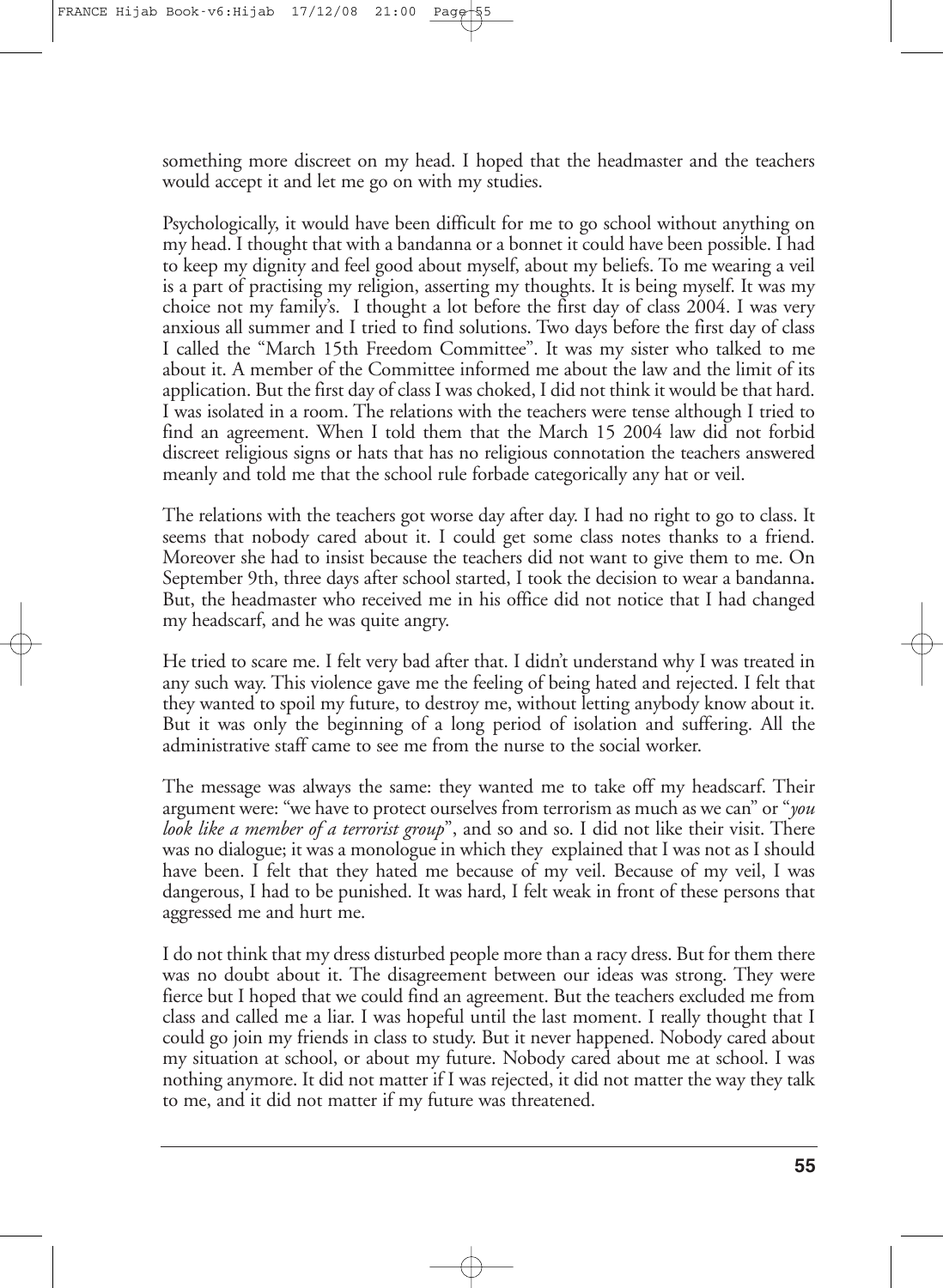During this time, I felt very bad morally and uneasy. I felt harassed and depressed, I could not sleep anymore. The supervisors followed me in the halls of the school. On November 28th the headmaster slammed the door in my face. I was shocked. His aggression had no limit, he hated me. I was nervous. The school place became my prison. I had no rights, and I did not deserve any consideration.

When I did my formation in a secular association for scouts to become organiser in daycare centres, I saw things differently. At that time I was in contact with the society, with citizens from different origins and of different philosophies. There, I could see that I had become different. I had become paranoid. Each time someone talked to me I though it was a trap. It was crazy, I know. My relations with the other members of the group were tense, but it was my fault or more precisely it was because of my way of thinking. I understood that psychologically I had changed- I became distrustful, I did not trust anybody anymore.

I reached this state because of the constant persecution I suffered. At school, the difficulty was everywhere, in every area of the administration, everything was complicated: the scholarship form, my student ID, the access to my school records.The headmaster always refused to sign an approval on my student ID because I wore a veil on the picture. He took a long time before giving me the form to apply for a scholarship. We had to ask him many times before I could have access to my school records and he waited until the last minute to give them to me. The violence of the critics directed toward me in front of the other student exhausted me. I also contacted the Human Rights Organisation. Their mail made me feel that I was despised. I searched for any organisation or institution that could have helped me. I wrote to the President, to the Home Secretary, but nothing worked. When I finished my internship and came back to school the situation was better. I did not see the headmaster anymore, and some of my teachers accepted to give me the class notes. But I had to pass exams for courses without getting any explanations from the teachers.

Now I have a different opinion of people working in Education; I felt bitterness toward them. Words like "*we gave you the class notes just because we are nice with you*" shows why I do not accept anything from them anymore. Even the school inspector expressed his contempt to me when he came: "*I know French better than you and what you have on your head is not a bandanna but a veil*"*.* It seems that he did not fear to hurt me because I was alone and nobody was there to hear what he said and to defend me.

Tonight is the disciplinary hearing. I am nervous**.** I fear their lies since the headmaster already lied without scruple about what I said. But I have a clear conscience. Only God knows the truth, he knows who is lying and that is the only thing that comforts me. I think that their lies show that they have no moral values.

# **• CAROLINE**

*"We are not going to measure the inches of fabric! "*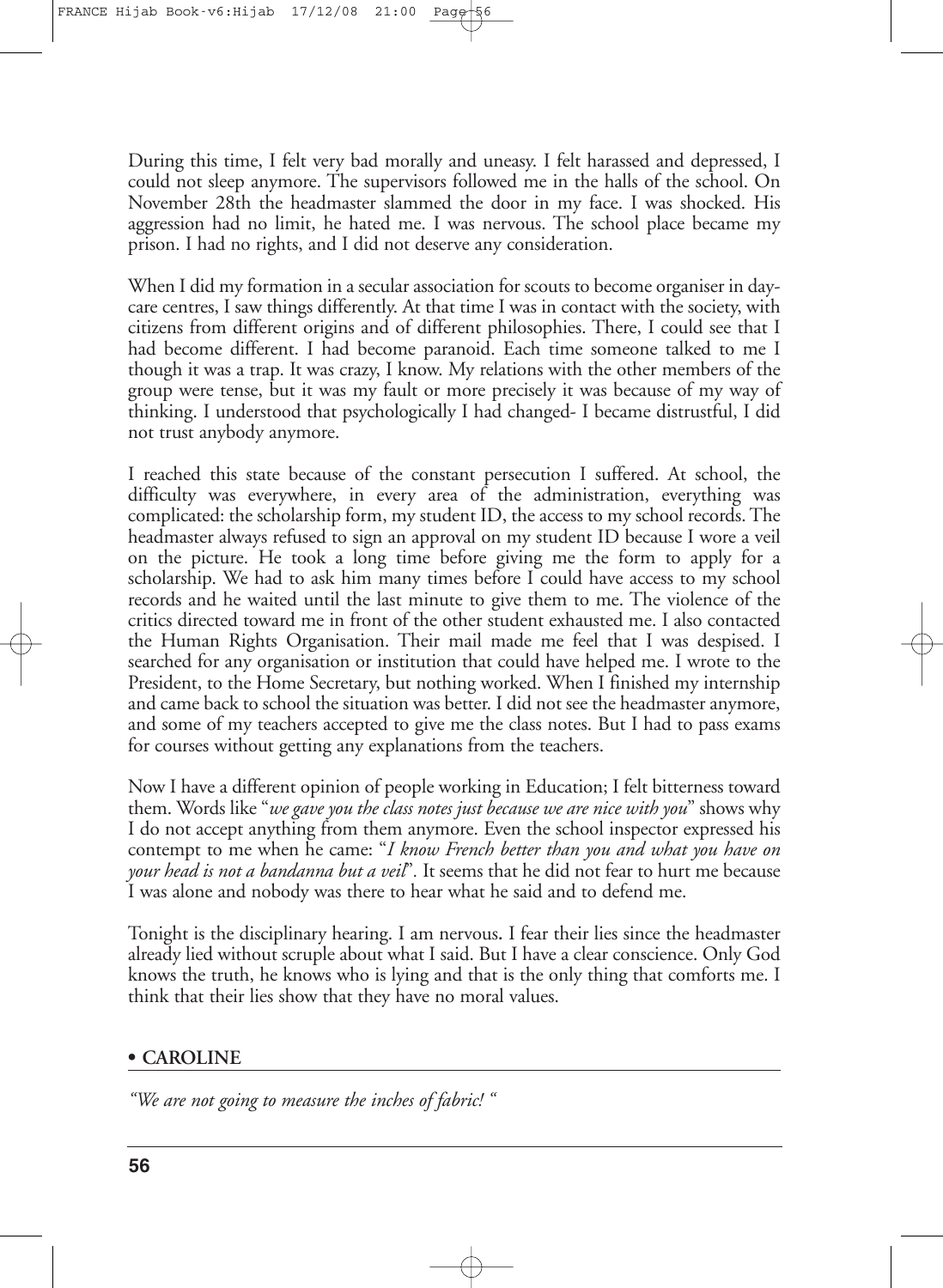My name is Caroline, I am 20 years old, I am taking my technical A level in a private secretarial college. Since January the 16th I had decided to wear a headscarf tilted backwards. In January the 19th, I went to see the year head to tell him that I was a Muslim girl and that I was wearing a headscarf titled back as a sign of modesty. But that day I came to school with nothing on my head, because knowing the controversy about the religious signs at school, I had chosen to be diplomatic.

He told me that I had to speak with the headmaster, but until the moment of that appointment I had the right to wear a bandanna. From that day began the long and difficult battle. The three following days I was wearing a bandanna, that is to say the little square of fabric that you fold in two.

The fourth day, the headmaster who told me that my dress was problematic convoked me in an emergency. Then, taking his remark into account I came to the high school with only a headband, because in fact, the year head wanted to say a headband and not a bandanna, it was only a question of inches.

The headmaster told me to wait like that, until a vote of the teaching staff concerning the headscarf within the high school. At the end of June, I was convoked by the headmaster, who told me that he accepted neither bandanna nor a headband, because we are not going to measure the inches of fabric"!

He told me that the high school depended on the diocese and the State. The diocese had given him the decision-making power. To me the headscarf is a sign of submission to God, I obey the obligation to cover one's head and to be modest in one's dress which is contained in the quranics verses and confirmed by the Muslim the scholars. This is part of my dignity, of my freedom of choice and of my religious freedom. This is part of me and to take it off is hurting my dignity I got in touch with the March 15th Freedom Committee at the 2004 start of the new school year. The problem in my case which was explained to me by one of the people involved in that committee was that my high school was not submitted to the March 15th law, and that I was in fact allowed to go to school with my headscarf. I was scandalised and revolted to learn that, but reality has its rules and I must think about my studies and my future. I am the only veiled girl in the high school.

In September 2004, I began my second year to prepare my technical A level. The first day of the start of that new school year, I had problems with my headband. After a few minutes of presentation of the classes, the headmaster convoked my to his office. I came to the high school with a headband but a bit wider than usual ones. My chignon was visible. Very coldly he told me to take off my headscarf. I answered that it was not a headscarf but a headband. He told me that for them it was a headscarf and that we had come to an agreement on that subject in June 2004. I replied that I was precisely not wearing a headscarf or a bandanna and that I had respected what we had agreed about; He didn't want to know, so I took it off and replaced it by a common headband that I had brought with me. He asked me if I had read the school rules.

He threatened me. I all the same told him that according to the school rules if I came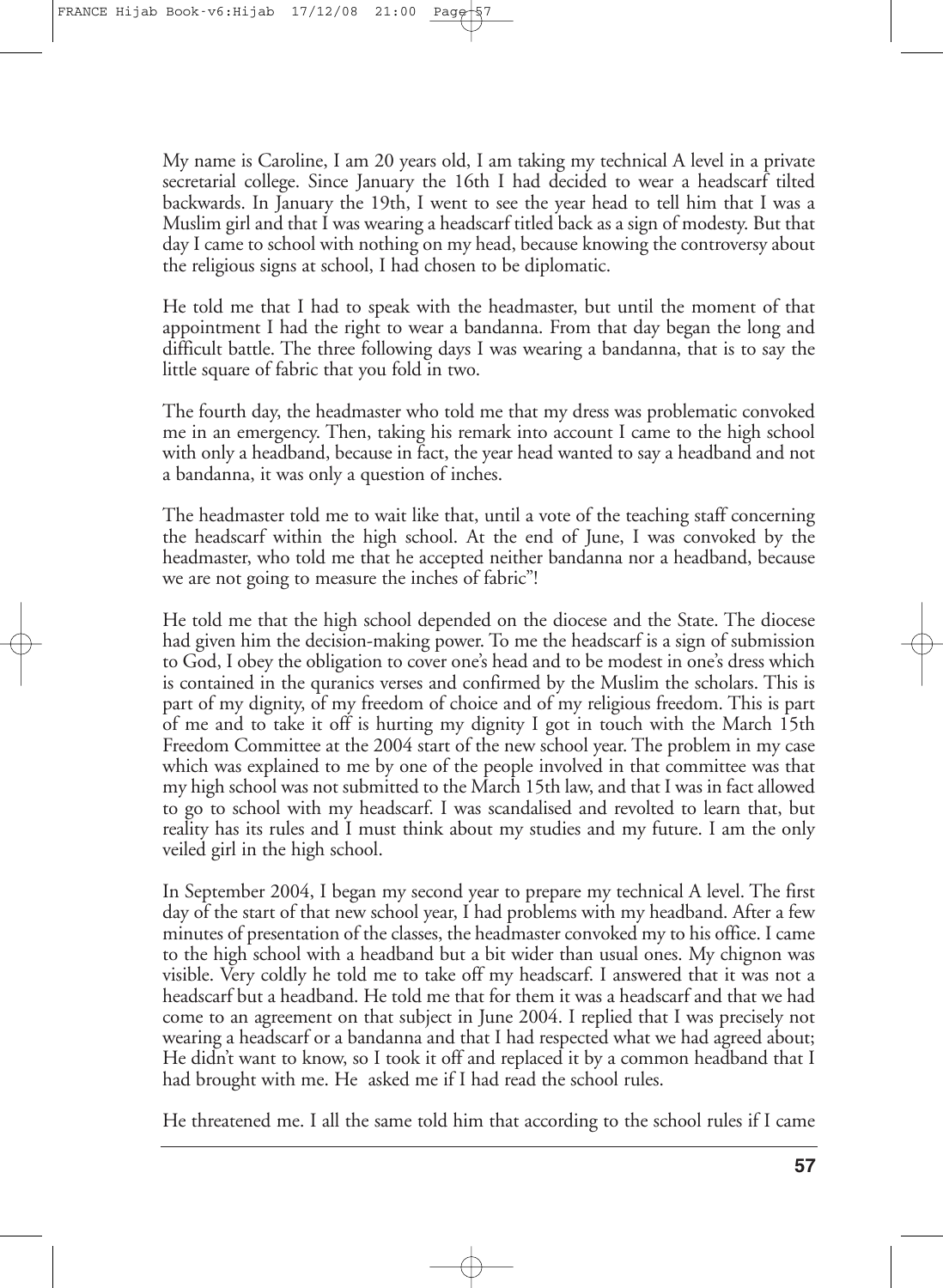in nun dress, this would cause no problem : "that wearing dress or signs that conspicuously express religious affiliation other that Catholic affiliation are banned" He could not answer anything. Ever since, I am wearing a headband even if now I know that the high school is not respecting the law.

Since the beginning, the headmaster let me believe that my wearing the veil did not disturb him. Actually the law is not applicable in my high school and yet progressively through the interview that I had with him, I have remarked that he did not agree that much with my choice.

Then I came back to the classroom, very angry and my classmates noticed it. Then the headmaster came to the classroom and spoke about the headscarf issue saying that: "In our high school all origins, colours and religions arerespected", then heended up saying that the Islamic headscarf was not accepted , because according to him it represented a degrading image of the woman and that it questioned the women's battle for freedom.

Since I immediately abode by the headmaster's will, wearing a common headband, problems have vanished. I still suffer stares, but no bad words. The headmaster says hello and we act as if everything was right in order to finish the year in the best conditions My future is my vocational training certificate as a management secretary in school courses combined with work experience. For the headscarf, we will see what the company will say.

For those who are able to fight, this is a good thing, but in my case being married, I have to make a living in order to be independent from my mother who has helped me until now.

May Allah forgive me."

# **Employment, Health, Law and Marriage: Not for Muslim Women**

Women excluded from education as a result of the ban on religious symbols, will subsequently face greater problems in securing employment. The UN Special Rapporteur on Freedom of Religion's observations that: "…the stigmatization of the so called Islamic headscarf has triggered a wave of religious intolerance when women wear it outside school, at university or at their workplace."

The knock on effect of the ban has moved into public and private sectors other than schools.

# *Public Sector*

According to McGoldrick<sup>33</sup>, whilst there has always been a ban on religious symbols worn by government employees, and the number of cases challenging that prohibition has been rising. The 'reasoning' behind the prohibition was emphasised by Jacques Chirac in 2003, and again the issue was dealt with in terms of secularism and was not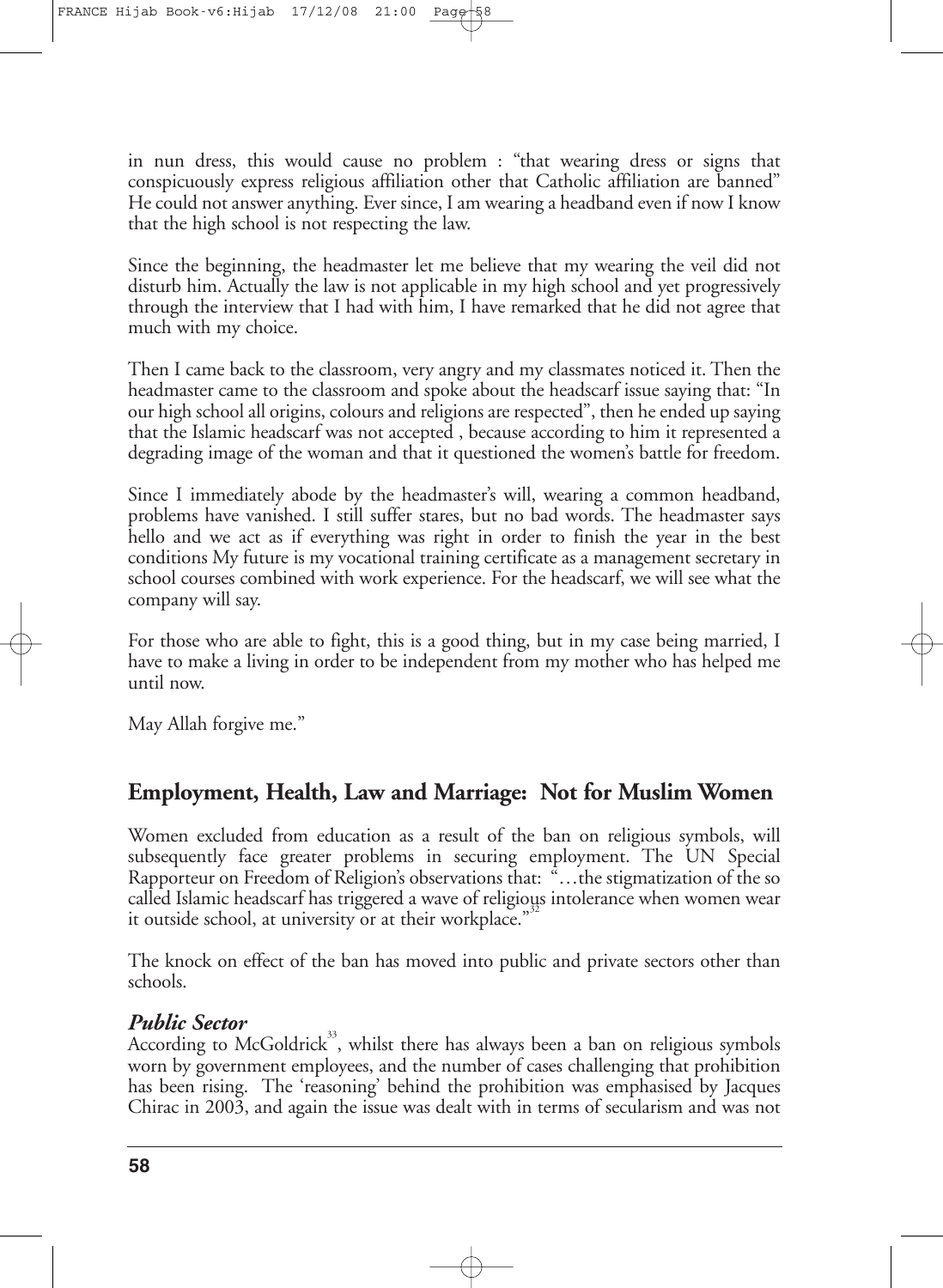discussed in terms of women's rights.

Reference is made by McGoldrick to the case of Nadjet ben Abdallah $^{34}$ , a work inspector who was sanctioned for wearing a headscarf to work. The court in Lyon supported the decision against her. Further reference is made to a 2005 case  $\frac{35}{12}$ , of a Muslim tax inspector prevented from wearing her headscarf to work. McGoldrick also states that teachers are forbidden to wear headscarves at work.

Clearly the public sector employment has been made a no go area for women who wear the headscarf.

# *Private Sector*

McGoldrick<sup>36</sup> also highlights the situation of women in the private sector, who have been dismissed for wearing the Islamic headscarf. Listed amongst reasons cited by employers include, business need and respect to disciplinary rules. There is no uniformity in legal rulings on this issue, with cases based on similar facts receiving very different outcomes. A court held that a Muslim woman<sup>37</sup> working in an underwear shop could be dismissed because, in her employer's opinion she was dressing too modestly and therefore was no encouraging shoppers to buy underwear (see *Stereotyping* pp 13-15, above). This contradicts another ruling where even upon appeal the decision to dismiss a hijab clad woman, Dallila Tahri, from a telemarketing post in 2002 was found to be 'manifestly illegal.'

McGoldrick $^{\text{38}}$  and Bell $^{\text{39}}$  make reference to cases where women have been banned from crèches, banks $^\text{40}$  and even human rights organisations $^\text{41}$  on the basis of wearing a hijab.

There have been many anecdotal reports of such discrimination made particularly in the last 4 years. However in terms of direct reporting, IHRC highlights 2 of those that it received, one back in 1999 where a British national was denied a work permit for not removing her hijab, the second in 2004, when a woman was refused treatment by her local doctor because she was wearing a scarf. The doctor's surgery later put up a sign asking women who wore the scarf not to enter. This case also highlights the possible impact that societal hostility caused by the school and public sector bans can have on women's health (not discussing issues to do with trauma and humiliation).

Women wearing hijab have been removed from juries 42 . Women wishing to marry have been asked to remove their hijab, or denied entry to places of civil registration of they refuse.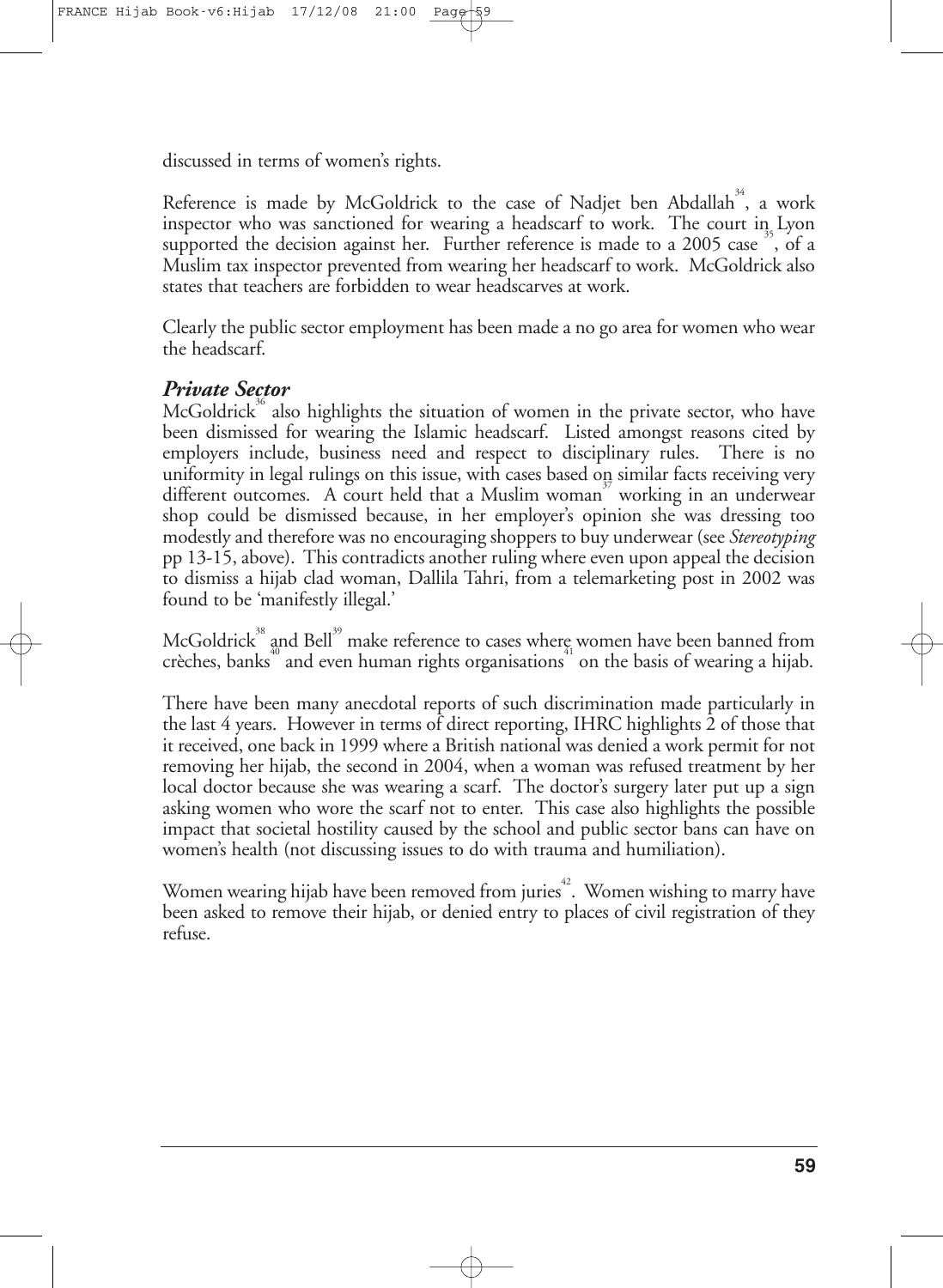# **Concluding Remarks**

This report was set out with one premise, i.e. to oppose the `15 March 2004 Act that banned ostentatious religious symbols in schools, as well as other laws, policies and rulings with similar basis, based on their practical effect.

Much work has been done by NGOs such as Collectif Contre l'Islamophobie en France (CCIF) and Comité 15 Mars et Libertés (March 15 Freedom Committee) in documenting the effects of these laws and policies.

It is IHRC's contention that although effecting primarily Muslim women, these cases effect the equality of all women in one way or another and must be urgently addressed by the French government.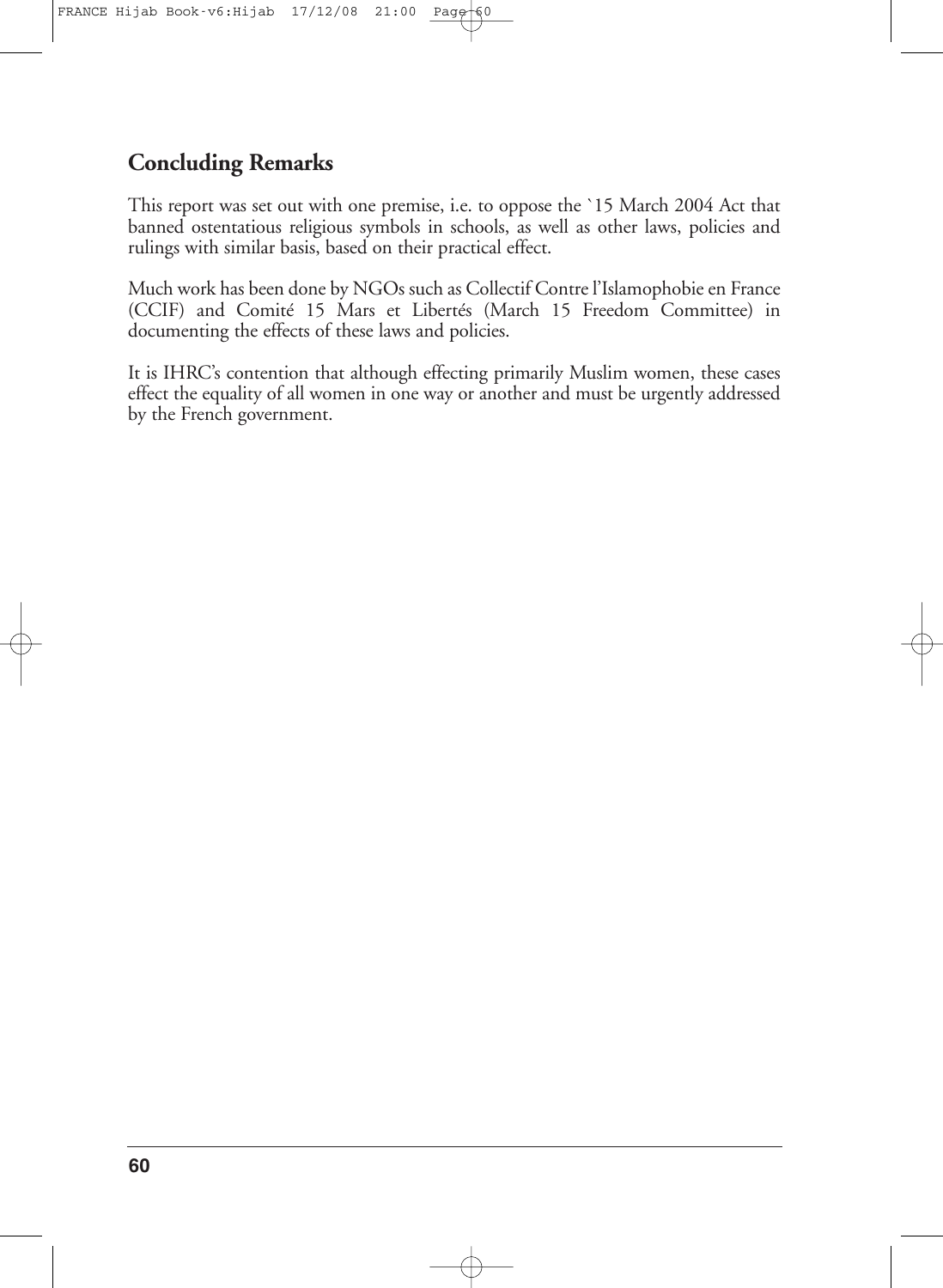# **Appendix 1 Recommendation to the Committee for CEDAW**

Needless to say, IHRC calls for the repeal of the 15 March 2004 Act.

The creation of a new **neutral** body that has effective membership and representation, and that has effective powers of sanction, is an imperative. Such a body must have the power and also the will to litigate and to challenge institutionalised prejudices within the legal system.

IHRC as with relevant NGOs in French civil society recommends the repeal of the March 2004 law.

IHRC further recommends that a process of dialogue between Muslim women who wear the scarf and their chosen representatives with government and public institutions be initiated by government in order to tackle the normative issues raised above but also to give authority to women to deal with problems associated with their communities.

IHRC urges CEDAW to impress upon the French authorities the importance of such projects in tackling discrimination against women of colour, including in this context women who wear the Islamic headscarf, as part of a robust drive towards gender equality in France.

Courts and lawyers need to be trained in effective anti-discrimination norms that reflect stereotyping across the board.

IHRC urges the French government to desist from interfering in the representative politics of minority communities. It further urges the French government to ensure that bodies such as HALDE have effective representation from minority communities.

The French government needs to open up sincere and representative and diverse lines of communication with women from minority communities that reflect their aspirations as citizens.

It is imperative that the wearing of the Islamic headscarf is not used as a criteria for refusing nationality to women. Further the French government must ensure that this is not only made explicit but that a standardised policy is implemented across the regions. Women whose applications for nationality were rejected on these grounds must be given recourse to redress.

The ban on public sector workers / government employees from wearing 'ostentatious' religious symbols, hitherto argued to be based upon enforcing laïcité of a particular recent vision, should be lifted.

A more robust understanding of anti-discrimination needs to be taken on board by the French government.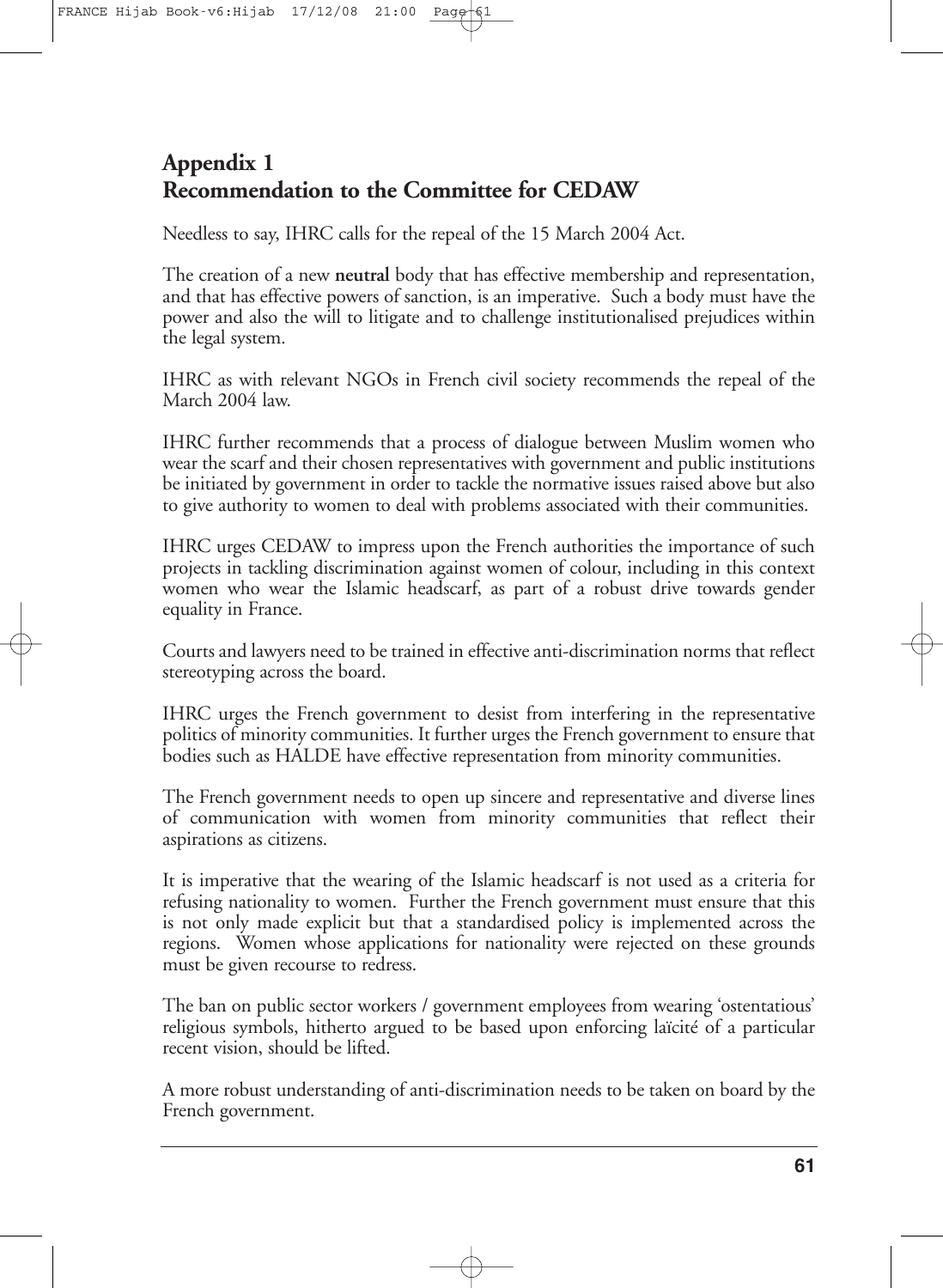A systematic review of how many cases that have gone through the courts or been settled outside with regard to discrimination faced by Muslim women, needs to be urgently held, and measures and policies that facilitate headscarf wearing women's role in the public and private sectors implemented.

Court officials, judges and lawyers need to be trained in effective anti-discrimination practices that ensures the spirit of anti-discrimination is consistent in judgements and cases, and that women are not excluded from work for their choice of dress.

Judges need to be trained in the effects regarding stereotyping that such decisions have.

Medical practitioners need to be trained to uphold the Hippocratic oath.

Sanctions against medical practitioners who refuse treatment to women must be implemented.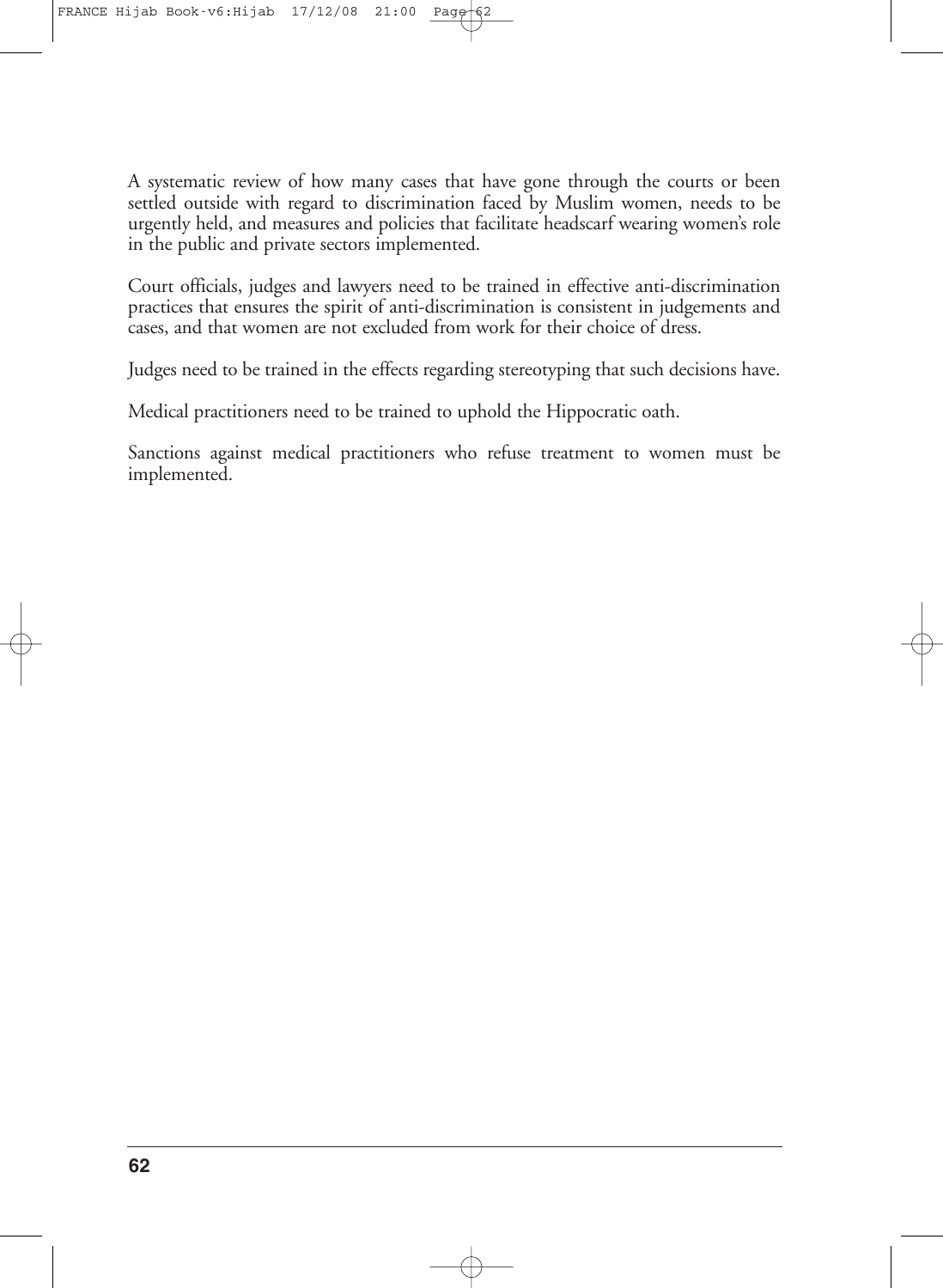# **Appendix 2**

**From** *The headscarf ban in French schools:Truth unveiled* **(2005),** Comité 15 Mars et Libertés (March 15 Freedom Committee)

# **Historical background**

The French Republic has always been very proud of its educational system, said to be free and open to anyone regardless of their social status, origins or religion.

This of course is but a theoretical vision. Many people do accuse that system of actually perpetuating social discrepancies, of seeking to standardise those who are different and of excluding those who cannot be standardised, such as the disabled for instance.

Since 1989 and the first "Creil headscarves" affair as it is known, the French educational system has been excluding girls who chose to practise this Islamic injunction. At first, this was but a marginal problem, both among Muslim schoolgirls and among school staff, most of whom had better things to do than chasing this attire.

The *Conseil d'État*, the supreme body arbitrating administrative disputes, repeatedly stressed the limits of this freedom which students could enjoy so long as it did not interfere with public order, health and morals. Muslim practice had found some kind of balance, occasionally disturbed by some few, but particularly spiteful teachers who refused to accept this albeit quite standard interpretation of laws. Upset by those albeit most classic judgements, determined to fight what they thought was an outright violation of republican secularism, the supporters of the exclusion of girls choosing to wear the "Islamic headscarf" organised into lobbies. At first, those included teachers and senior educational staff; they later secured footholds in the main French political parties.

They managed to convince the highest levels of the State, who were but too happy to find a derivative to real issues such as the reform of retirement schemes, the restriction of individual freedom and of the rights of defence entailed by the "Perben II" law, and numerous financial scandals.

In early June 2003, after a conference on that theme, Jean-Louis Debré, the President of the National Assembly, announced that a parliamentary information commission on religious signs in schools was to be set up.

On July 3rd, 2003, the President of the Republic personally ordered ombudsman Bernard Stasi to gather a more general, 20-member commission to reflect on how best to implement the principle of secularism.

The only topic common to all the hearings carried out by either commission was the "Islamic headscarf". Obviously, under cover of discussing more general subjects such as secularism and religious and political signs in schools, the aim was to find the means of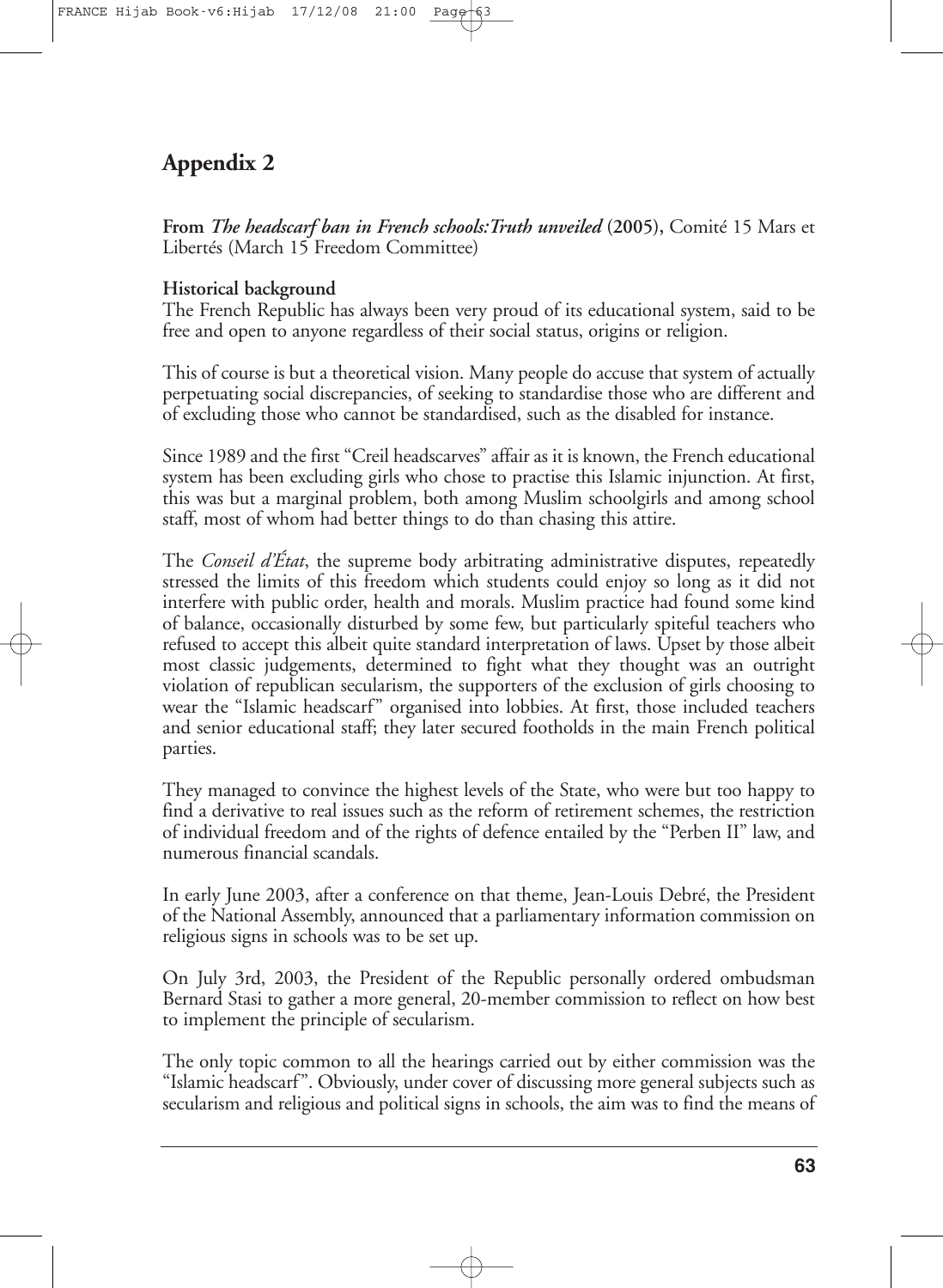taking action only against the wearing of headscarves by the Muslim girls who wish to do so.

Similarly, most of the twenty members of the Stasi commission were known for their actions or statements opposing the freedom for young Muslim girls to wear the "Islamic headscarf" at school. In line with a deep-set parliamentary tradition, the National Assembly set up a commission chaired by Jean-Louis Debré. This commission was careful to hear all sorts of key figures and the most diverse viewpoints were voiced.

This was not the case in the Stasi commission.This latter got more media coverage, and its story remains to be told: on what criteria were its members selected? Who chose the persons to be heard, and on what criteria? This remains a mystery. A large number of persons hostile to the freedom of wearing a headscarf were heard. On the other hand, those favourable to this freedom were very few.

Surrealistic discussions followed, with the obvious aim not of defining problems in order to seek solutions, but of justifying to public opinion the restriction of a formerly deep-set freedom.Those discussions mixed together such ill-assorted topics as sex-based discrimination, suburban security problems, anti-semitism, collective rapes and women's status in Iran…

In the meantime, the Stasi commission turned out to be unable to hear a single student wearing a headscarf at school: the future victims were to keep silent…

Despite the unanimous opinion of all religious organisations of all denominations, of all human rights defence groups and even of some secular organisations such as the "Ligue de l'Enseignement", both commissions opted for the verdict that was expected of them: a law must be made to ban the "Islamic headscarf" in schools! Of course, the Stasi commission did come up with other recommendations, but who still remembers them now?

On December 17th, 2003, President of the Republic Jacques Chirac stated that he believed "*that wearing dress or signs that conspicuously express religious affiliation must be banned in state schools, junior cross, a David's star or a Fatima's hand, will of course remain possible. On the other hand, conspicuous signs, that is to say those which lead to the wearer being immediately noticed and recognized through their religious affiliation, cannot be accepted. Such signs – Islamic veils, whatever they are called, skullcaps or clearly oversized crosses – do not have their place within state schools.*

*State schools will remain secular.*"

Exceptionally, the parliamentary procedure was exceedingly quick. A bill was proposed in the National Assembly as early as January 7th, 2004 and it came up for discussion as early as February 3rd. The debate lasted only three days, and the bill was eventually passed with 494 votes in favour, while 36 MPs opposed it and 31 abstained. The Senate adopted the text unmodified on March 15th, 2004.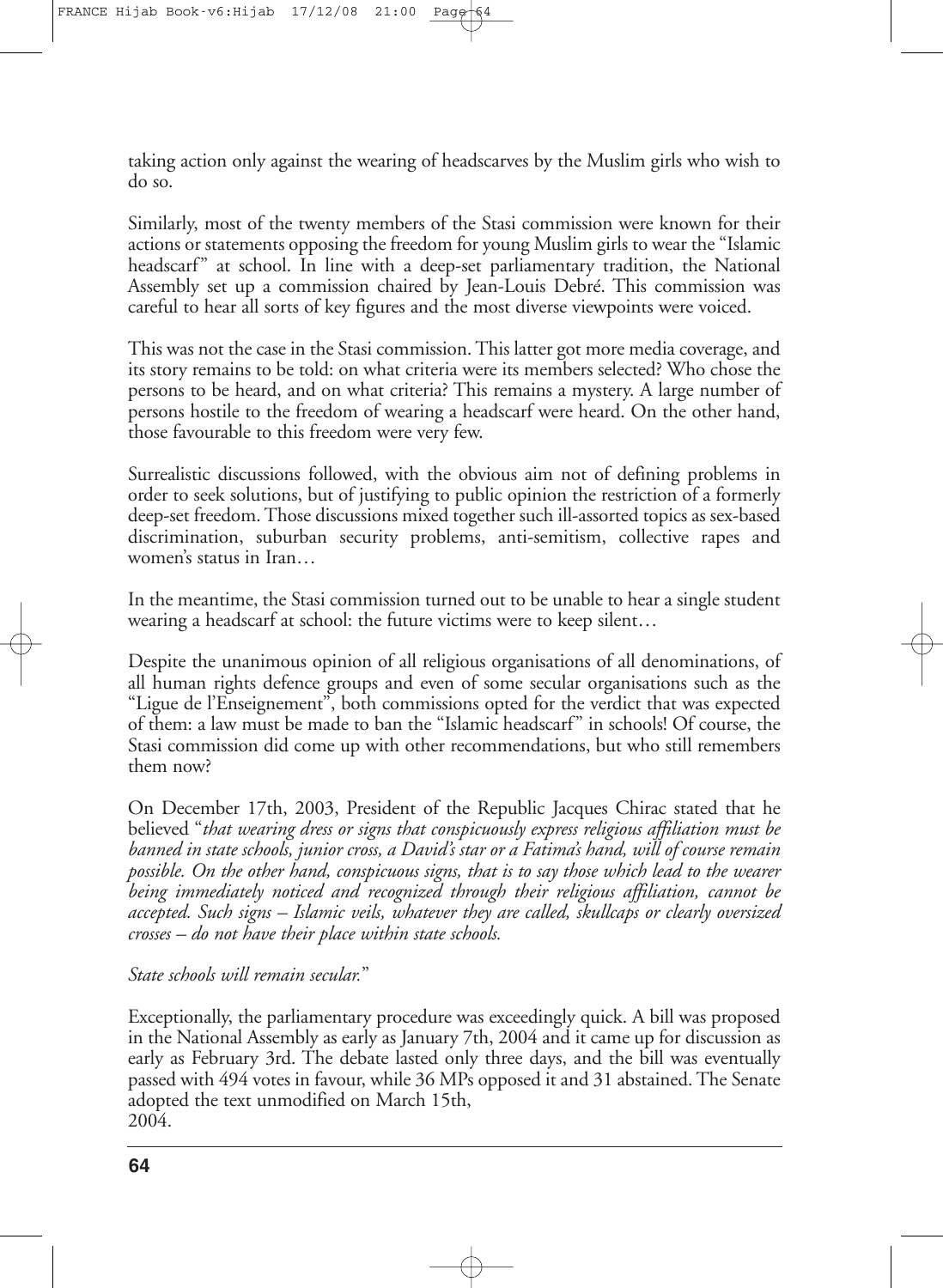On May 22nd, 2004, the French Republic's official organ, the "Journal Officiel", published the May 18 National Education Ministry guidelines on how to implement the new law. The text asked state-funded schools to add the following rule to their school regulations: "*In accordance with article L. 141-5-1 of the education code, wearing signs and dress by which students conspicuously*

*show a religious affiliation is forbidden. When a student ignores the above-mentioned ban, the headmaster will arrange a dialogue with the student before starting any disciplinary procedure.*"

However, schools often outran Ministry guidelines and added – when it did not already exist – the overall ban of all head-coverings on school premises, although former judgements had constantly declared this to be illegal.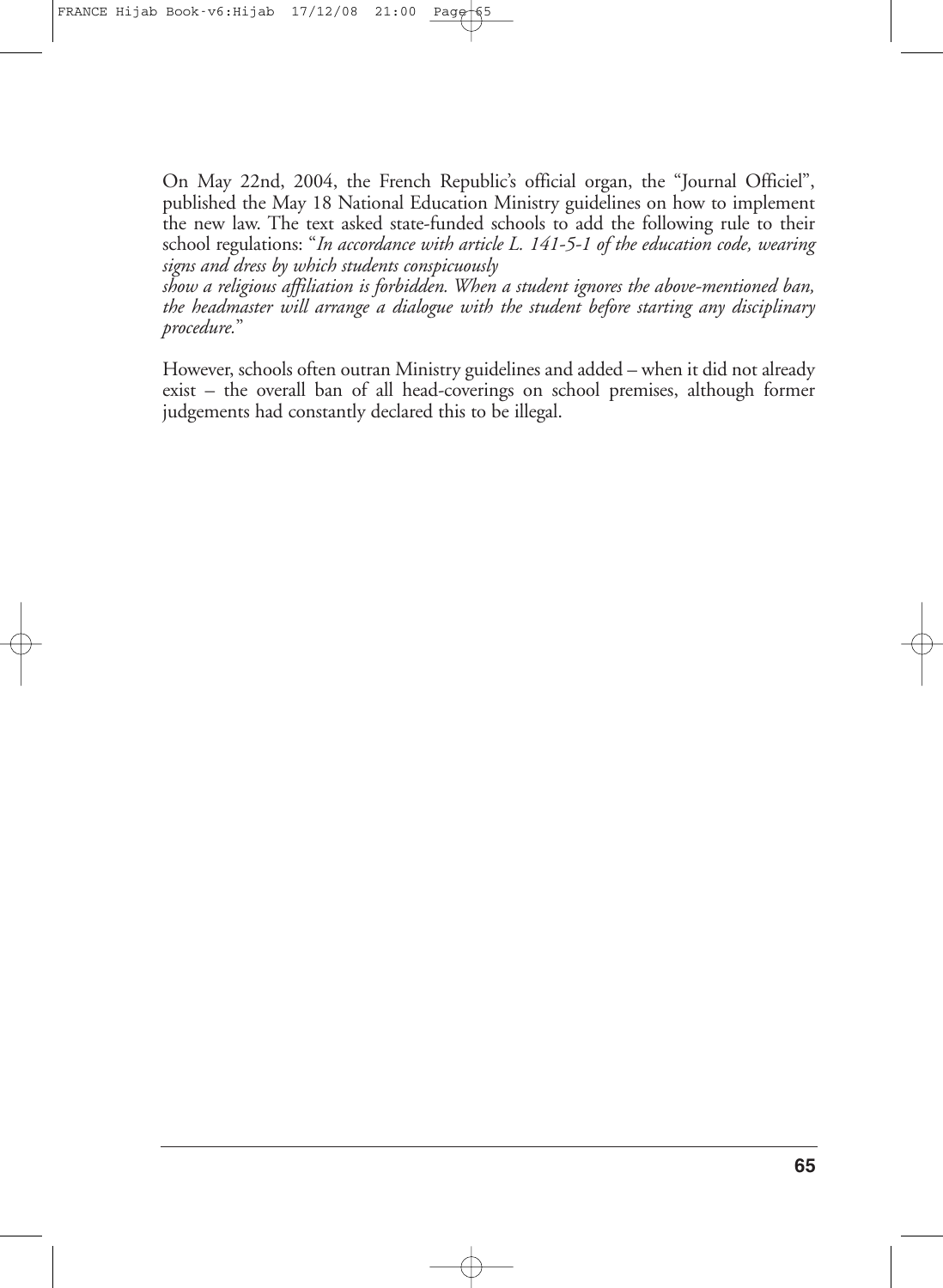# **Appendix 3**

**From: Muslim Women, Human Rights and Religious Freedom: Europe Under the Spotlight of National and International Law** First published 8 March 2004, http://www.ihrc.org.uk/show.php?id=1025

And subsequently as Chapter One in *Hijab and Democracy: The Ways Of and Against Secular Fundamentalism*, by Fahad Ansari and Uzma Karim, Islamic Human Rights Commission, ISBN 1-903718-36-8, pp4-5

# **Introduction**

In December 2003, French President Jacques Chirac declared his support for a law that would ban the hijab (the headscarf worn by Muslim women) and other 'ostentatious' symbols of religious expression from all public schools. As the rest of the world geared up to show disgust at this flagrant violation of basic human rights, certain other European countries, such as Germany and Belgium, echoed calls for legislation along similar lines. In an increasing determination to uphold the values of secularism, considered to be under threat by the 'aggression' of religious belief, the governments of so called civilised, pluralistic societies are abandoning the core of human rights principles enshrined in the treaties that they themselves have ratified.

The idea of human rights is that people make national laws in so far as they are compatible with the fundamental values enshrined in certain treaties – freedoms that are considered so important as to transcend the vagaries of human decision making. A brief look at, inter alia, the European Convention on Human Rights, will reveal that freedom of thought, conscience and religion is one of the most basic of all human rights that must be protected by states. Yet, perhaps it is one of the greatest ironies that as we witness the emergence of international human rights standards to protect the diversity of an increasingly globalised world, we are also witnessing a congruent willingness to accept of the violation of these fundamental standards.

# **Proposals**

Whilst a debate relating to the wearing of the hijab could be expected in countries such as Tunisia and Turkey  $\omega$  where the issue has been controversial for some time, it is perhaps surprising that the debate has come to Europe – in countries traditionally considered as the champions of rights and freedoms. In this briefing, the cases of France, Germany and Belgium will be considered. However, it is important to note that similar issues have been raised in countries as diverse as Norway (ii), the UK (iii) and Canada (iv).

# **a. France**

In December 2003, French President Jacques Chirac, following the recommendation of a Commission headed by Bernard Stasi to look into the issue, decided to support a new law to ban 'conspicuous' religious signs from state schools. Earlier in the year, French Prime Minister Jean-Pierre Raffarin had already shown his support for the view that state educational institutions were no place for the 'ostentatious expression of religious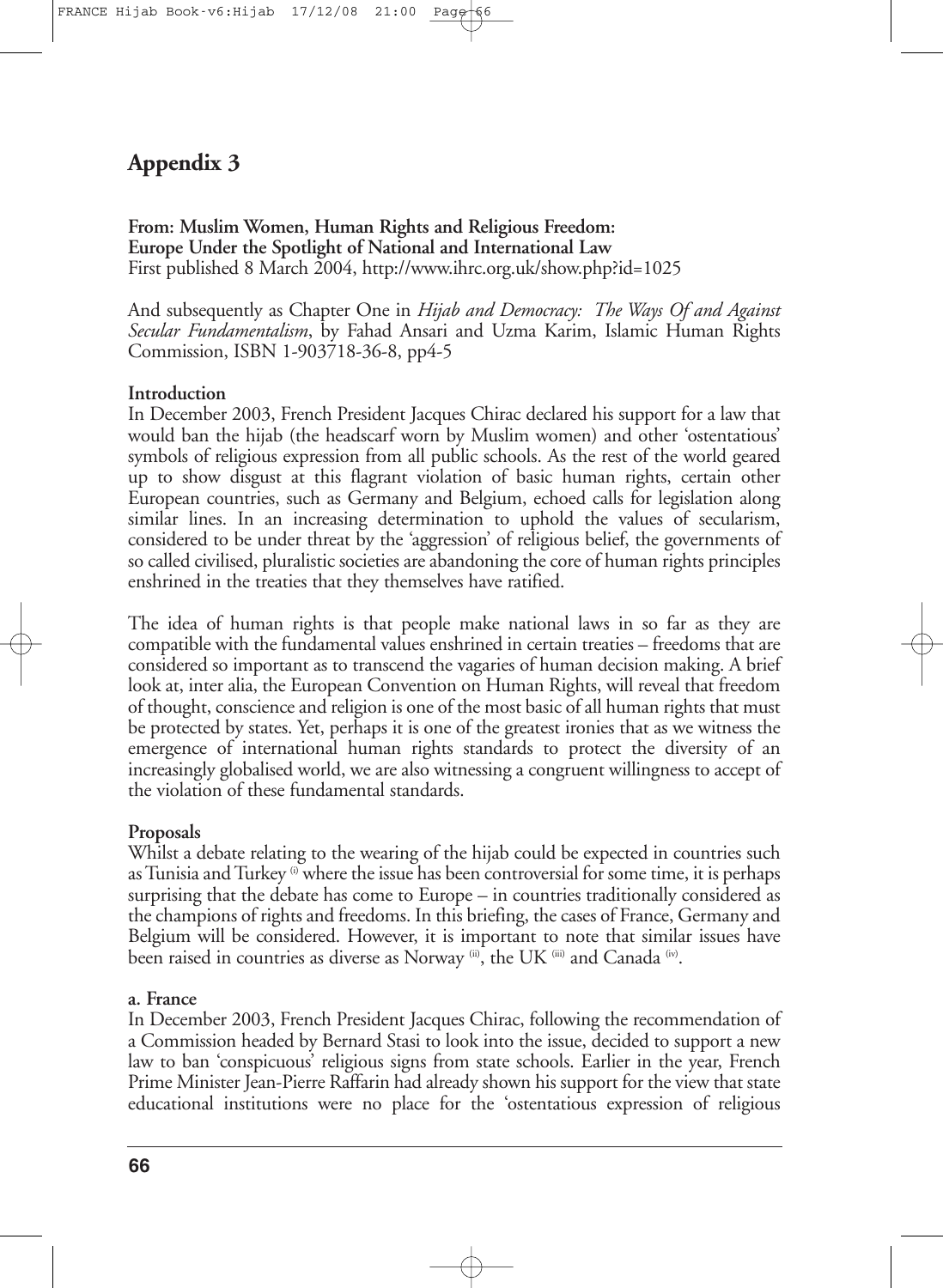affiliation,' declaring that, 'schools cannot be a place to express religious commitment or launch political or religious propaganda'.

On 10 February 2004, a bill containing proposals for legislation to this effect, passed its first reading in Parliament with 494 parliamentarians voting in its favour.The bill would prohibit the wearing of the Muslim headscarf, Jewish kippa, Sikh turban and large crucifix in state schools.

During its passage, Parliamentary Speaker, Jean-Louis Debré, a member of the ruling UMP party, stated, '[w]hat is at issue here is the clear affirmation that public school is a place for learning and not for militant activity or proselytism'. There were only 36 votes opposed to the legislation largely on the grounds that it was discriminatory against Muslims. The bill is now set to be debated in the Senate in March 2004 and will then return to the lower house of Parliament for final approval – a mere formality since both the UMP and the opposition Socialists are in favour of it. It is set to be implemented from September 2004 – the next academic year and will be in place for one year, following which it will be reviewed.

The reasoning behind the legislation is based on the notion that France's principles of long established secularism are under threat without such a law. Secularism, it is claimed, is crucial to the social harmony and national cohesion of France and its citizens. According to statistics, up to 70% of public opinion in France supports this ban and indeed, this is the culmination of a long history of incidents in France concerning the hijab beginning over a decade ago $^{\scriptscriptstyle(\vee)}\dots$ 

### **Notes**

i In 1999, in one of the most shocking aspects of its implementation, a democratically elected MP from Istanbul, Merve Kavakci, was publicly forced out of her elected position in the Turkish Parliament for refusing to remove her hijab.

ii In Norway, the Progress Party's deputy leader Siv Jensen raised a debate along the same lines as in France. However, he did not proposethe prohibition of religious symbols such as the crucifix, turban or calotte because according to him, the hijab was not considered a religious symbol but a political one.

iii On 29 January 2004, Liberal Democrat MP Dr. Evan Harris declared that he would support a ban similar to the one proposed by the French Government's symbols in state schools.

iv In September 2003, a Muslim teenager was expelled from a private school in Quebec for wearing her hijab. In 1995, the Quebecan Human Rights Commission had declared that banning headscarves from school contravened the Quebecan Charter of Human Rights and Freedoms.

<sup>v</sup> In 1989, 3 Moroccan girls were denied admission to the Caprielle Hafaz Institute in Paris for wearing the hijab. Since then there have been over 400 'veil problems' according to statistics released by the French Le Nouvelle Observateur. In November 2003, a 12 year old was expelled from school in Northern France as she refused to respect the school rules by insisting on wearing clothes 'of ostentatious religious sign on purpose to harass her colleagues, which runs counter to the secular nature of the school.'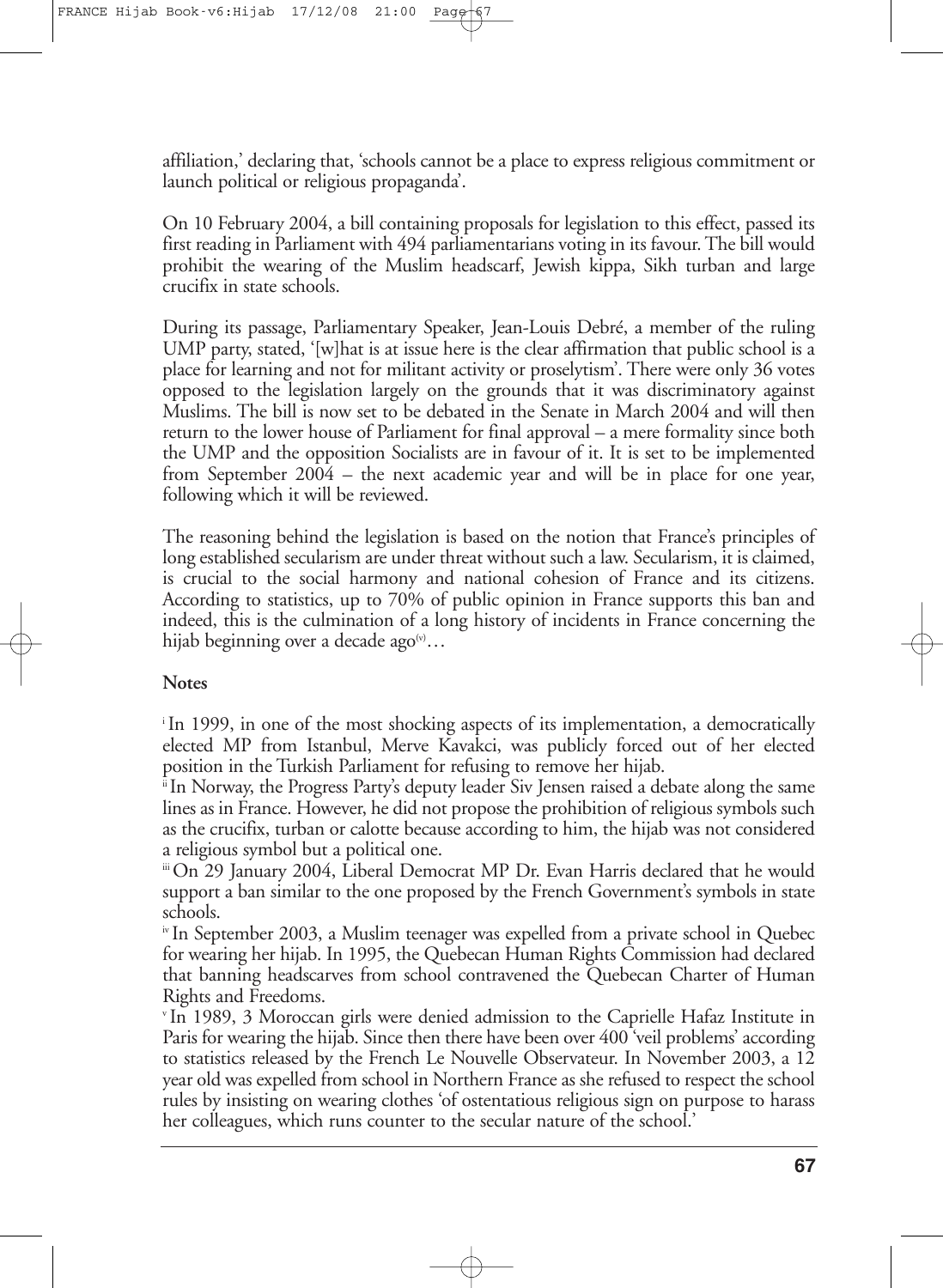# **Appendix 4**

### **From:**

**French Ban on Religious Signs in School violates Freedom of Religion, and Rights to Education and Work** by Fahad Ansari, first published 16 December 2003 http://www.ihrc.org.uk/show.php?id=851 and subsequently as Chapter Three in *Hijab and Democracy: The Ways Of and Against Secular Fundamentalism*, by Fahad Ansari and Uzma Karim, Islamic Human Rights Commission, ISBN 1-903718-36-8, pp18 - 19

#### **Note**

This chapter is provided as a background only, being written originally before the French law was enacted and many other decision were made across Europe as listed in Chapters 2 and 3.

#### **Background**

Approximately 5 million out of France's 58 million people are Muslims, many of them descendants of immigrants from former French colonies in North Africa. Furthermore, an estimated 50,000 French citizens embrace Islam each year . Muslims in France face a number of daily problems. One recurring difficulty them is the ban on the Islamically prescribed headscarf from public institutions. The main reason given for this prejudice is that the headscarf conflicts

with France's secularism.

The problem stems back to 18th September, 1989 when 3 Moroccan girls were denied admission to Caprielle Hafaz Institute in Paris by the school's director, due to their wearing of the hijab®. Since that day and up until the 21st May 2003, there has been over 400 "veil problems" according to statistics released by the French Le Nouvelle Observateur.

Two of the most recent incidents occurred in September 2003. On the 25th September, 2 sisters, Lila (16) and Alma Levy (18) were expelled from Henri Wallon lycee in the Parisian northern suburb of Aubervilliers, for refusing to remove their headscarves. Four days later, 12 year old "Hilal" was temporarily prevented from attending classes at Charles-Walch de Thainn in the north of France, for refusing to remove her hijab. On the 10th October, the school irreversibly denied her access to the school. Finally, on the 28th November, the school's disciplinary council decided to expel her. The council stated that "Hilal" refused to respect the school rules by insisting on wearing clothes "of ostentatious religious sign on purpose to harass her colleagues, which runs counter to the secular nature of the school."

On the 1st July 2003, President Chirac appointed the presidential media attaché, Bernar Stasi, as head of a commission assigned with applying secular principles in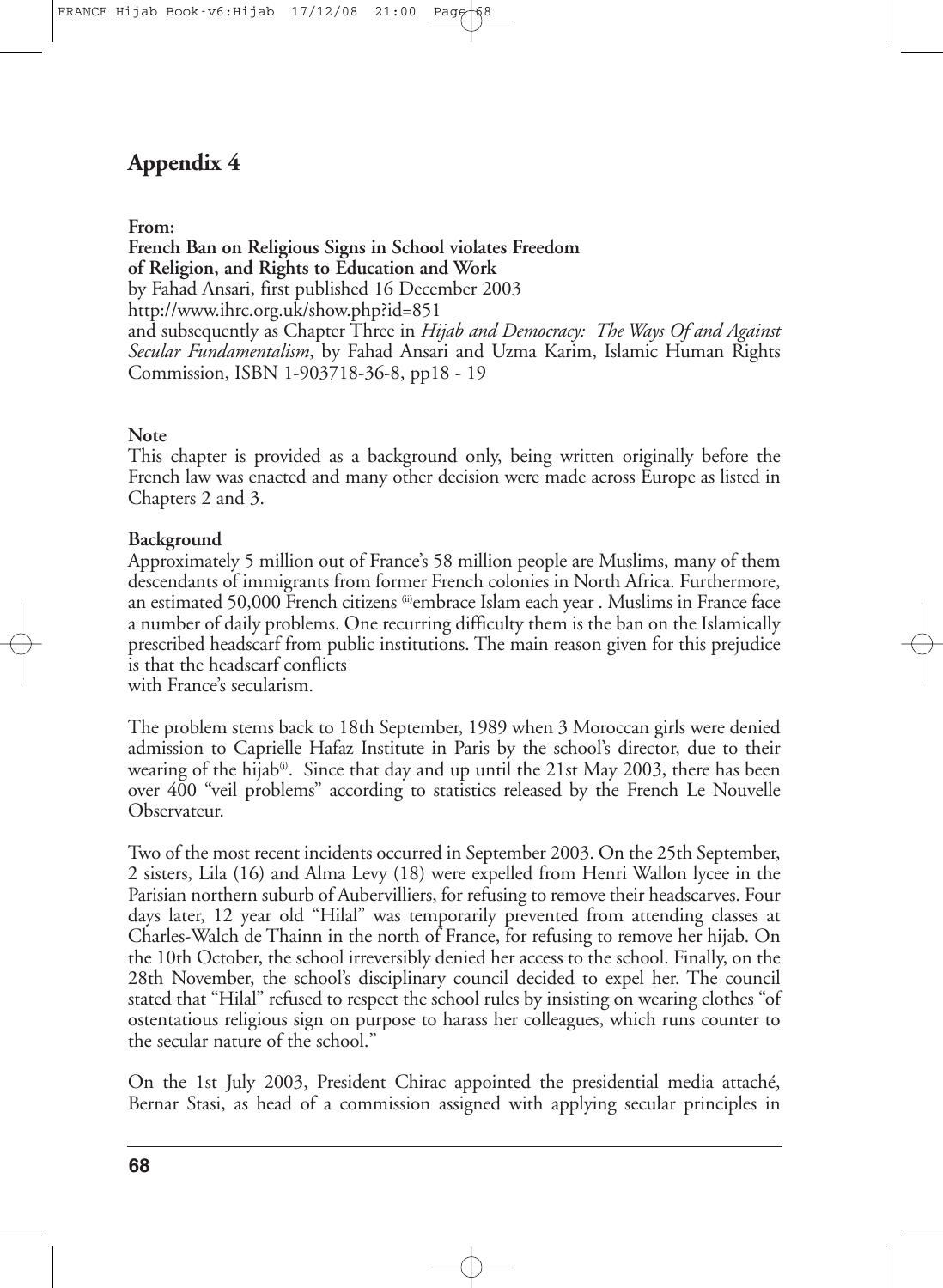France and preparing recommendations on the possibility of passing a law that bans the veil in French schools. On the 21st September, French Prime Minister Jean-Pierre Raffarin stated that there was no room for religious symbols in French educational institutions. Expressing his opposition to any "ostentatious expression of religious affiliation", he claimed that "schools cannot be a place to express religious commitment or launch political or religious propaganda". On the 28<sup>th</sup> November, Prime Minister Raffarin secured a majority approval of his ruling party to pass a bill banning religious signs in school. On 6th December, President Chirac antagonised the Muslim world by declaring that the hijab was "a sort of aggression that is difficult for us [the French] to accept". On 11th December, the Stasi Commission recommended issuing a new law to ban "conspicuous" religious signs from schools, including hijab. Now the world awaits President Chirac's decision on the 17th. [Since originally being written this ban has now come into force].

Opponents of the bill's primary concern is that such a bill will violate the right to freedom of religion, guaranteed by the European Convention of Human Rights, the UN Charter and other international treaties. The IHRC further fears that such a bill would compel many Muslim girls to have to make the extremely difficult choice between their education and their religion. This may well lead to many girls deciding to leave school rather than abandon an essential element of their faith. This will also lead to a violation of the right to education and the right to work, both guaranteed under many international human rights treaties which France has ratified…

#### **Notes**

i. Hijab is the headscarf worn by Muslim women as part of their faith.

ii. Gurfunkiel, Michel, 'Islam in France: The French Way of Life is in Danger' in The Middle East Quarterly (March 1997) Vol. IV(1)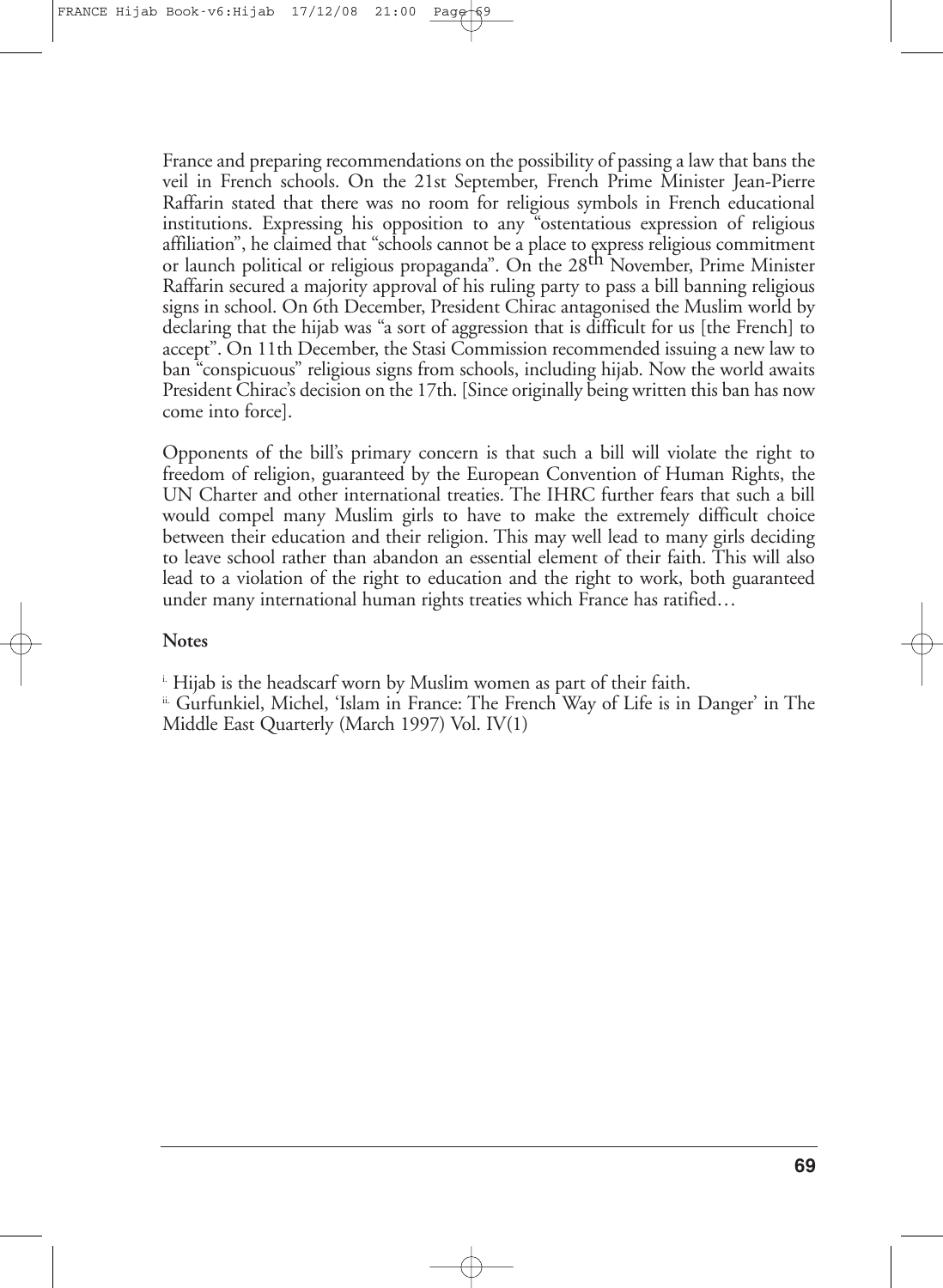# **Appendix 5**

**From:** *The headscarf ban in French schools:*

*Truth unveiled***, March 15 Freedom Committee, www.15mars.net, Bayane Editions, p22**

# **SUMMARY TABLE LOWER NATION-WIDE ESTIMATE**

| <b>CLASSIFICATION</b>                                           | <b>NUMBER</b> |
|-----------------------------------------------------------------|---------------|
| Illegal drop-outs under sixteen (estimated)                     | 30            |
| Drop-outs, over sixteen (estimated)                             | 100           |
| Studying abroad                                                 | 67            |
| Private schooling                                               | 3             |
| "Successful dialogue" (Ministry's figures)                      | 533           |
| Students having accepted CNED registration<br>Without expulsion | 26            |
| Students expelled after a disciplinary hearing                  | 47            |
| Minimum total number of victims of the<br>March 15th 2004 law   | 806           |
| Accepted with an inconspicuous sigh                             | 12            |

# **Appendix 6**

**From:** *Human Rights and Religion – the Islamic Headscarf Debate in Europe*, by Dominic McGoldrick, Hart Publishing (Oregon, 2006) p100

"A Report by an Inspector General and Headscarf-*Hijab* Mediator, Hanifa Chérifi,[n361] was submitted to the Education Ministry in June 2004.[n362] It found that there had been attempts to wear religious signs in 639 cases, down 50 per cent on the preceding year, 626 were Islamic veils, 11 were turbans, and 2 were large crosses. 287 were taken to *lycées*, 337 to *colleges,* and 15 to écoles. The vast majority of the cases were in six cities with high immigrant populations – Strasbourg, Lille, Créteil, Montpellier, Versailles and Lyon. Most of the 639 gave up wearing the signs and returned to study. 96 went for alternative provision, private, abroad or distance learning. 47 were excluded: 44 for the Islamic veil and 3 for the turban."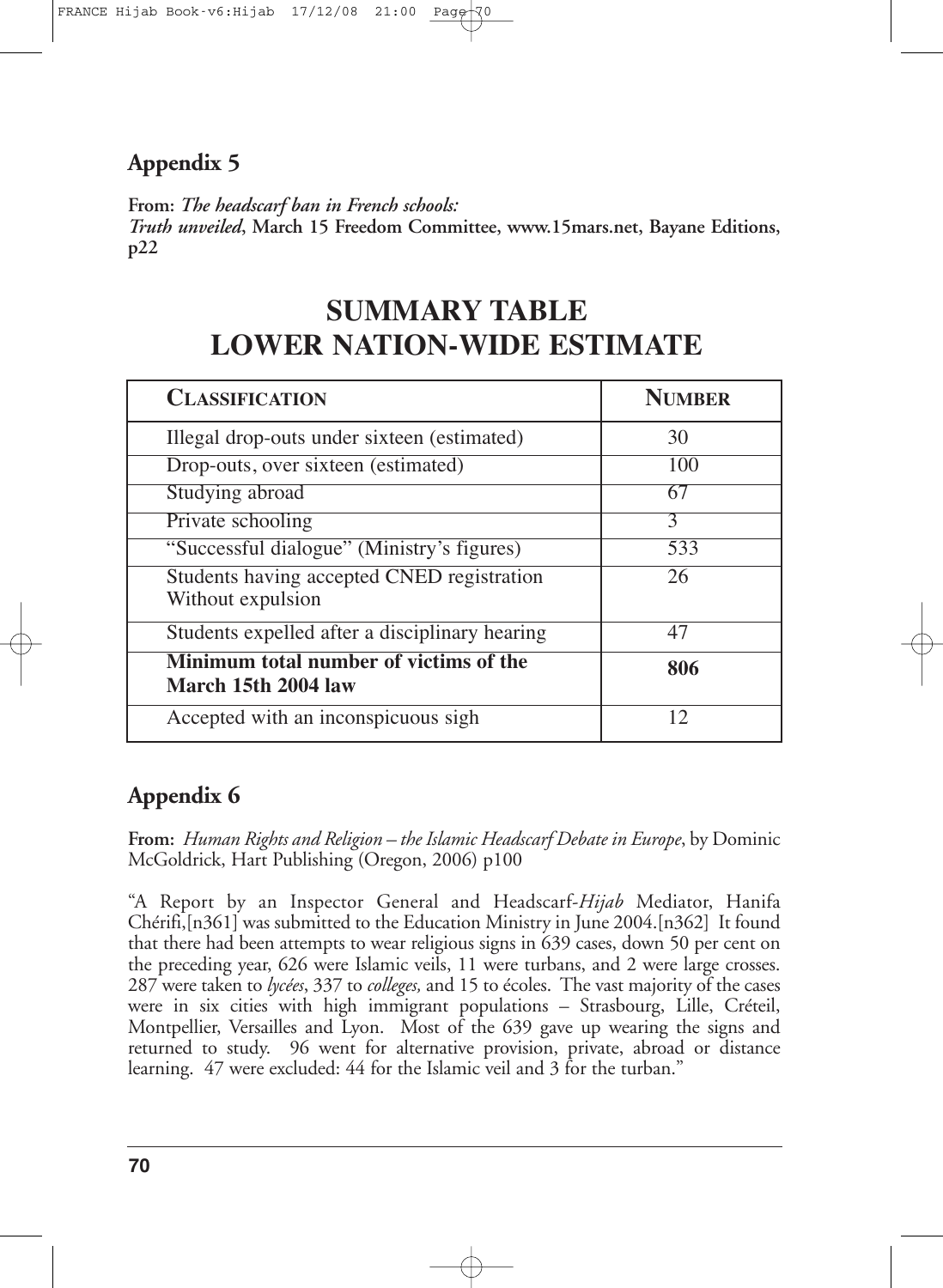# **Notes:**

 $1$ <sup>1</sup>The Convention on the Elimination of All Forms of Discrimination against Women (CEDAW), adopted in 1979 by the UN General Assembly, is often described as an international bill of rights for women (from

http://www.un.org/womenwatch/daw/cedaw/)

2 **The headscarf ban in French schools:Truth unveiled** (2005), http://www.ihrc.org.uk/file/The\_headscarf\_ban\_in\_French\_school\_Internet.pdf

3 Bouteldja, N. (2008) ''*Integration', discrimination and the Left in France: a roundtable* discussion<sup>'</sup>, Race and Class 49(3), p83.

4 Bouteldja, N., (2008) *''Integration', discrimination and the Left in France: a roundtable* discussion<sup>'</sup>, Race and Class 49(3), p86.

5 Abdelaziz Chaambi works with the Coalition of Muslims from France (a national network of Muslim associations) and with DiverCités, a campaigning coalition in Lyon bringing together feminists, anti-racists, Muslims, Catholics and atheists.

6 Bouteldja, N.,. (2008) *''Integration', discrimination and the Left in France: a roundtable discussion'*, Race and Class 49(3), p85.

7 ibid

8 A sociologist at the University of Paris XIII and co-author with Eric Macé, of *Les F Ministes et le Garçon Arabe* (Paris, Editions de l'Aube, 2004).

9 Bouteldja, N., (2008) *''Integration', discrimination and the Left in France: a roundtable discussion'*, Race and Class 49(3), p85-6.

10 ibid

11 Bell, S. '*France finds its cover girl for veil battle*,' The *Sunday Times*, London, January 25, 2004

12 McGoldrick, D., (2006) *Human Rights and Religion – the Islamic Headscarf Debate in Europe*, Hart Publishing (Oregon), p32

13 Vincent Geisser a researcher at the National Centre for Scientific Research and president of the Information Centre for the Study of International Migration, a Catholic research institute

14 Cited in Bouteldja, N., (2008) , ''Integration', discrimination and the Left in France: a roundtable discussion', Race and Class 49(3), p83

15 Ibid, p.61 referring to Gaspard F and Khosrokhavar, F, *Le foulard et la république* (Paris, La Découverte, 1995)

16 Ameli, S.R and Merali A.,(2005) "*Hijab, Meaning, Identity, Otherization and Politics: British Muslim Women",,* Islamic Human Rights Commission, London.

17 Comments by Jacque Chirac, December 5, 2003 at school in Tunis.

18 Amiraux, V (2006) 'Speaking as a Muslim: Avoiding Religion in French Public Space', in eds Jonker, G. and Amiraux, V. *Politics of Visibility: Young Muslims in*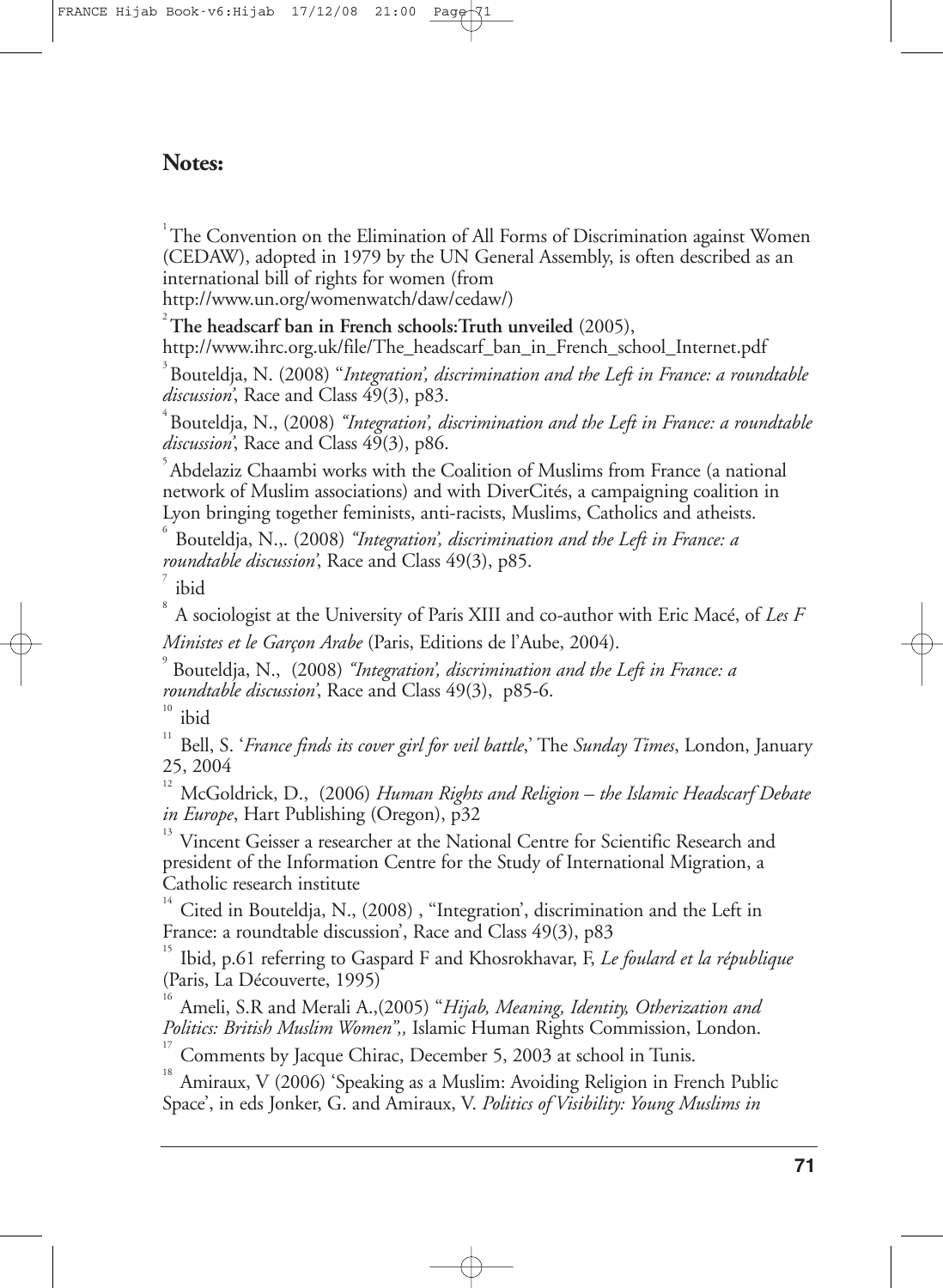*European Public* Spaces, Transaction Publishers, New Jersey, n13, p26

19 See also Ameli, S.R., Marandai, S., Ahmed, S.T., Kara, S. and Merali A. (2007) *The British Media and Muslim Representation: The Ideology of Demonisation*, Islamic Human Rights Commission, (London)

20 Baer, J. (1998) *Muted Group Theory by Chris Kramarae,* Human

Communication Theory, Colorado: University of Colorado.

21 Beart, Adjani and Rykiel joined 57 other women to sign a petition that calling for a ban on headscarves as "this visible symbol of the submission of women"

22 Geisser, V. (2003), *La nouvelle islamophobie,* (Paris, La Découverte)

23 Amiraux, V' Speaking as a Muslim :Avoiding Religion in French Public Space', in eds Jonker, G. and Amiraux, V. *Politics of Visibility: Young Muslims in European Public* Spaces,(2006), Transaction Publishers, New Jersey

24 Ibid pp25-26

25 Ibid pp26-27

26 See Kappeler, S. *The Pornography of Representation*, on the striking down of Minneapolis City Council ordinance on pornography in 1983, pp11-15

27 Ibid p.27

28 Bouteldja, N., (2008) *''Integration', discrimination and the Left in France: a roundtable discussion*', Race and Class 49(3), p79

29 AP, 'Hijab costs woman French residency**',** Thursday 17 November 2005

30 Sage, A. 'Headscarf Ban is Judged Success as Hostility Fades' *The Times*, 5 September 2005

31 http://www.ihrc.org.uk/file/The\_headscarf\_ban\_in\_French\_school\_Internet.pdf

<sup>32</sup> 'Special Rapporteur on Freedom of Religion Ends Visit to France' UN Press Release, 30 September 2005 www.un.org cited in McGoldrick, D., *Human Rights and Religion – the Islamic Headscarf Debate in Europe*, Hart Publishing (Oregon, 2006), p100

33 McGoldrick, D., (2006) "*Human Rights and Religion – the Islamic Headscarf Debate in Europe"*, Hart Publishing (Oregon), pp73-4

34 Ibid, p74, Cour Administrative d'Appel de Lyon, 27 November 2003

35 Ibid p74

36 Ibid, pp80-81

37 Ibid. p81

38 McGoldrick, D., (2006) *Human Rights and Religion – the Islamic Headscarf Debate in Europe*, Hart Publishing (Oregon,), p81

39 Bell, S. 'France finds its cover girl for veil battle,' The Sunday Times, London, January 25, 2004

40 E.g. "A security guard at a Paris branch of the French bank Société Générale refused access to a woman wearing hijab. As a justification he invoked the standard security measure forbidding scarves, caps and other head coverings which could